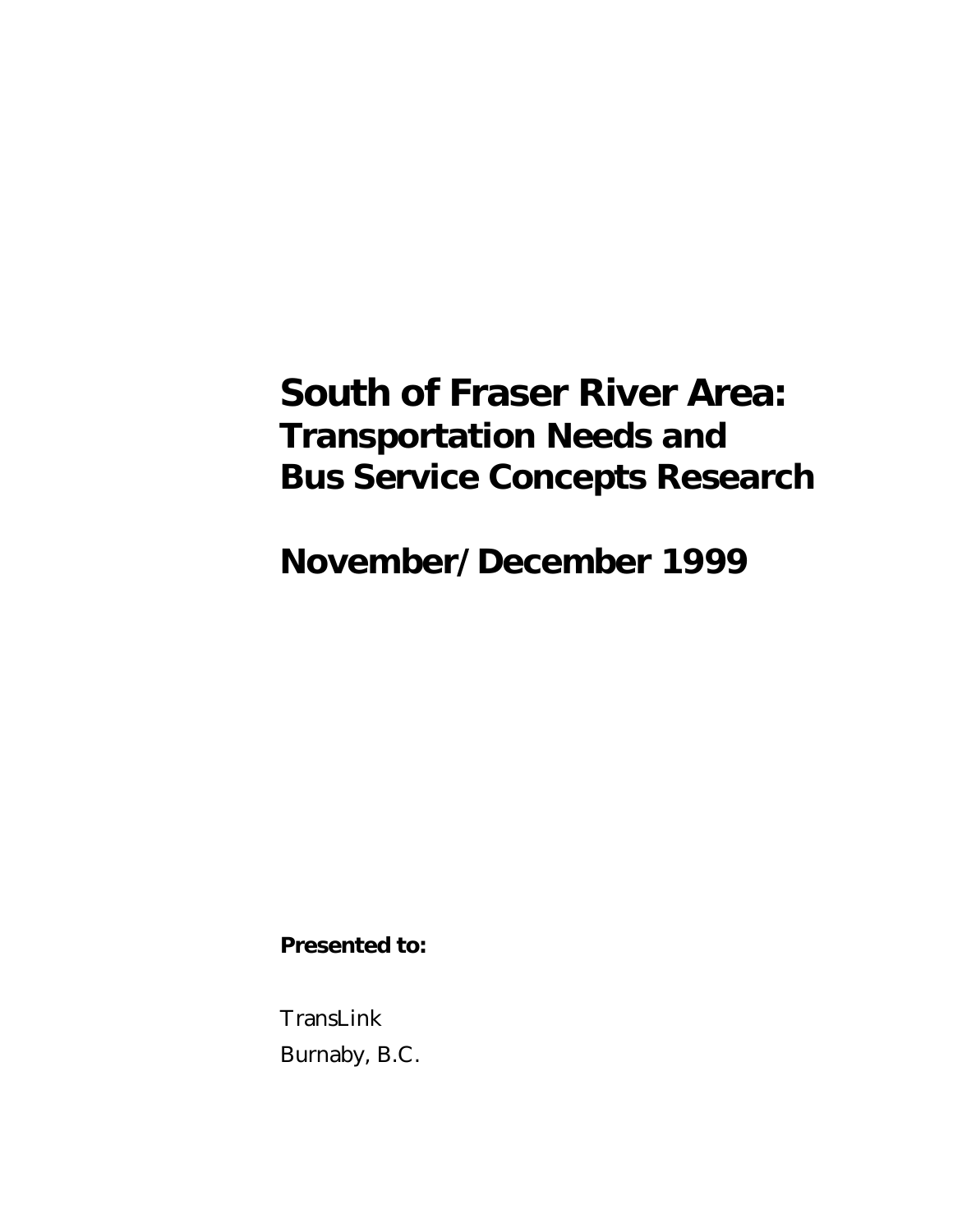## **Contents**

|           | Foreword                                                          |  |
|-----------|-------------------------------------------------------------------|--|
|           |                                                                   |  |
| Α.        |                                                                   |  |
| 1.        |                                                                   |  |
| 2.        |                                                                   |  |
| 3.        | Market Potential for Improved Public Transportation 26            |  |
| 4.        | Travel to Selected Destinations in Past 30 Days / Past Seven Days |  |
|           |                                                                   |  |
| 5.        | Mode of Transportation Used to Selected Destinations  35          |  |
| 6.        |                                                                   |  |
| <b>B.</b> | Improved Bus Service to Selected Destinations51                   |  |
| 7.        | Interest in Bus Service to Selected Destinations among Target     |  |
|           |                                                                   |  |
| 8.        | Changes Required to Consider Bus Service to/from Selected         |  |
|           |                                                                   |  |
| 9.        |                                                                   |  |
| C.        |                                                                   |  |
| 10.       |                                                                   |  |
| 11.       | Market Potential for Specific Regional Concepts 64                |  |
| 12.       |                                                                   |  |
| D.        |                                                                   |  |
|           | Methodological Details<br><b>Source Statistics Source Data</b>    |  |
|           |                                                                   |  |
|           | Questionnaire                                                     |  |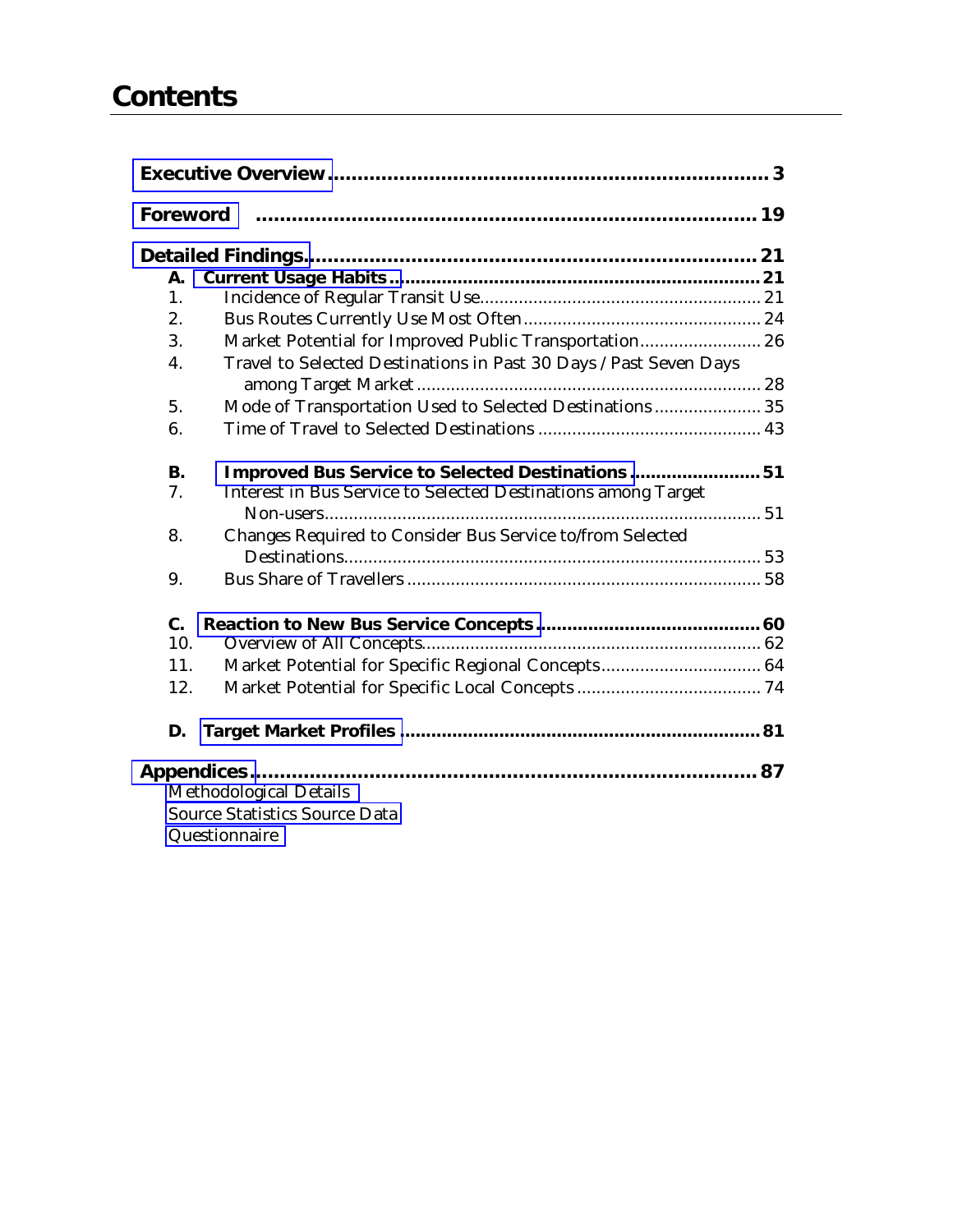## <span id="page-2-0"></span>**Executive Overview**

## **Introduction**

TransLink would like to expand transit usage and better meet the needs of residents in various communities within the Greater Vancouver Transportation Authority service region. Currently, the area South of the Fraser River is being studied. All Lower Mainland communities south of the river are included with the exception of White Rock/ South Surrey, which has been studied separately. TransLink has divided the study area into seven sub-regions (map on following page) and has developed targeted regional and local service options for consumer testing.

Random telephone interviews were conducted November 23 to December 6, 1999 among a representative cross-section of area residents, 16 years of age and over. Within each of the seven sub-regions, a cross-section of residents was screened to identify the *target market*—current regular users of transit and those interested in using improved public transportation. In total, 2,146 cross-section interviews were completed, yielding 1,266 interviews with the target market—of which 626 were with current riders and 640 with potential riders.

The research objectives are: 1) to determine current transportation habits of transit riders and potential riders, 2) to assess potential demand for a number of proposed regional and local service options, and 3) to understand how bus services need to be changed to convert private vehicle users to transit. Key findings are summarized in this *Executive Overview,* with a more comprehensive presentation of results in the *Detailed Findings* section of this report.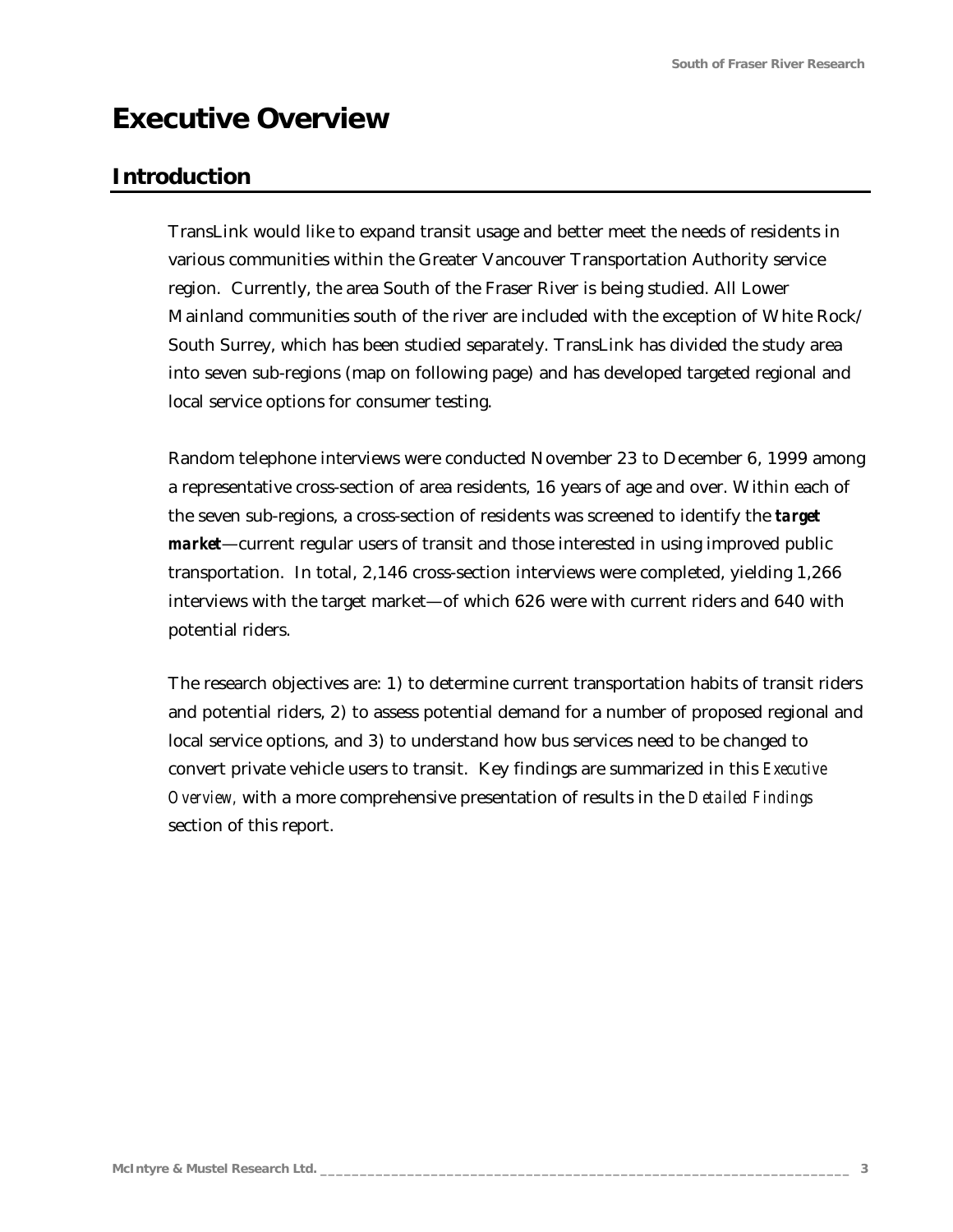

**Market Research Sub-Regions for the South Fraser Area Transit Plan**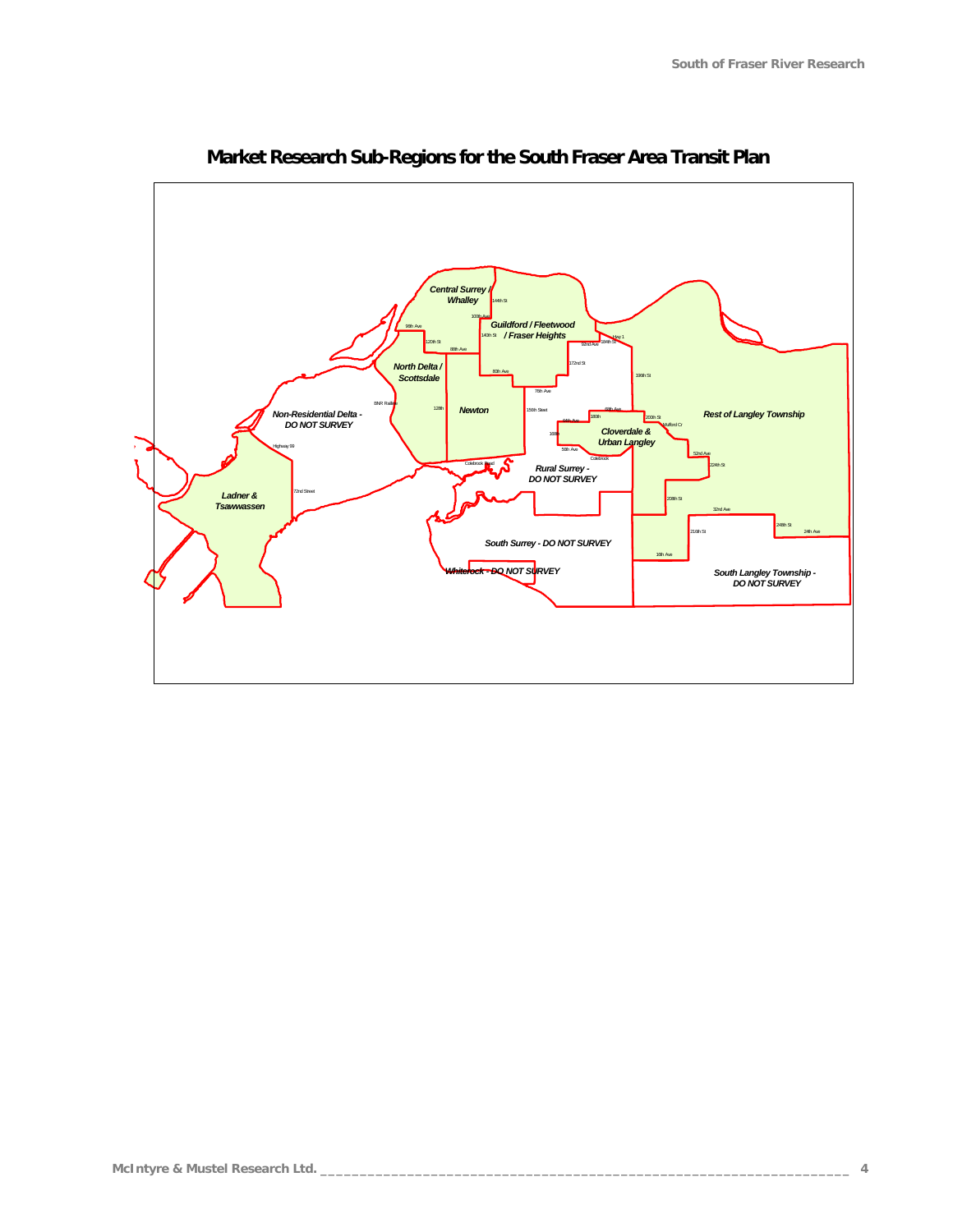## **Key Findings**

### *Present and Potential Markets for Transit Services*

- $\triangleright$  The research reveals the size of the current market and the potential market for improved transit (defined as "adding new express bus and community bus services and making improvements to service frequency"). The following chart summarises these results based on the South of the Fraser River population, 16 years of age and over.
- $\triangleright$  Note that there is overlap in the potential market for the 88<sup>th</sup> Avenue regional and local concepts; some of the same people will be interested in both services.

|                                                                                              | Proportion of<br>South of the<br><b>Fraser Residents</b> | <b>Estimated Actual</b><br>Population 16+ Yrs<br>$(N=369,240)$ * | Statistical<br>Tolerance<br>Limits ** |
|----------------------------------------------------------------------------------------------|----------------------------------------------------------|------------------------------------------------------------------|---------------------------------------|
| <b>Present Market</b>                                                                        |                                                          |                                                                  |                                       |
| Currently "take transit at least once a<br>month or more on a regular basis"                 | 33%                                                      | 122,200                                                          | ± 2.0                                 |
| Took any public transit to a key<br>destination within past week                             | 24%                                                      | 89,700                                                           | ±1.8                                  |
| <b>Conversion Potential</b>                                                                  |                                                          |                                                                  |                                       |
| Non-users who would consider taking<br>improved public transit if service met<br>their needs | 28%                                                      | 104,800                                                          | ± 1.9                                 |
| <b>Potential Market for Top 2</b><br><b>Regional Options</b>                                 |                                                          |                                                                  |                                       |
| Limited Stop Express along King George<br>Hwy                                                | $3\%$ ***                                                | $11,000***$                                                      | ±.7                                   |
| 88 <sup>th</sup> Avenue to Richmond to Airport                                               | $2\%$ ***                                                | $9,100$ ***                                                      | ±.7                                   |
| <b>Potential Market for Top 2 Local</b><br><b>Options</b>                                    |                                                          |                                                                  |                                       |
| 88 <sup>th</sup> Avenue Local                                                                | $3\%$ ***                                                | $11,800***$                                                      | $\pm .8$                              |
| Scott Road Local                                                                             | 2% ***                                                   | $8,300***$                                                       | ±.7                                   |

*\* Based on Statistics Canada 1996 Census. (Study area excludes White Rock/South Surrey)*

*\*\* Statistical tolerance limits (margin of error) at 95% confidence level on a sample of n=2,146.*

*\*\*\* TransLink Marketing Research formula applied to down-weight claimed intentions to use, since there is a tendency for consumers to overstate their intentions in concept testing. The formula used to project potential market population is:*

 $[(% "very likely" x .5) + (%) "somewhat likely" x .25] x "Population 16 years and over for survey area"$ x "Proportion of cross-section—i.e., incidence found in study" = **Estimated Potential Market** *(All estimates are rounded to the nearest 100.)*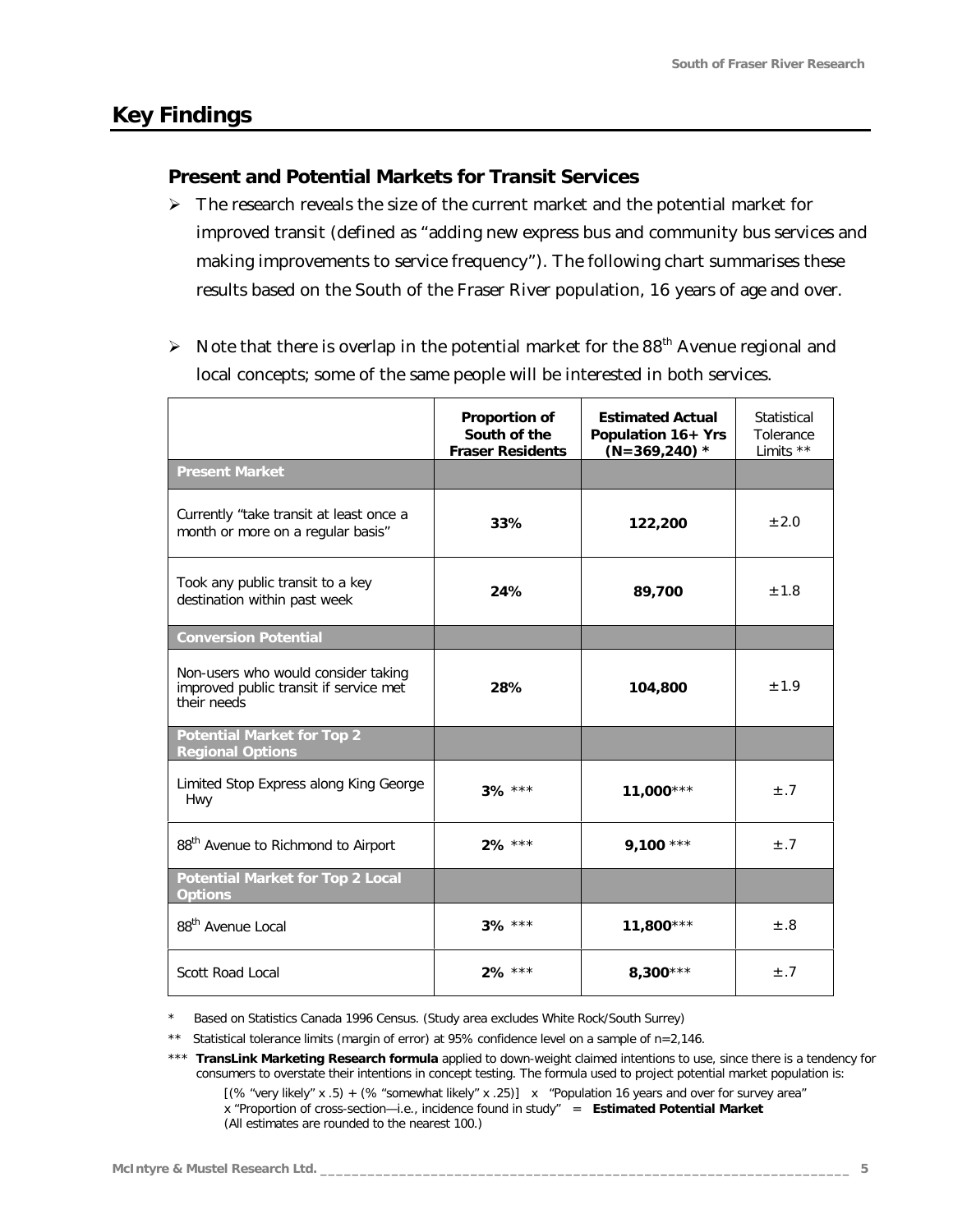## *Profile of Current Riders and Potential Riders*

Current riders are defined as those who regularly use transit—that is, at least once a month on a regular basis. Potential riders are those who currently are not regular users, but who would consider taking improved public transportation more often if the service met their needs. Non-potential riders are those who would not consider improved public transportation.

- $\triangleright$  The demographic profile of current and potential bus riders in the South of the Fraser study area is relatively balanced by gender.
- $\triangleright$  Current riders have a greater proportion of 16-24 year olds (30% vs. 9% among potential and 7% among non-potential riders) and of students (19% vs. 6% among potential and 3% non-potential segments).
- $\triangleright$  In terms of area of residence, current riders are more likely to be from Surrey Central/ Whalley (24% vs 12-14% for non-potential and potential riders) and less likely from non-urban Langley/Port Kells (7% vs 17-18% for non-potential and potential).
- $\triangleright$  Virtually all of potential riders have access to a vehicle (98% versus 84% of current riders). A majority of potential riders (71%) have travelled to one of the key regional or local destinations by single occupancy vehicle (SOV) in the past seven days, but only 7% have used transit to these destinations in the past week.
- $\triangleright$  Current riders are largely "choice" transit users (as 84% have access to a vehicle on a regular basis). By comparison, only 16% are "captive" users.

Note that the balance of the survey, involving travel habits, attitudes and opinions on various concepts, was conducted among *TransLink's target market—current and potential transit users.* Those who would not consider using transit did not continue with this section of the survey.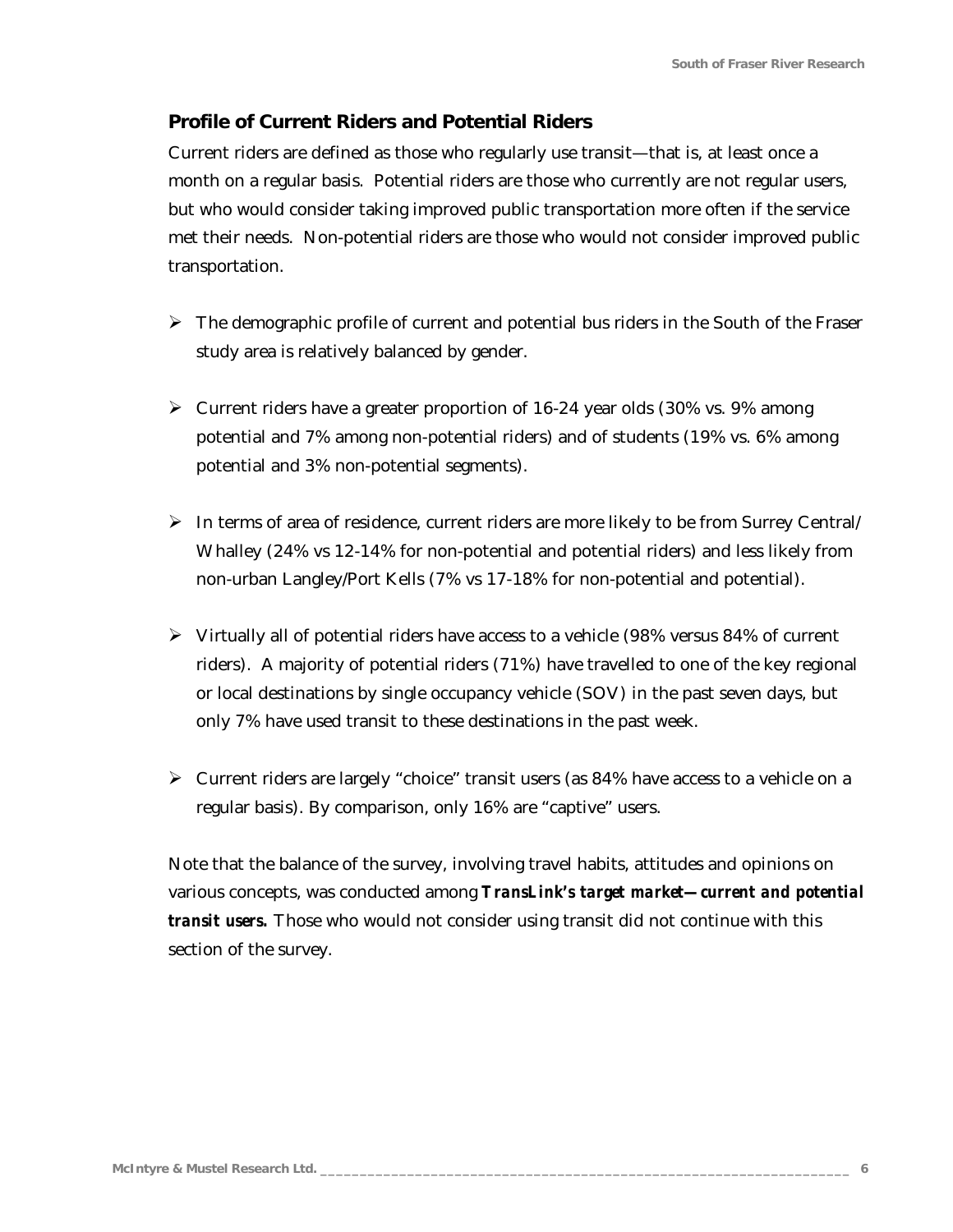#### *Travel to Specific Destinations*

- $\triangleright$  The most popular destinations (by any mode of transportation) are Downtown Vancouver, Surrey City Centre, Guildford Town Centre and the King George SkyTrain station. These are visited by about one-half of the South of Fraser target population (current and potential transit users) within the past 30 days and by about one-third within the past seven days.
- $\triangleright$  Other key shopping centres (such as Scottsdale Mall and Willowbrook) and transportation locations (as Scott Road SkyTrain and the Vancouver International Airport) attract 20-25% of target residents within the past 30 days and about 15-25% within the past week.

#### *Mode of Travel to Key Destinations*

- $\triangleright$  For most destinations, single occupancy and shared vehicles are the most common mode of transportation.
- ÿ Visitors to the following destinations are most likely to use *single occupancy vehicles*: certain shopping centres/districts (Tsawwassen Town Centre, Ladner Centre, Cloverdale Town Centre), Burnaby-Lougheed area, Vancouver-Broadway area, Richmond-Bridgeport area, institutions (BCIT, Kwantlen in Langley, Delta Hospital) and particularly the industrial areas.
- ÿ *Shared vehicle* is the most common mode to the Airport and the Tsawwassen Ferry Terminal and slightly surpasses SOV use to some shopping centres (Guildford, Willowbrook, Langley, Strawberry Hill). It is the most popular mode for activities (as at the Cloverdale Fairgrounds and Fleetwood Centre/Sports Complex, cinema and Surrey Civic Centre).
- ÿ In general, *transit usage* is highest to other transit destinations (Scott Road and miscellaneous other SkyTrain stations). SkyTrain emerges as a dominant mode when travelling to Downtown Vancouver and connecting to other SkyTrain stations.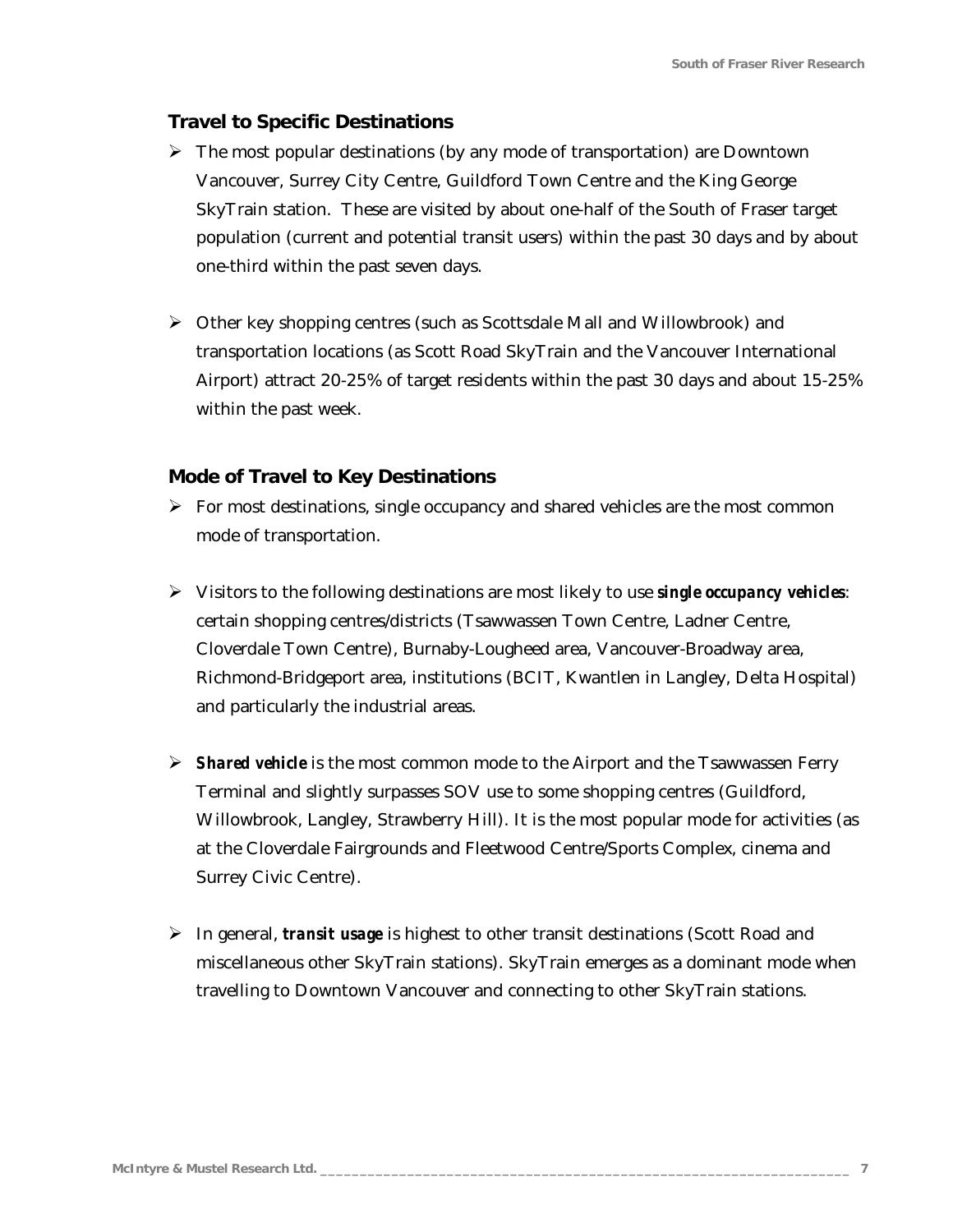$\triangleright$  Most who travel by car to SkyTrain destinations park their vehicles. The proportion being dropped off is greatest at the King George Station (one-third of those arriving by car, or 18% of total travellers to this destination). At the other stations the dropoff rate is much lower (10-15% of car travellers, or 6-7% of all those bound for these destinations).

#### *Time of Travel to Specific Destinations*

ÿ Most travel *to SkyTrain* destinations by bus travellers occurs during peak periods Monday to Friday. In general, car travellers have a less pronounced pattern, but most traffic occurs in the peak hours. The largest volume of travel *to shopping* destinations falls during the weekday 9:30 to 3pm period by car travellers. Traffic *to industrial* areas appears to be greatest by car during weekdays between 9:30am and 3pm, outside the conventional peak traffic hours. This finding may warrant further study by Translink.

#### *Area of Residence for Key Destinations*

 $\triangleright$  As would be expected, the key regional destinations draw people from across the South of the Fraser region, while local destinations naturally draw more heavily from their primary trade areas. (See Detailed Findings pages 30-31 for specific FSAs.)

#### *Interest in Improved Bus Service/ Conversion Potential*

Car travellers to specific destinations in the past week were asked if they would take the bus to that destination if the service met their needs. Note that this group consisted of both current and potential transit users.

- $\triangleright$  There is considerable interest expressed in using a bus instead of a private vehicle. Conversion potential is highest among those travelling to SkyTrain stations and /or to Surrey City Centre (60-70% claim they would take a bus).
- $\triangleright$  Other high volume destinations with considerable potential for conversion are Downtown Vancouver (62%) and Guildford Town Centre (51%).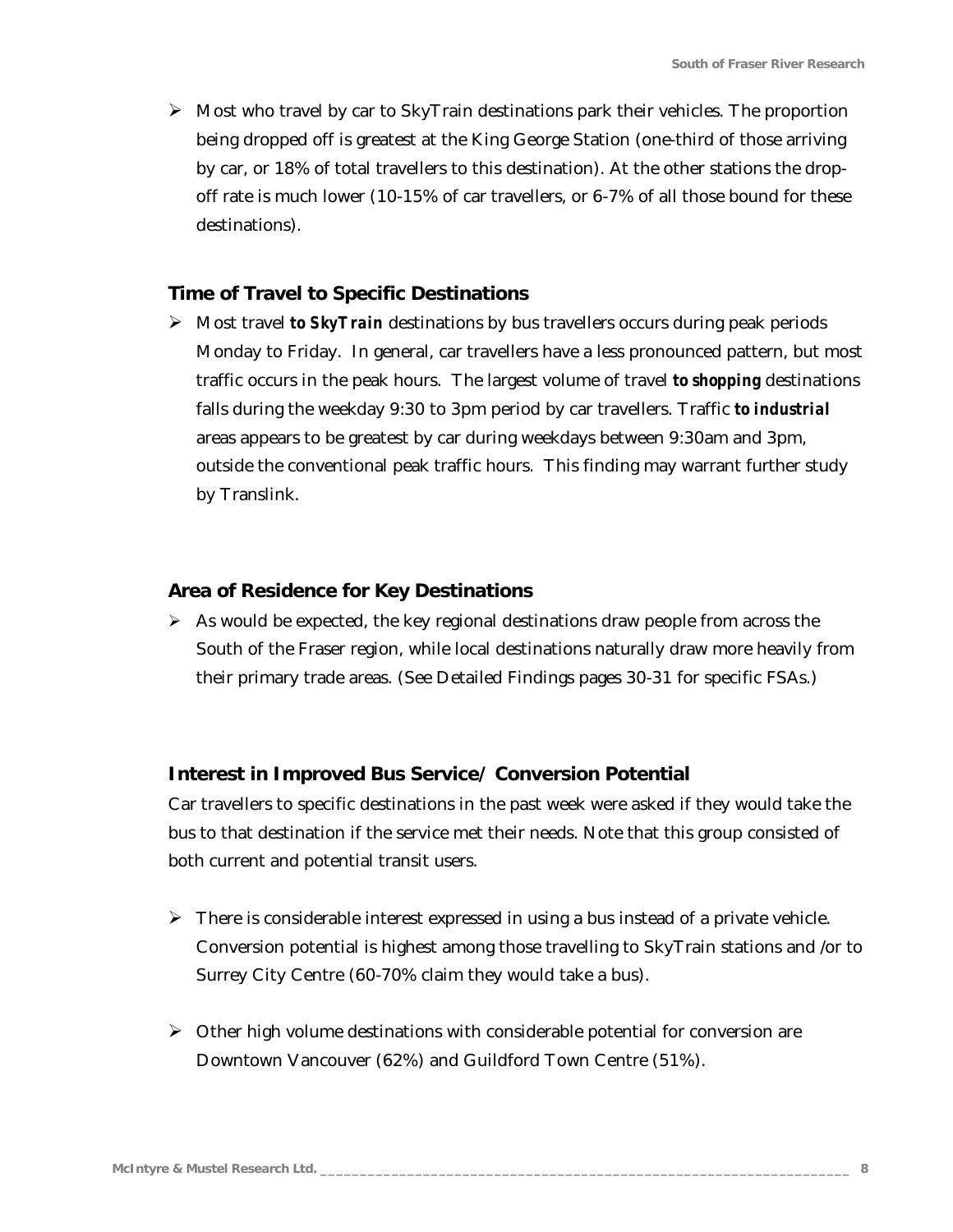- $\triangleright$  Numerous other destinations with moderate to limited car volumes (but which may originate from targeted geographic areas) generally show interest levels in the 30-50% range. (See Detailed Findings section for more information.)
- $\triangleright$  Interest levels among SOV users are similar to shared vehicle travellers. There seems to be an open attitude to taking the bus among potential users, which bodes well if service improvements can, in fact, meet the customer's needs.

### *Changes Required to Convert Car Users to Bus Service*

Car/van/truck users in the past seven days were probed to determine what type of improvements are needed to encourage them to consider using a bus to the specific destinations travelled to instead of a private vehicle.

- $\triangleright$  In general, greater *frequency of service* is, by far, the most desired change to bus service. Frequency expectations generally fall in the range of a 10-20 minute interval between buses with 10-15 minutes being mentioned most frequently.
- ÿ Secondary improvements are *direct routes* and *routes closer to home*.
- $\triangleright$  While frequency is a primary factor for the majority of destinations, car users are as likely, and in some cases *more* likely, to cite a need for more direct routes to some distant locations not served by SkyTrain. There is also some mention of express/shuttle service is desired to Downtown Vancouver and the Airport.
- $\triangleright$  Other tertiary improvements noted are reduced trip length, improved connections and/or better hours of service. However, for travellers to Vancouver International Airport, UBC and Coquitlam Centre trip length reduction is an important factor.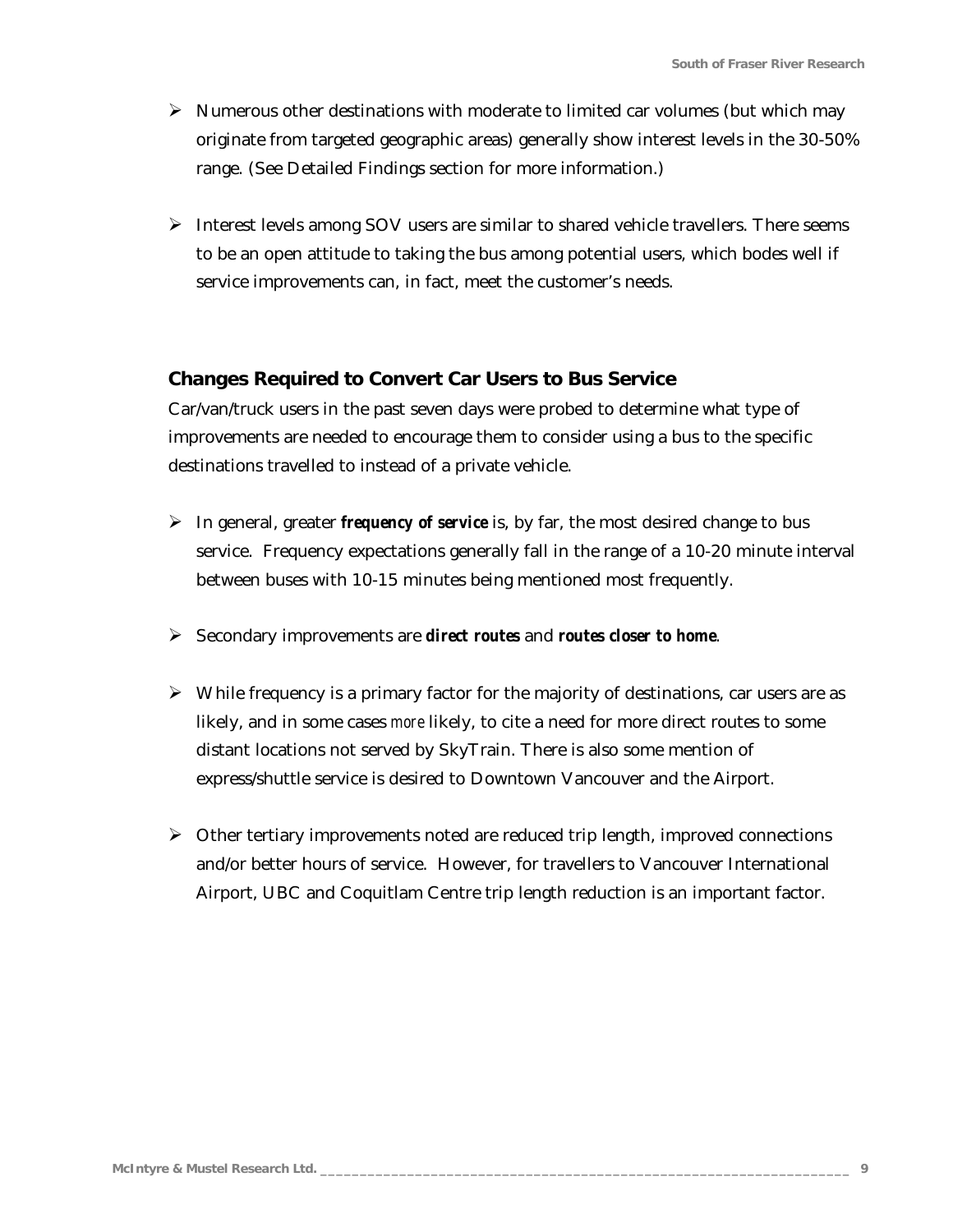#### *Reaction to Bus Service Concepts*

Both current and potential riders were asked reactions to bus service concepts. Ten regional and seven local bus service concepts were tested, each targeted at different geographic markets within the South of the Fraser study area. Here are highlights of the top concepts for each of the main sub-regions. Keep in mind that the trip estimates presented here are **not official ridership forecasts**, they merely offer an order of magnitude when examining consumer interest in routings. Also note that these trip estimates **do not represent net new ridership**, meaning that some travel may be diverted from existing routes.

#### *Surrey/ North Delta*

- ÿ The highest trip potential for services in this area is a **Limited Stop Express along King George Highway.** This service could achieve about 27,000 one-way trips weekly. It interests 47% of the market targeted (current and potential transit users in Newton, Surrey Central and Whalley).
- ÿ Another concept with very high trip potential, is the **88th Avenue Local** service, which could generate an estimated 23,000 one-way trips per week. It appeals to 29% of the target market (current and potential riders in selected FSAs in North Delta/Scottsdale, Newton, Surrey Central/Whalley and Guildford/Fleetwood/ Fraser Heights). The high trip potential for this concept indicates demand for routing in the 88<sup>th</sup> Avenue area, which is currently under served.
- $\triangleright$  Trip estimates for three other concepts, aimed at portions of Surrey/North Delta, reach about 11,000 to 14,000 one-way trips per week. These are the **Scott Road Local** service, the **88th Avenue Regional** to Richmond and the Airport**,** and the **Limited Stop Regional from Guildford Exchange to Lougheed Mall**.

Note that the markets for the 88<sup>th</sup> Avenue local and regional concepts overlap, attracting some of the same potential riders.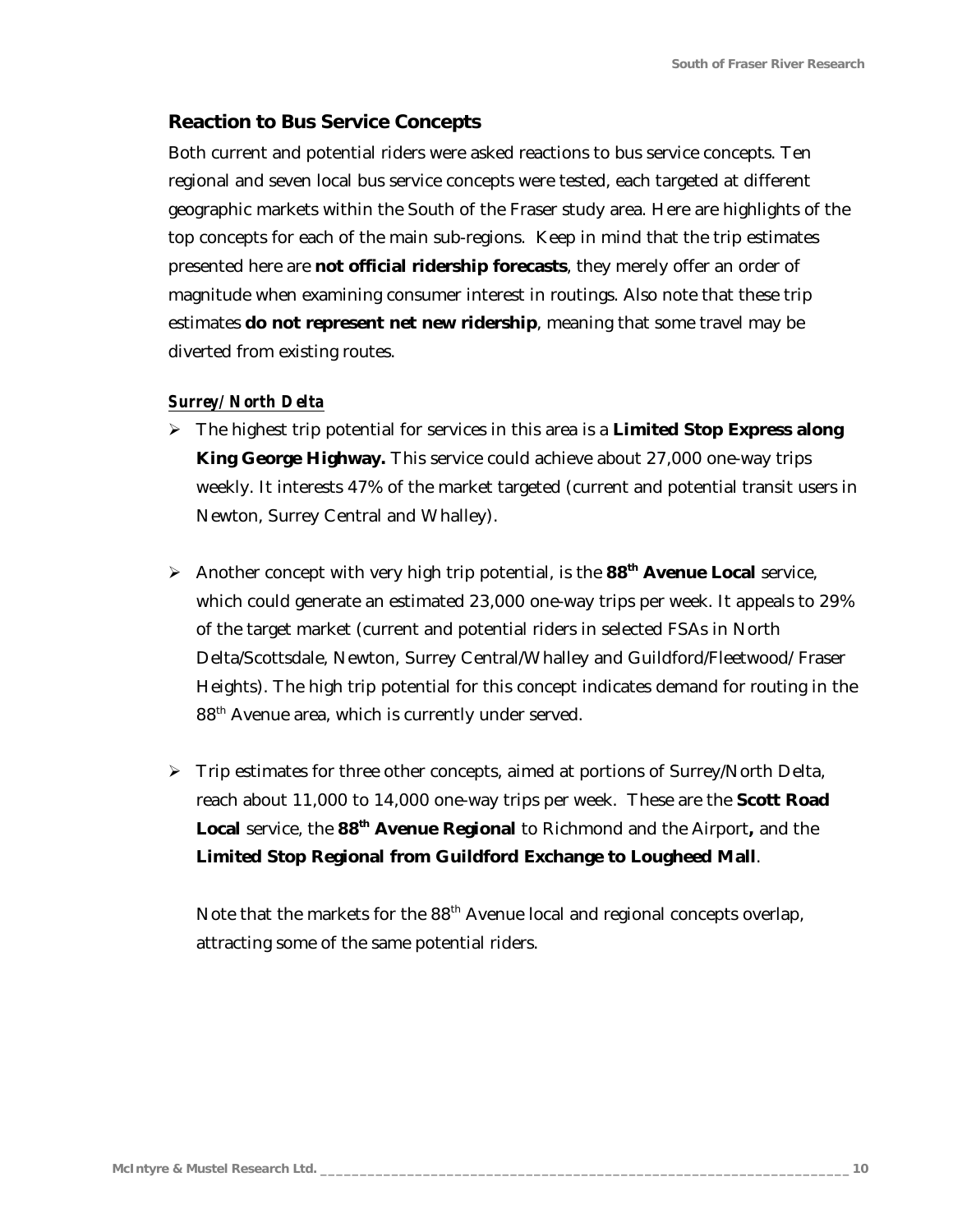| All                                                                               |                                                                                                                                                                                                                                                                                                                                                       | Target Market -<br><b>Current/Potential</b>                                                                                    | % Target          | Potential #<br>One-way |
|-----------------------------------------------------------------------------------|-------------------------------------------------------------------------------------------------------------------------------------------------------------------------------------------------------------------------------------------------------------------------------------------------------------------------------------------------------|--------------------------------------------------------------------------------------------------------------------------------|-------------------|------------------------|
| <b>Concepts</b>                                                                   | <b>Key Features</b>                                                                                                                                                                                                                                                                                                                                   |                                                                                                                                | <b>Interested</b> | Trips / Wk.            |
| <b>NORTH DELTA/ SURREY</b>                                                        |                                                                                                                                                                                                                                                                                                                                                       |                                                                                                                                |                   |                        |
| <b>Limited Stop Express</b><br>along King George<br>Highway-Regional<br>R4        | Limited stop express bus service<br>Along King George Highway between<br>$\bullet$<br>White Rock Ctr & Surrey Central Stn.<br>Service: Mon to Sat, 6am to midnight,<br>$\bullet$<br>every 15 minutes                                                                                                                                                  | Newton and<br>Surrey Central/ Whalley,                                                                                         | 47%               | About<br>27,000        |
| 88 <sup>th</sup> Avenue Local<br>Service<br>L2                                    | Along 88 <sup>th</sup> Ave between Fleetwood and<br>$\bullet$<br>Scott Rd to Scottsdale<br>7 days a week, 6am to midnight,<br>$\bullet$<br>every 30 min                                                                                                                                                                                               | North Delta/ Scottsdale<br>Newton, Surrey Central/<br>Whalley, Guildford/<br>Fleetwood/<br>Fraser Heights -<br>selected FSAs * | 29%               | About<br>23,100        |
| Scott Road Local<br>Service<br>L <sub>3</sub>                                     | Scott Rd SkyTrain station via Scott Road<br>$\bullet$<br>past 72 <sup>nd</sup> Ave to Hwy 10, then east to<br><b>Surrey Municipal Hall</b><br>6am to midnight, every 30 minutes<br>$\bullet$                                                                                                                                                          | North Delta Scottsdale.<br>Newton. Surrey Central/<br>Whalley                                                                  | 23%               | About<br>13,900        |
| 88 <sup>th</sup> Avenue to<br>Richmond-Airport-<br>Regional<br>R2                 | Express along Hwy 91<br>$\bullet$<br>Stops at Annacis Is, along No.6 Rd &<br>$\bullet$<br>Cambie, proposed Airport Exchange<br>10-min. shuttle to YVR/Sea Is. employers<br>$\bullet$<br>Mon- Fri., peak only, every 30 min<br>Estimated trip length $= 60$ minutes<br>$\bullet$                                                                       | North Delta/ Scottsdale,<br>Newton,<br>Guildford/Fleetwood/<br>Fraser Heights -<br>selected FSAs *                             | 30%               | About<br>13,100        |
| Limited Stop Guildford<br>Exchange to Lougheed<br>Mall-Regional<br>R <sub>5</sub> | Limited stop bus<br>Guildford Exch to Lougheed Mall<br>$\bullet$<br>Service: Mon-Sat, 6am to midnight,<br>every 30 minutes<br>Estimated trip length $= 25$ minutes<br>$\bullet$                                                                                                                                                                       | Guildford/ Fleetwood/<br>Fraser Heights                                                                                        | 40%               | About<br>11,000        |
| 72 <sup>nd</sup> Avenue to<br>Richmond-Airport-<br>Regional<br>R3                 | Express along Hwy 91<br>$\bullet$<br>Stops at Newton & Scottsdale Exch.,<br>$\bullet$<br>Annacis Is., along No.6 Rd & Cambie,<br>proposed Airport Exchange<br>10-min. shuttle to YVR/ Sea Is. employers<br>$\bullet$<br>Service Mon-Fri, every 30 min. peak<br>$\bullet$<br>Estimated trip length = $65$ min. from<br>Newton/ 50 min. from Scottsdale | North Delta/ Scottsdale,<br>Newton $-$<br>selected FSAs *                                                                      | 31%               | About 8,600            |
| 64 <sup>th</sup> Ave Local<br>L <sub>4</sub>                                      | Connecting Scottsdale Exchange,<br>$\bullet$<br>Surrey City Hall, Cloverdale<br>Mon-Sat, 6am to midnight, every hour<br>$\bullet$                                                                                                                                                                                                                     | North Delta/Scottsdale,<br>Newton                                                                                              | 24%               | About 5,500            |
| Limited Stop Guildford<br>Exchange to Coquitlam<br>Centre-Regional<br>R6          | Limited stop bus service<br>$\bullet$<br>Mon-Sat, 6am to 9pm, every 30 min<br>$\bullet$<br>Estimated trip length $=$ 35 minutes<br>$\bullet$                                                                                                                                                                                                          | Guildford/ Fleetwood/<br><b>Fraser Heights</b>                                                                                 | 35%               | About 5,300            |

#### **L = Local concept; R = Regional concept**

*TransLink Marketing Research formula to estimate potential trip volume:*

- **[**(% "very likely" **x** .5) potential **+** (% "somewhat likely" **x** .25)**] x** "Population 16 years and over for target geographic area" **x** "Proportion of cross-section—i.e., incidence of transit target group found in study within the target geographic area"
- **x** "Average no. one-way trips per week using this service option" **=** Total one-way trips per week

#### *All estimates rounded to nearest 100.*

*\* In large districts, selected FSAs were used to create a more targeted market area for some concepts.*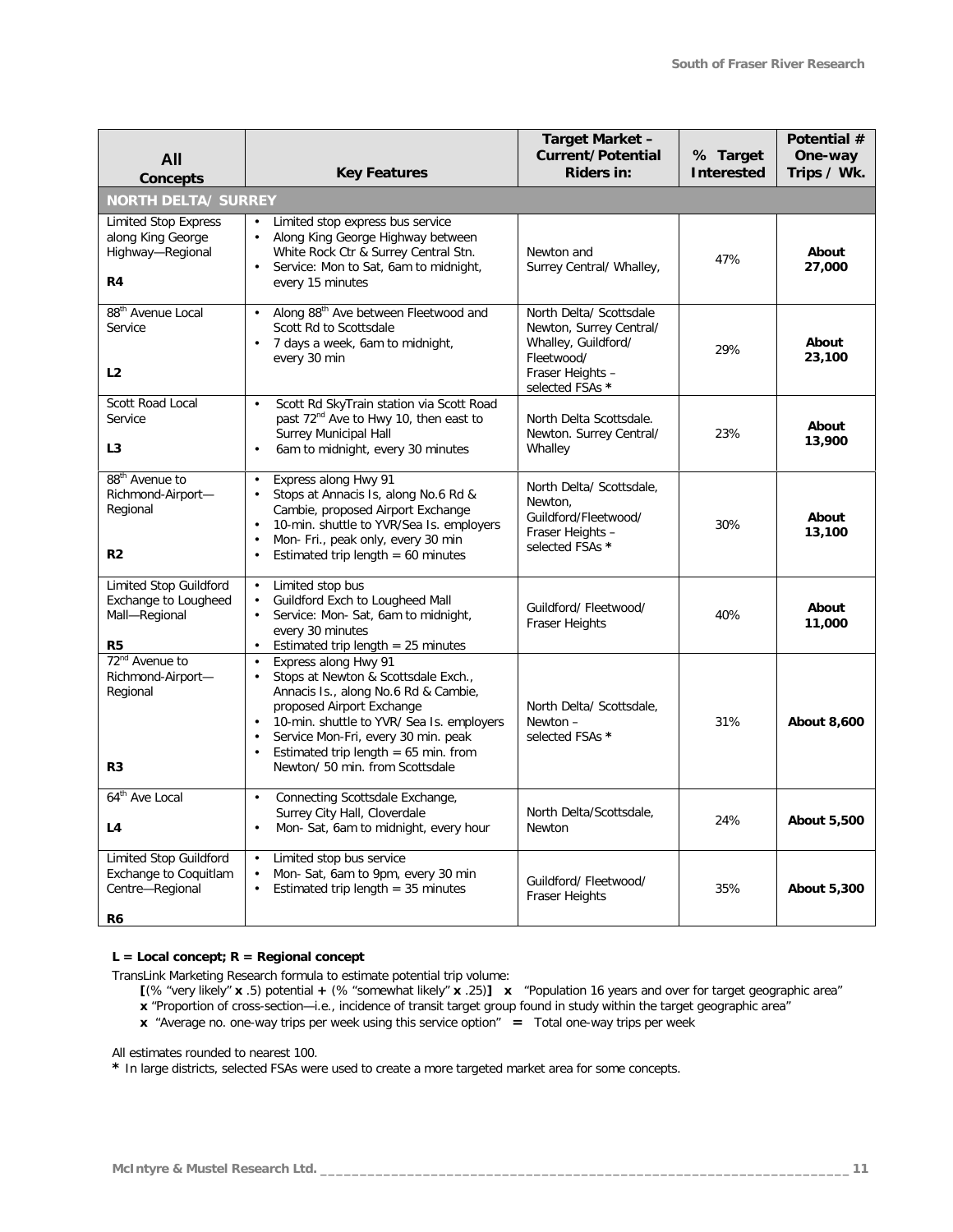#### *Cloverdale/ Langley*

 $\triangleright$  The most popular concepts and those with greatest trip potential in the Cloverdale/ Urban Langley area are the two community bus services—with features resembling the door-to-door convenience of private vehicles. The **Walnut Grove/Fort Langley Community Bus** service has potential to create close to 10,000 one-way trips per week. The **Urban Langley Community Bus is** next with nearly 9,000 one-way trips weekly. Following at some distance are the Walnut Grove to Lougheed Mall Regional, Langley to the Maple Ridge Connector and the White Rock to Langley via 200<sup>th</sup> St. service, with weekly one-way trip estimates in the 3,700 – 4,300 range for each.

| All                                                                  |                                                                                                                                                                                                              | Target Market -<br>Current/Potential                                  | % Target          | Potential #<br>One-way |
|----------------------------------------------------------------------|--------------------------------------------------------------------------------------------------------------------------------------------------------------------------------------------------------------|-----------------------------------------------------------------------|-------------------|------------------------|
| Concepts                                                             | <b>Key Features</b>                                                                                                                                                                                          | <b>Riders in:</b>                                                     | <b>Interested</b> | Trips / Wk.            |
| <b>CLOVERDALE/ LANGLEY</b>                                           |                                                                                                                                                                                                              |                                                                       |                   |                        |
| Community Bus<br>Walnut Grove/<br>Ft. Langley<br>L7                  | • Connecting Willowbrook Mall, Kwantlen Coll.,<br>Trinity Western, Fort Langley, Walnut Grove,<br>theatres<br>• Every 30 min 8am to midnight<br>· Dial up door-to-door service after 8pm                     | Cloverdale, all of<br>Langley, Port Kells                             | 35%               | About 9,800            |
| Community Bus<br>Urban Langley<br>L <sub>6</sub>                     | • Connecting Brookswood, Fernridge,<br>Murrayville with Langley Town Centre and<br>Willowbrook Mall<br>• Small vehicle service<br>• Every 30 min. 8am-midnight<br>• Phone for door-to-door service after 8pm | Cloverdale, all of<br>Langley, Port Kells                             | 36%               | About 8,900            |
| Walnut Grove to<br>Lougheed Mall<br>R <sub>9</sub>                   | • From Langley Ctr, Walnut Grove to<br>Lougheed Exch. along Hwy 1<br>• Mon-Fri, peak hours only<br>• Estimated trip length = 40 minutes                                                                      | Cloverdale/ Urban<br>Langley, Rest of<br>Langley/ Port Kells          | 14%               | About 4,300            |
| Langley to Maple<br>Ridge Connector<br><b>R10</b>                    | • Langley Ctr, Walnut Grove, Ft.Langley via<br>Albion Ferry to Pt Haney Stn/ WCE<br>• Mon.-Fri, peak hours only, every 30 min to<br>meet train schedule<br>• Estimated travel time $=$ 45 minutes            | Cloverdale/ Urban<br>Langley, Rest of<br>Langley/ Port Kells          | 15%               | About 4,100            |
| White Rock-Langley<br>via 200 <sup>th</sup> Street<br>R <sub>8</sub> | • Between Langley Town Centre & White Rock<br>• Stops at Willowbrook Mall and in the<br>Communities along the way<br>• 7 days a week, 6am - 9pm, every hr<br>• Estimated trip length $=$ 40 minutes          | Urban Langley,<br>Rest of Langley/<br>Port Kells -<br>selected FSAs * | 41%               | About 3,700            |
| White Rock-<br>Cloverdale -<br>Langley via Hwy 10<br>R7              | • From Langley Town Ctr to White Rock Centre<br>· Stops: Willowbrook Mall, in Cloverdale,<br>along Hwy 10 & 152nd Street<br>· 7 days, 6am-9pm, every 60 minutes<br>• Estimated trip length = 40 minutes      | Cloverdale/<br>Urban Langley -<br>selected FSAs *                     | 28%               | About 2,700            |
| Langley to<br>Aldergrove Local<br>L <sub>5</sub>                     | • Between Langley Town Ctr and<br>Aldergrove along Fraser Hwy for better<br>connections to regional buses<br>• Mon.-Fri, every hour, peak hours only                                                         | Cloverdale/<br>Urban Langley                                          | 16%               | About 1,900            |

#### **L = Local concept; R = Regional concept**

*TransLink Marketing Research formula to estimate potential trip volume:*

**[**(% "very likely" **x** .5) **+** (% "somewhat likely" **x** .25)**] x** "Population 16 years and over for target geographic area"

**x** "Proportion of cross-section—i.e., incidence of transit target group found in study within the target geographic area"

**x** "Average no. one-way trips per week using this service option" **=** Total one-way trips per week

*All estimates rounded to nearest 100.*

*\* In large districts, selected FSAs were used to create a more targeted market area for some concepts.*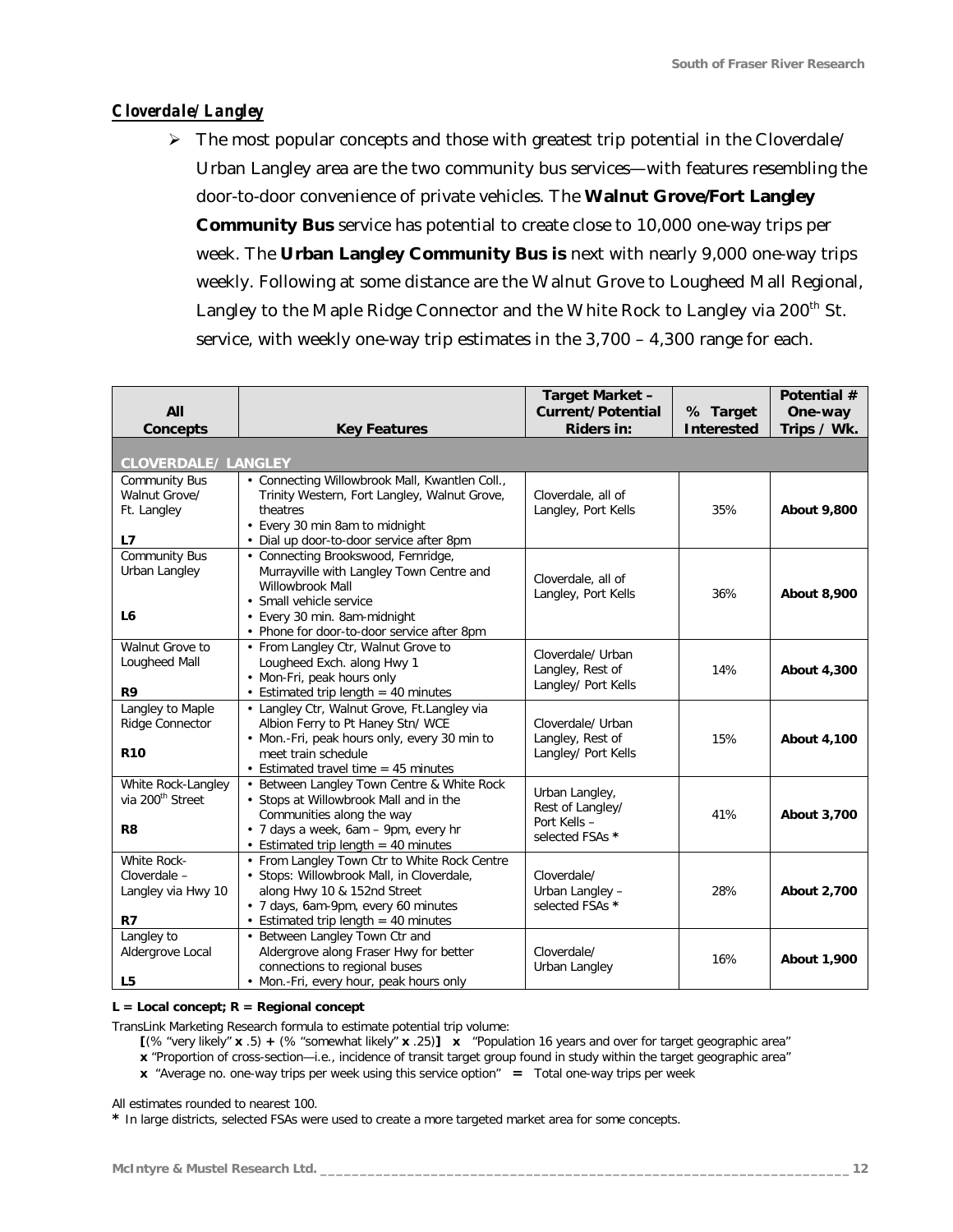#### *South Delta/ Ladner/ Tsawwassen*

 $\triangleright$  Target residents in this region appear to be very enthusiastic about the two service concepts tested. Each concept entices over half of target market, who say they are "very or somewhat likely" to use the service. The **Tsawwassen-Ladner Local** has the higher trip volume potential—about 6,800 one-way trips per week. Nevertheless, a regional service between **Tsawwassen-Ladner-Richmond Centre and the Airport** could generate an estimated 5,500 one-way trips per week.

| <b>All Concepts</b>                                         | <b>Key Features</b>                                                                                                                                                                                                            | Target Market -<br>Current/Potential<br>Riders in: | % Target<br><b>Interested</b> | Potential #<br>One-way<br><b>Trips</b> |
|-------------------------------------------------------------|--------------------------------------------------------------------------------------------------------------------------------------------------------------------------------------------------------------------------------|----------------------------------------------------|-------------------------------|----------------------------------------|
|                                                             | SOUTH DELTA/ LADNER/ TSAWWASSEN                                                                                                                                                                                                |                                                    |                               |                                        |
| Tsawwassen-<br>Ladner Local<br>L1                           | Circulating within Tsawwassen and<br>٠<br>Ladner, connecting to Ladner Exch. For<br>transfers to Van, Rmd, Airport<br>Small vehicle service<br>Every 60 min. 8am-midnight<br>Dial up door-to-door service after<br>8pm         | South Delta/ Ladner/<br>Tsawwassen                 | 56%                           | About 6,800                            |
| Tsawwassen-<br>Ladner-<br>Richmond Centre-<br>Airport<br>R1 | Express bus along Hwy 17 and 99<br>Stops: Ladner Centre, Richmond Ctr,<br>Lansdowne, proposed Airport Exch.<br>10-min. shuttle to YVR/ Sea Is empl.<br>٠<br>7 days a week, 5am-midnight, every 30<br>min peak/ 60 min off-peak | South Delta/ Ladner/<br>Tsawwassen                 | 52%                           | About 5,500                            |

#### **L = Local concept; R = Regional concept**

*TransLink Marketing Research formula to estimate potential trip volume:*

**[**(% "very likely" **x** .5) **+** (% "somewhat likely" **x** .25)**] x** "Population 16 years and over for target geographic area"

- **x** "Proportion of cross-section—i.e., incidence of transit target group found in study within the target geographic area"
- **x** "Average no. one-way trips per week using this service option" **=** Total one-way trips per week

*All estimates rounded to nearest 100.*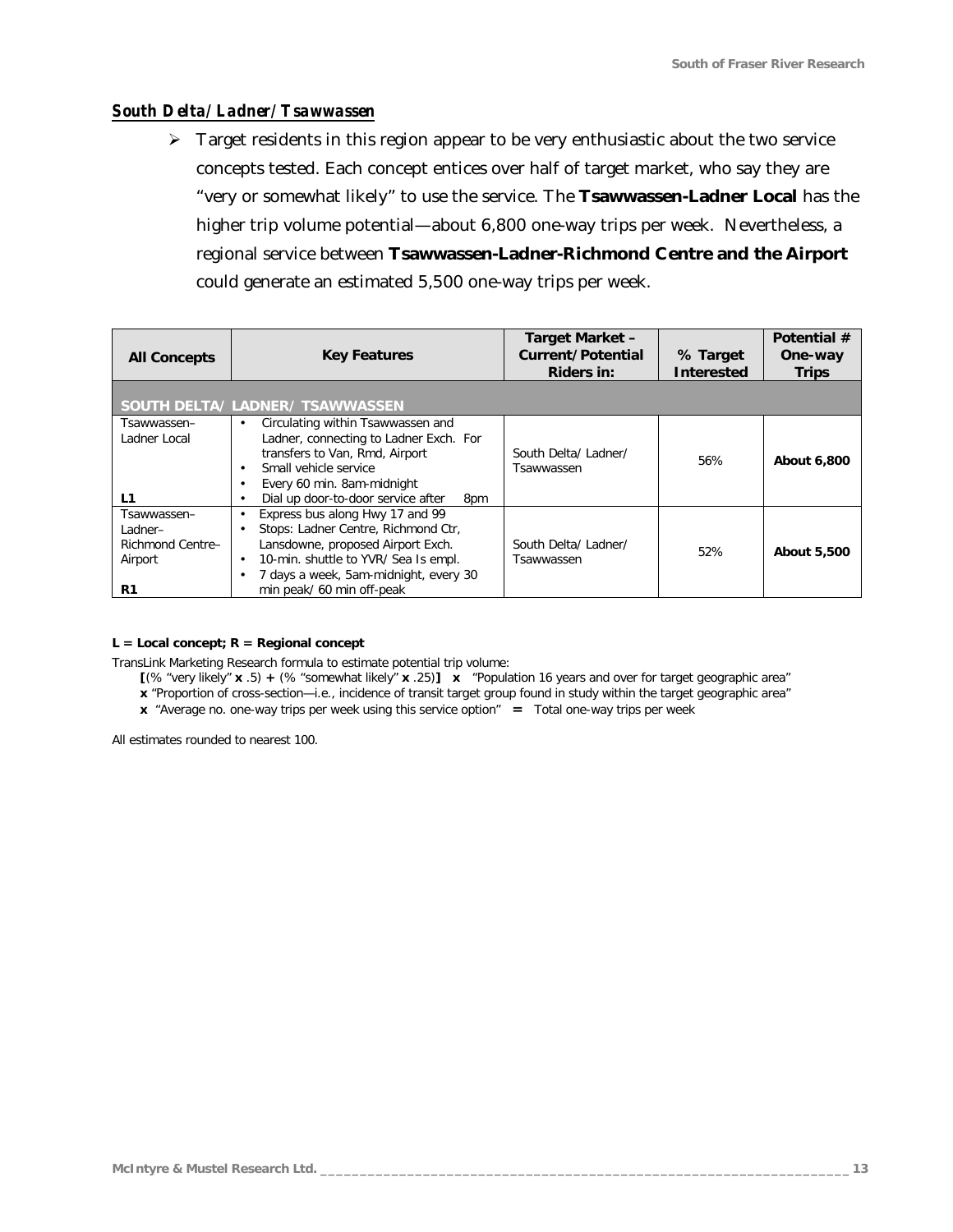By Bus\*

## **Conclusions and Recommendations**

By All Modes

#### *Service Gap Analysis*

 $\triangleright$  Gap analysis reveals that many key destinations frequented by South of the Fraser River residents are under-served by buses. **Only a fraction of target market travellers to the most highly used destinations take the bus.** This suggests that service deficiencies exist, since the target group are either current users or receptive to bus usage (potential users).



#### Top Destinations in Past 7 Days

*Base: Total South of Fraser River Target Market (n=1266) \* Bus only mode.*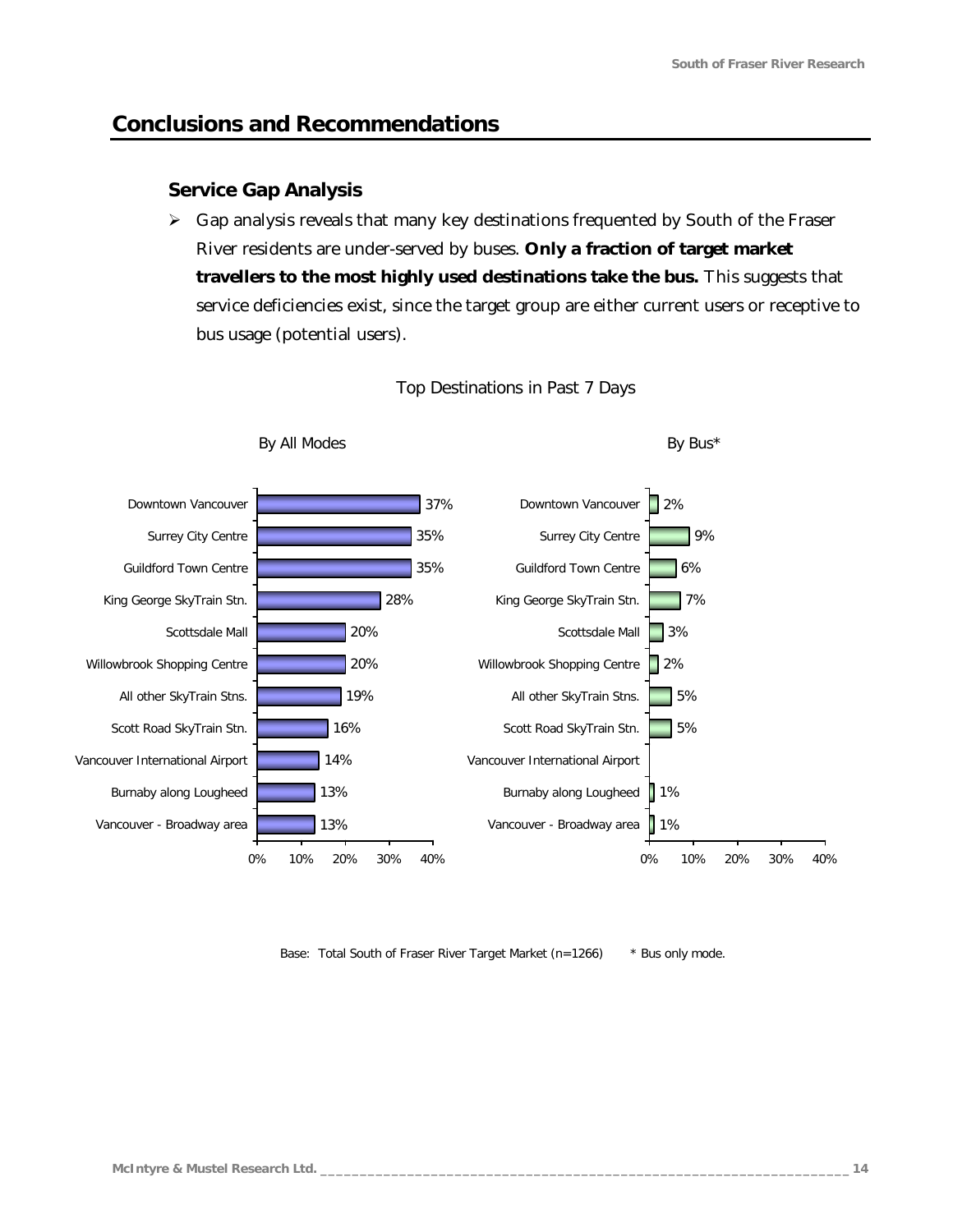- $\triangleright$  Bus usage is highest for the SkyTrain destinations—as 25-33% of the target market who travel to these station destinations in the past week use the bus most often. Nevertheless, there is room to expand bus travel to/from the SkyTrain stations, as Surrey City Centre and King George SkyTrain station both appear to have considerable potential to further increase bus trip conversions.
- $\triangleright$  Service gaps are evident for nearly all of the high use destinations. But, the following have especially low bus use (under 10% share of all travellers to the destination) and/or exhibit growth potential (7-13% of the total South of Fraser target market would consider bus mode if the service met their needs). On this basis, it appears that the following should have priority when making bus service improvements: Guildford Town Centre, Downtown Vancouver, Willowbrook Shopping Centre, Vancouver International Airport.
- $\triangleright$  Other destinations with potential for growth (4-6% of total South of the Fraser target market say they would take a bus if needs are met) include: Langley Mall, Burnaby along the Lougheed Highway, Scottsdale Mall, Scott Road SkyTrain station, Vancouver Broadway area, Richmond Centre.
- $\triangleright$  Among current SOV or carpool/vanpool users travelling to the high and moderate volume destinations, high proportions tell us that they would consider taking the bus to these locations, if the service met their needs (40-70% range for high and moderate volume destinations). This indicates the possibilities for growth of the bus user base in fact, at least 40-50% of those who would consider taking the bus instead of a car are potential transit users (currently not a regular rider). Others are current riders that take buses regularly but have traveled by SOV or shared vehicle in the past week to these particular destinations.

#### *Service Enhancements*

 $\triangleright$  Improved services are likely to make a difference and increase the rates of conversion. Service enhancements should mainly be in the form of increased *frequency—*the most requested change that would need to take place for target consumers to consider taking the bus. Secondary improvements should include *more direct routing* (particularly to certain destinations) and *closer bus stops*. As well, trip length reduction for travel to Vancouver International Airport, UBC and Coquitlam Centre.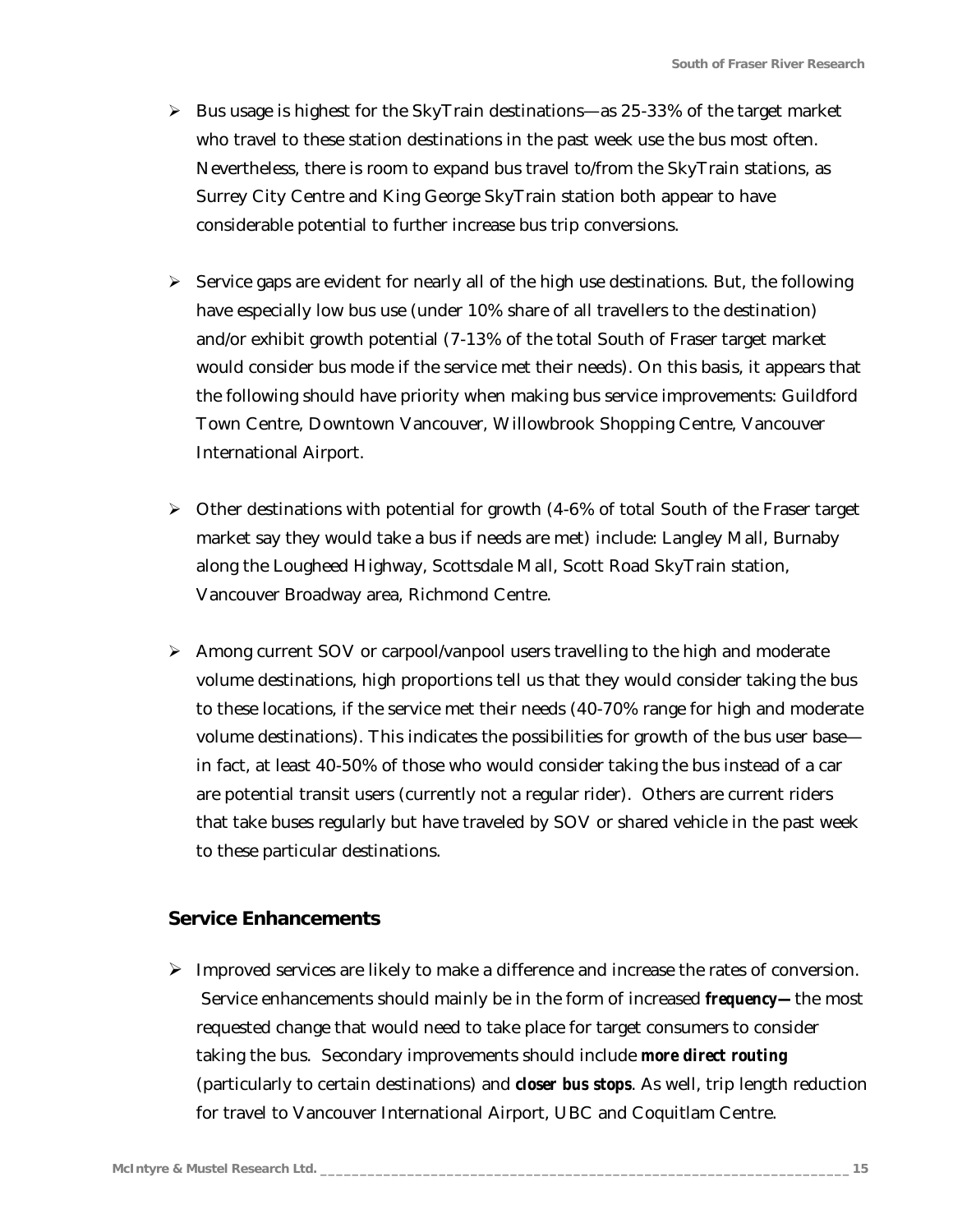Many of those who currently use a private vehicle (SOV or shared vehicle) claim they would take the bus if the service met their needs and these improvements are the ones most desired.

 $\triangleright$  Much travel occurs in the weekday non-peak (9:30am to 3pm). Of course, bus usage reflects the current schedules, which are geared to peak hours. Bus route enhancements and new routes should consider appealing to travel during the daytime non-peak.

#### *Concepts to Best Meet Service Needs*

Concepts that address the service gaps will be most responsive to the needs of the target market. TransLink should consider making these new services available, listed in order by trip potential.

#### *North Delta/Surrey*

- ÿ **Limited Stop Express along King George Highway** regional service could achieve about 27,000 one-way trips weekly from target residents in Newton, Surrey Central and Whalley. The express service with high frequency (every 15 minutes) makes it highly appealing, especially to current transit users. Key destinations served are White Rock Centre and Surrey Central Station.
- ÿ **88th Avenue Local** would serve most of Surrey (but not Cloverdale) and is estimated to generate about 23,000 one-way trips per week. Most trips would come from current users. Scottsdale Mall, a key local destination, would be served by this route (along 88<sup>th</sup> Avenue between Fleetwood and Scott Road to Scottsdale). Note that currently there is no service along  $88<sup>th</sup>$  Avenue.
- ÿ **Scott Road Local s**ervice, estimated at about 13,900 one-way trips weekly, would offer access via Scott Road past 72<sup>nd</sup> Avenue, serving destinations between the Scott Road SkyTrain station and Surrey Municipal Hall.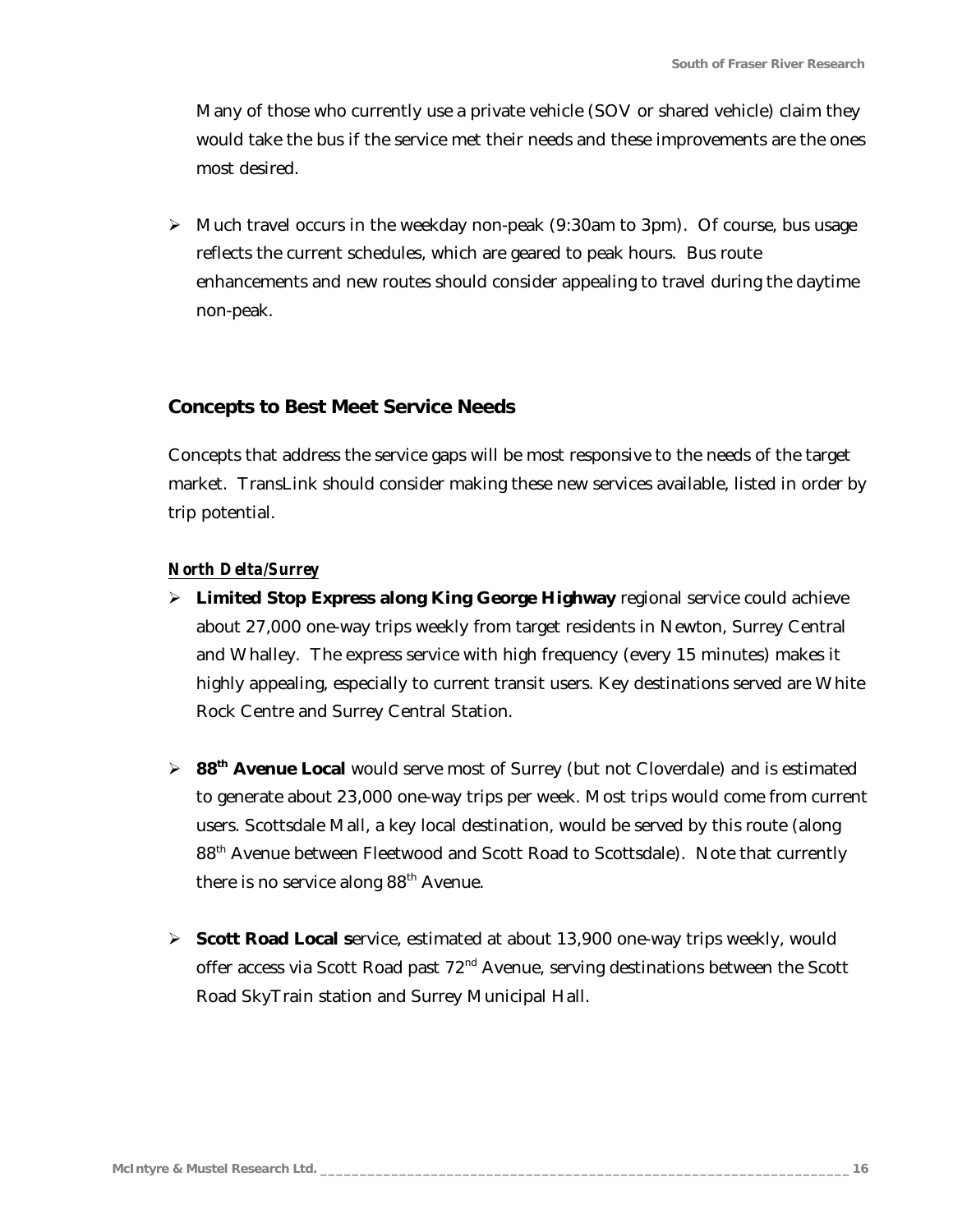- ÿ **88th Avenue Regional** is the route to select to give Surrey residents transit service to Richmond and the Airport. It has greater potential than the  $72<sup>nd</sup>$  Avenue alternative. About 13,000 one-way trips per week are anticipated. Key destinations served are Annacis Island and the proposed Airport Exchange. The popularity of service along 88th Avenue is likely due to the current lack of service.
- > Limited Stop Regional from Guildford Exchange to Lougheed Mall would serve residents of Guildford, Fleetwood and Fraser Heights. Over 11,000 one-way trips per week are expected. Guildford Town Centre and the Burnaby-Lougheed Mall area would be key destinations.

#### *Cloverdale/Langley*

- ÿ **Walnut Grove/Fort Langley Community Bus** local service would connect Willowbrook Mall with many local destinations between Cloverdale and Fort Langley—including Langley Mall. About 9,800 one-way trips per week are anticipated. Designed to resemble convenience of car with the evening dial-in door-todoor service, this especially appeals to the more remotely-located residents in Langley /Port Kells.
- ÿ **Urban Langley Community Bus** is another all day/evening service connecting Willowbrook Mall and Langley Town Centre with numerous small communities (Brookswood, Fernridge, Murrayville). About 8,900 one-way trips weekly are estimated.

#### *South Delta/ Ladner/ Tsawwassen*

- ÿ **Tsawwassen-Ladner Local** route has the potential to serve over half of target residents in the localized areas; about 6,800 one-way trips per week are expected. Key destinations in Tsawwassen and Ladner would be served.
- ÿ **Tsawwassen-Ladner-Richmond Centre-Airport** regional express service—with an estimated 5,500 one-way trips per week—is appealing to half of targeted consumers. It would offer area residents a connector between Tsawwassen and Ladner Centre and to Richmond Centre and the Vancouver International Airport via a proposed new exchange with shuttle service—beneficial to shoppers, air travellers and employees in Richmond and Sea Island.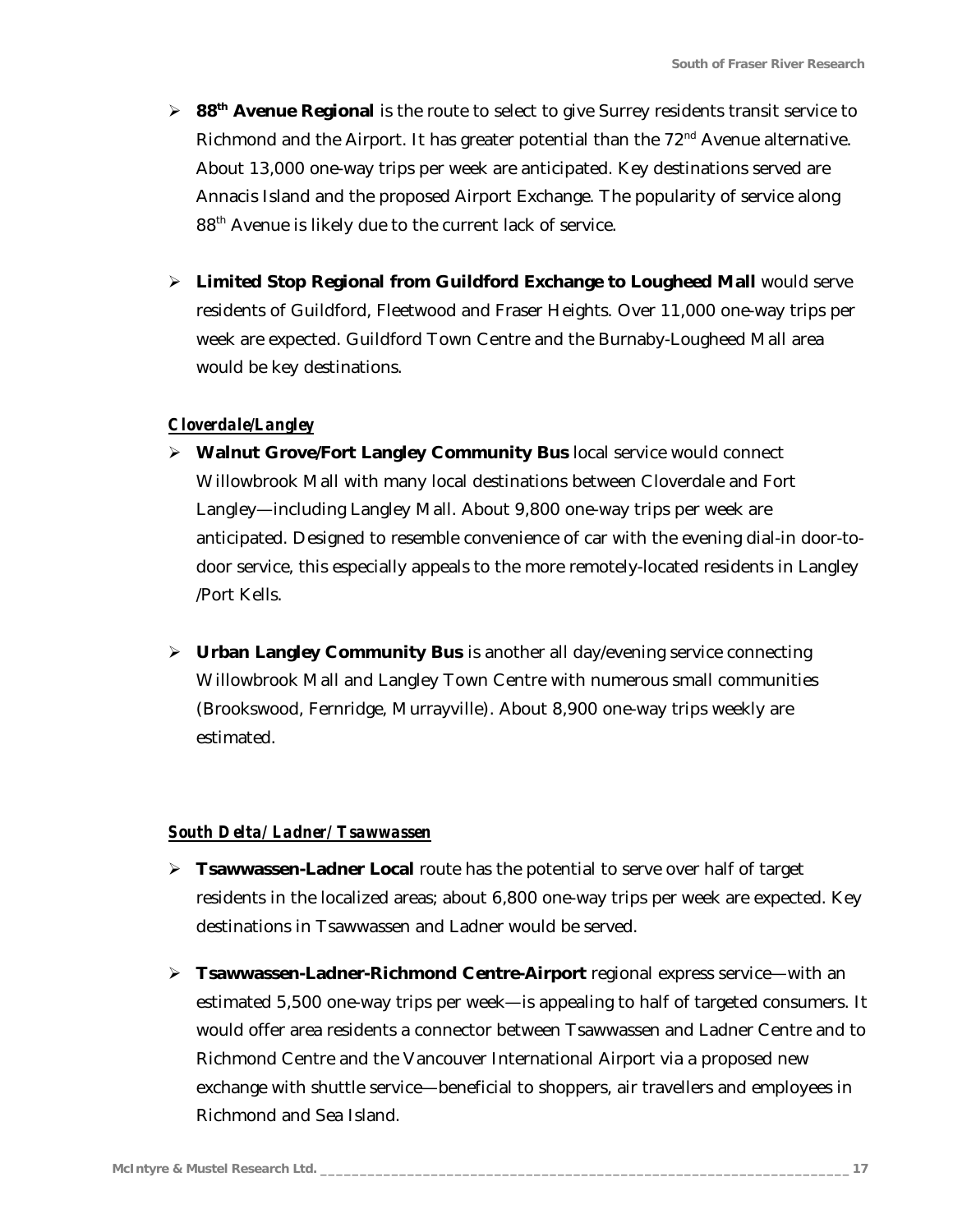#### *Other Recommendations*

- $\triangleright$  Adequate communications to announce and engage the population in the introduction of any new services will be crucial to their success. The new approaches (door-to-door dial-up service in the evenings) and enhanced service (especially the increased frequencies, greater access/ more bus stops, direct routing, reduced trip lengths, etc.) will need to be highlighted and broadly communicated to the public.
- $\triangleright$  Potential transit users will be the hardest to reach, but novel ways to acquaint them with these new services may be necessary to ensure that the service is known and can maximize its trip potential.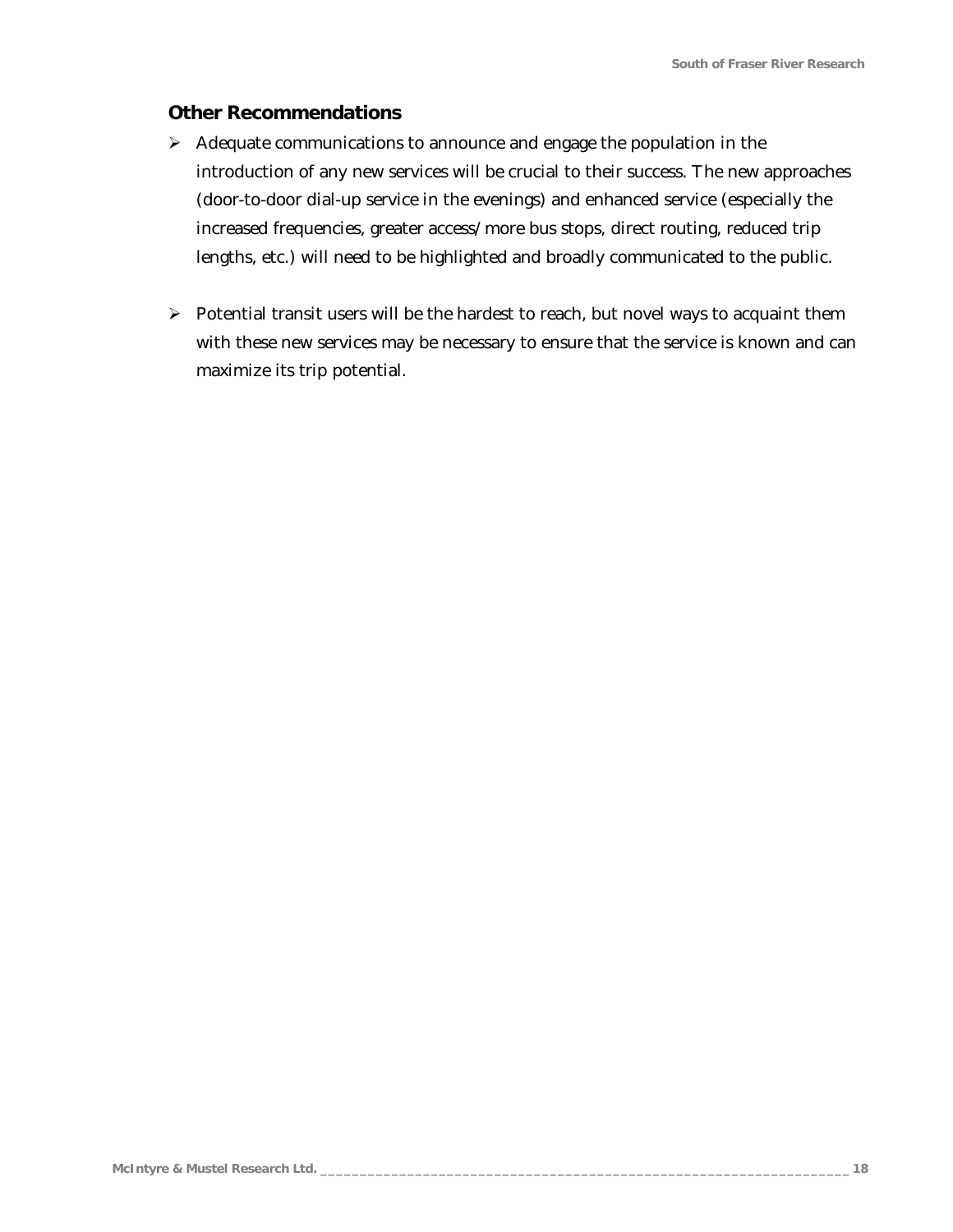## <span id="page-18-0"></span>**Foreword**

## **Background and Research Objectives**

TransLink is in the process of assessing transportation needs in specific areas of the Lower Mainland and planning improvements to regional and local transit services. At this time the area of interest is South of the Fraser River (excluding the White Rock/ South Surrey area, which has been studied separately). TransLink planners have developed a number of new regional and local bus service concepts for the South of the Fraser area and would like to evaluate the market potential for these proposed service options.

Marketing research has been commissioned to gather information for the planning process and more specifically, to determine the following:

- 1. Basic transportation needs and current habits of area residents,
- 2. Aspects of bus service that would convert *potential* bus users, and
- 3. Rider and potential rider reaction to the proposed regional and local bus service concepts.

## **Methodology**

Random telephone interviews were conducted in the defined study area, as indicated in the map below. The broad region was divided into seven zones, as follows: 1) South Delta/ Ladner/ Tsawwassen, 2) North Delta/ Scottsdale, 3) Newton, 4) Surrey Central/ Whalley, 5) Guildford/ Fleetwood/ Fraser Heights, 6) Urban Langley/ Cloverdale and 7) Rest of Langley/ Port Kells.

Interviews were conducted with a random cross-section of residents in each of the seven zones; a total of 2,146 interviews were completed with South of the Fraser River residents 16 years of age and over. The cross-section samples were screened to identify the target market—i.e., those who currently ride transit on a regular basis or those who would consider taking improved public transportation more frequently if the service met their needs. Disproportionate sampling was employed to ensure adequate interviews with the target market in each of the seven zones.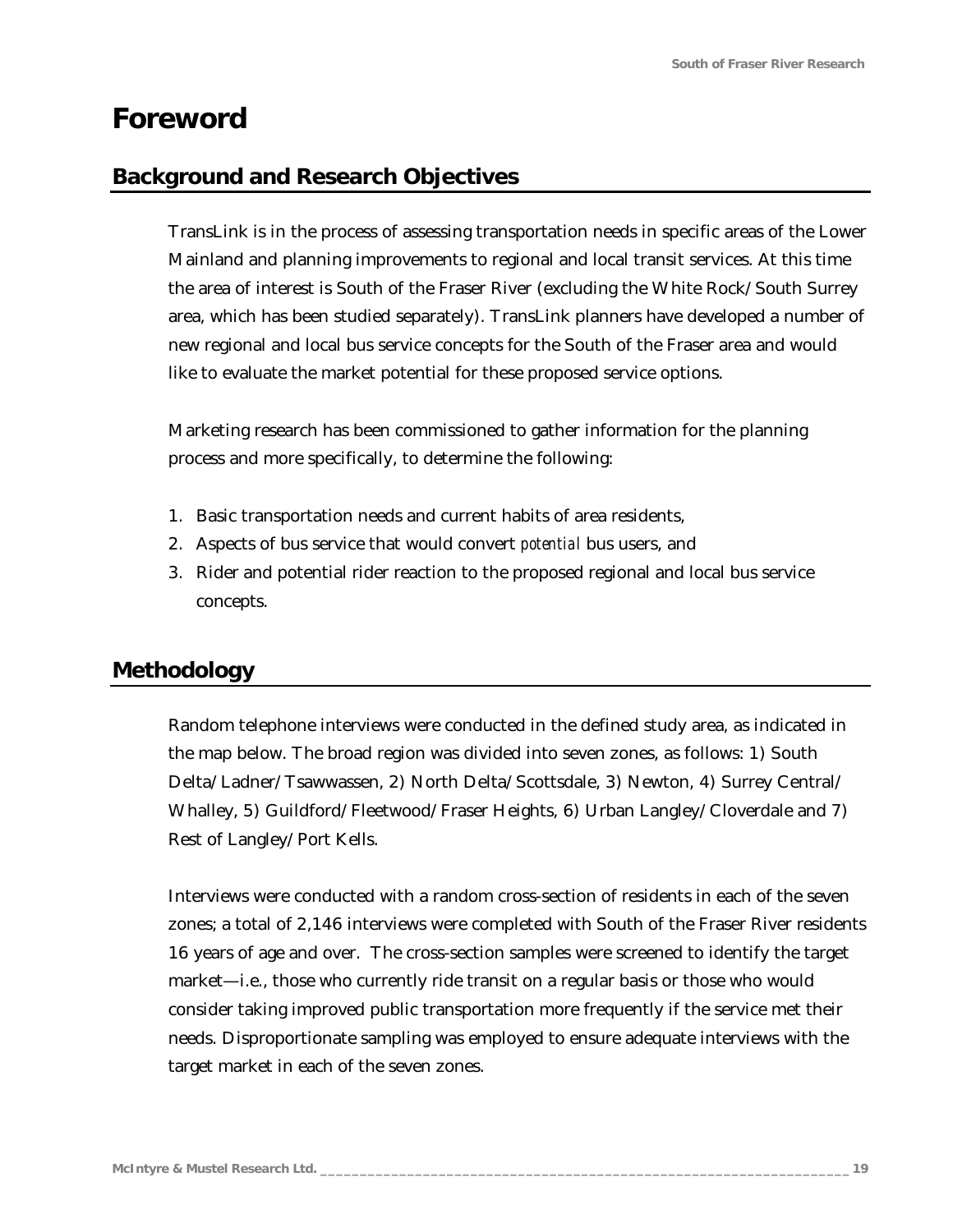Industry-standard, multi-stage random selection procedures were used to ensure a representative sample with proper representation of the seven zones. Regional weighting at the data processing stage (as well as age and gender adjustments) was applied to bring the sample into correct relative proportion for the study area in total. Interviewing was completed November 23 to December 6, 1999 from McIntyre & Mustel's CATI (computer assisted telephone interviewing) facility, using trained telephone interviewing staff. Multi-lingual translation was provided, as needed, for Punjabi/Hindi-speaking residents. A pre-test was conducted prior to the start of fieldwork to refine the questionnaire. Further methodological detail can be found in the Appendices.

### **Results**

The results are presented in the form of an *Executive Overview*, summarizing the key findings, and a more comprehensive and illustrated *Detailed Findings* section. The complete computer tabulations have been supplied to TransLink in electronic format.

Base sizes shown in graphs and tables reflect the actual (rather than weighted) number of interviews completed. The following notations have been used to indicate numerical differences in summary tables of this report:

Significantly higher  $\blacktriangle$  Directionally higher  $\blacktriangle$  Significantly lower  $\nabla$  Directionally lower  $\nabla$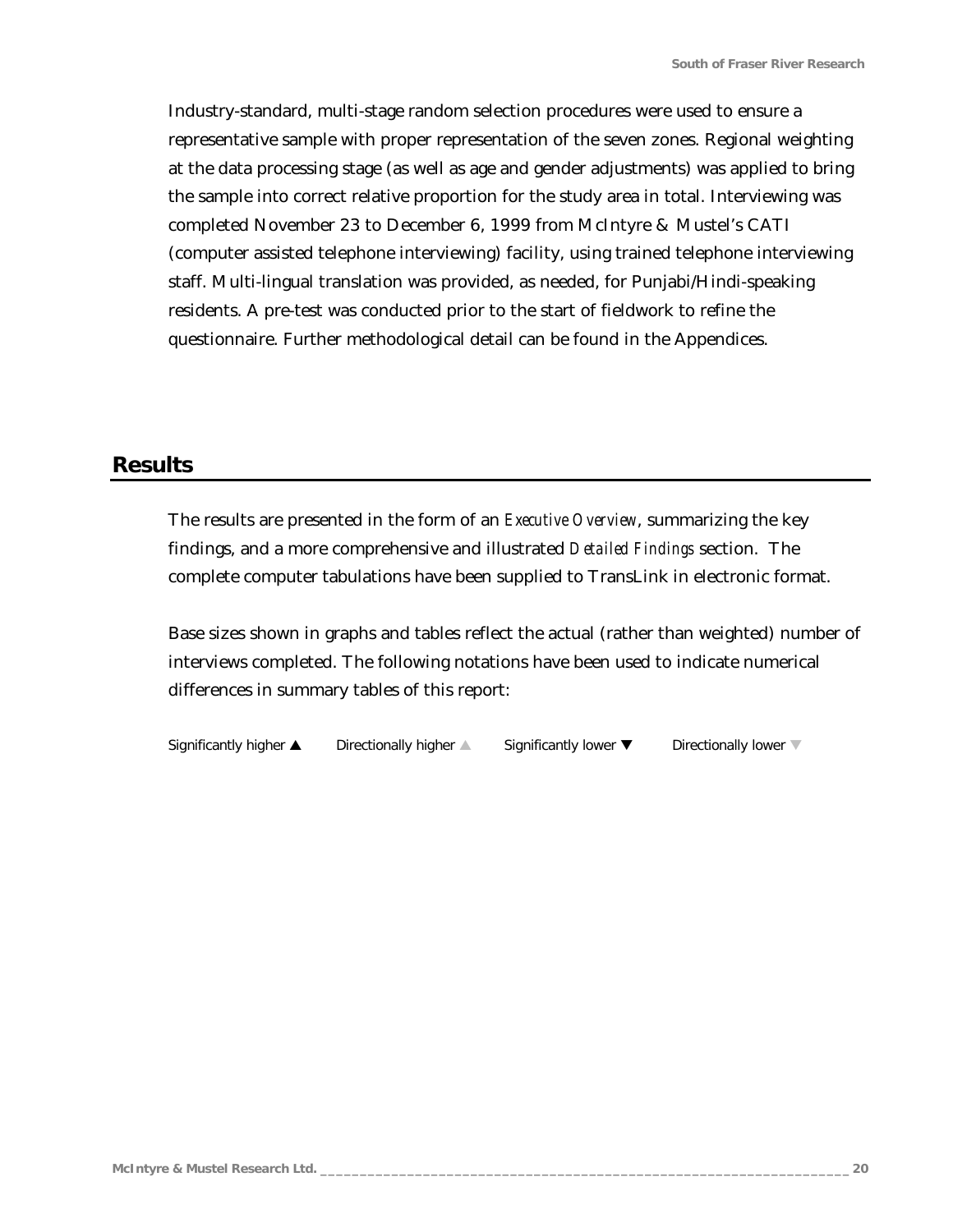## <span id="page-20-0"></span>**Detailed Findings**

## **A. Current Usage Habits**

### *1. Incidence of Regular Transit Use*

For the purpose of this study, transit users are defined as those taking transit at least once a month on a regular basis.

One-in-three (33%) of South of Fraser River area residents, 16 years of age and over, use any form of public transit. Almost equal proportions use buses and SkyTrain (25% and 27% respectively). Further examination of the results reveals that 19% use *both* bus and SkyTrain regularly.

Incidence of transit use is significantly higher among:

- $\blacktriangleright$  those under 25 years of age (65% are regular riders),
- $\blacktriangleright$  students (69% usage), and
- $\triangleright$  those from below average income households (38% usage versus 29% among those from above average income households).

Note that there is no difference in transit usage between men and women.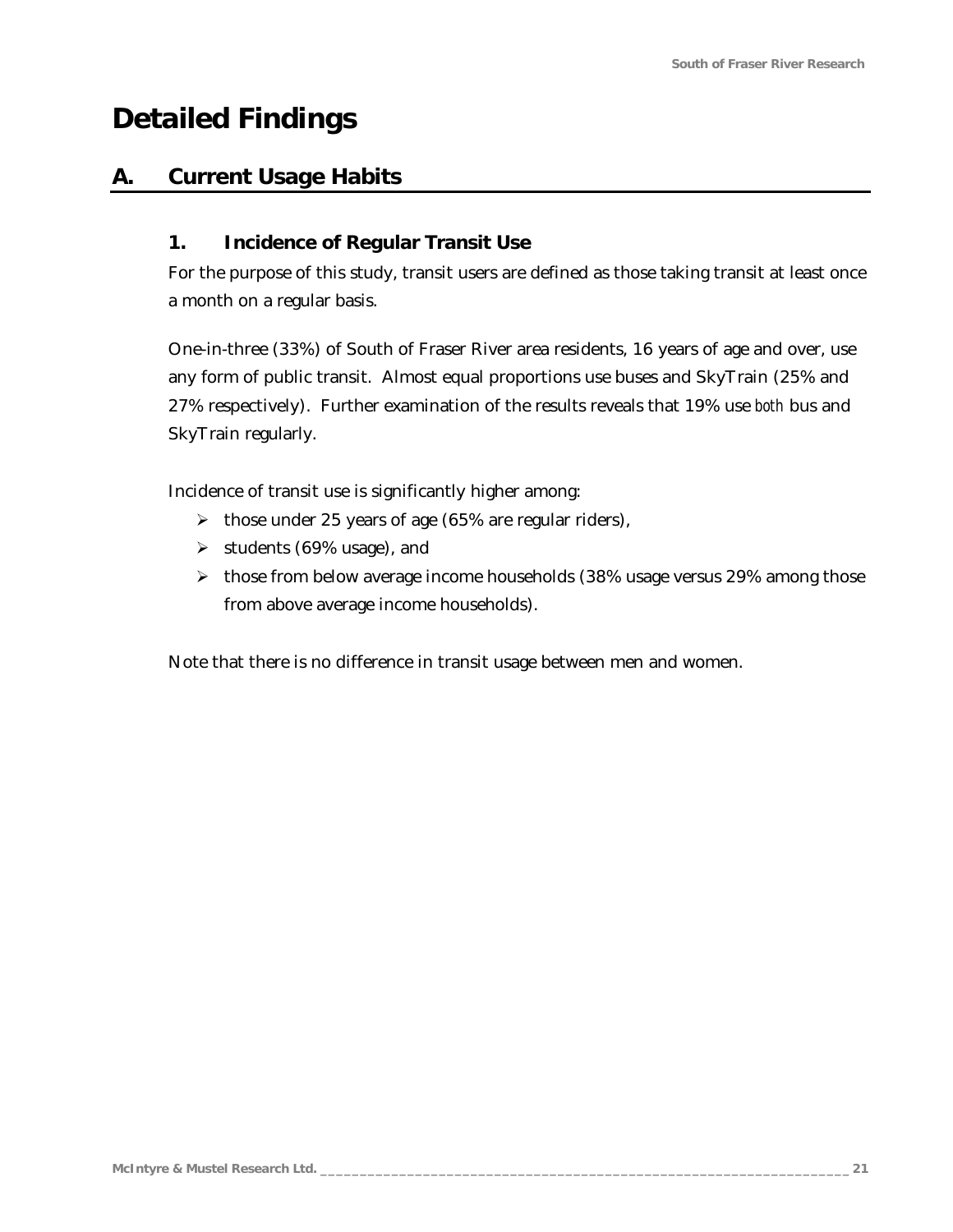

*Base: Total South of Fraser River Study Area Cross-Section (n=2146)*



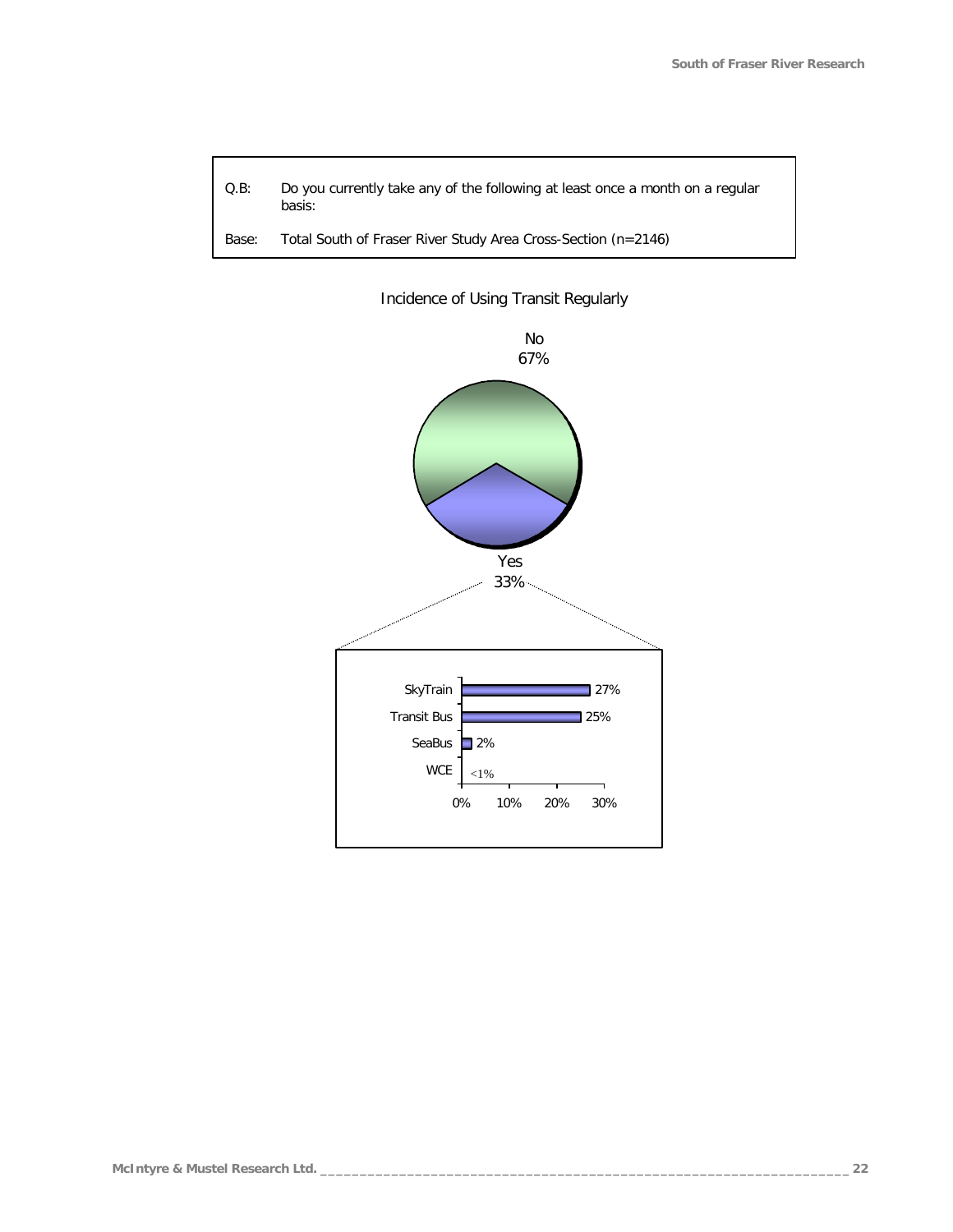#### *Transit Use by Area*

The highest rate of regular transit usage is found among residents of Surrey Central/Whalley (48%). Higher than average usage is also found in the North Delta/Scottsdale and Guildford/Fleetwood/Fraser Heights areas.

*Q.B: Do you currently take any of the following at least once a month on a regular basis:*

*Base: Total Cross-Section in Each Area*



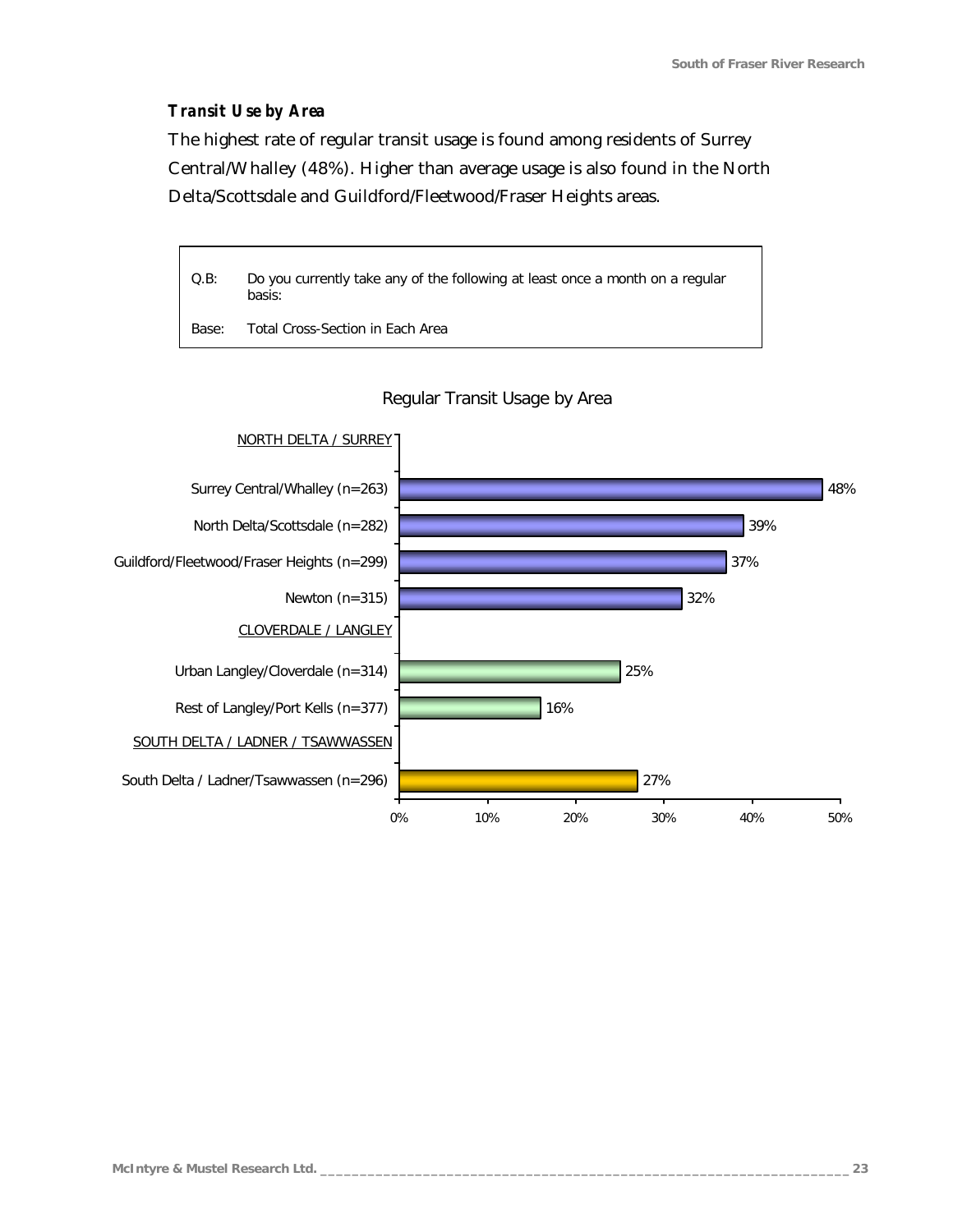## *2. Bus Routes Currently Use Most Often*

Regular users of public transit were asked which bus routes they travel on most frequently.

Many of the more commonly used routes connect to one of the SkyTrain stations. The most popular, servicing Langley, is Route 320-Langley/Guildford/Surrey/Central Station with 16% of current bus riders reporting this as the route taken most often. Route 501- Langley South/Surrey Central Station is another frequented route connecting with Langley (10%).

For Surrey/North Delta bus service, a number of routes are cited. The more common ones are Route 319 (11%) and Route 312 (7%) connecting the Scott Road Station and Scottsdale, Route 316-Surrey Central Station/Scottsdale (9%), and Route 340-Cloverdale/ Newton Exchange/22<sup>nd</sup> Street (8%).

Among South Delta buses, Route 601-South Delta/Boundary Bay/Vancouver is the most used (7%).

For White Rock/South Surrey service, again a connector to SkyTrain, Route 321-White Rock/Newton/South Surrey Station, is the most popular (10%).

The following chart details the routes in each community which are named as the most commonly used by at least 3% or more of residents in the South of Fraser River area. The average number of one-way trips per week by riders is also specified.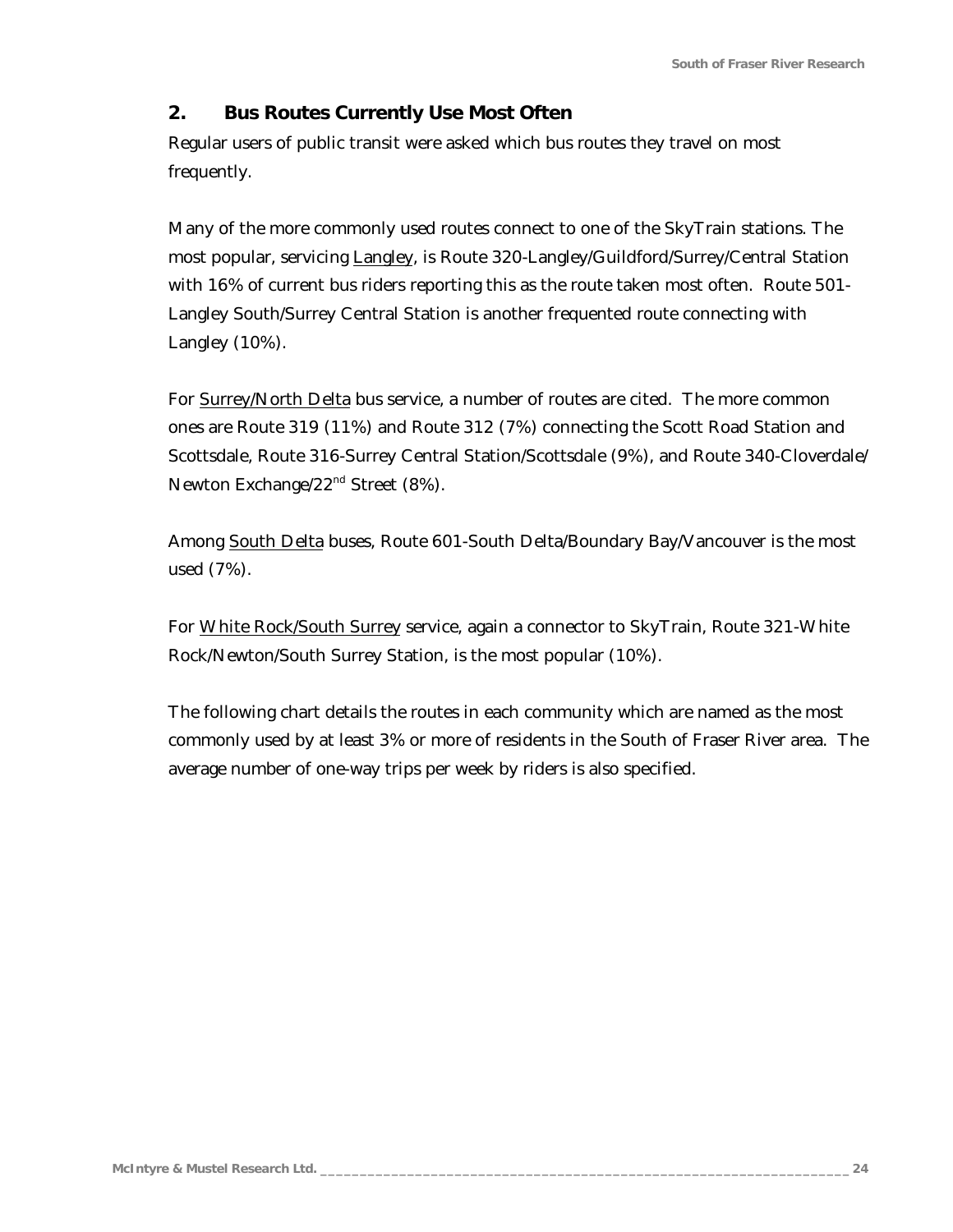

*\* Per rider of specific route; all frequencies expressed as "per week"* 

*\*\* Average omitted due to small base size.*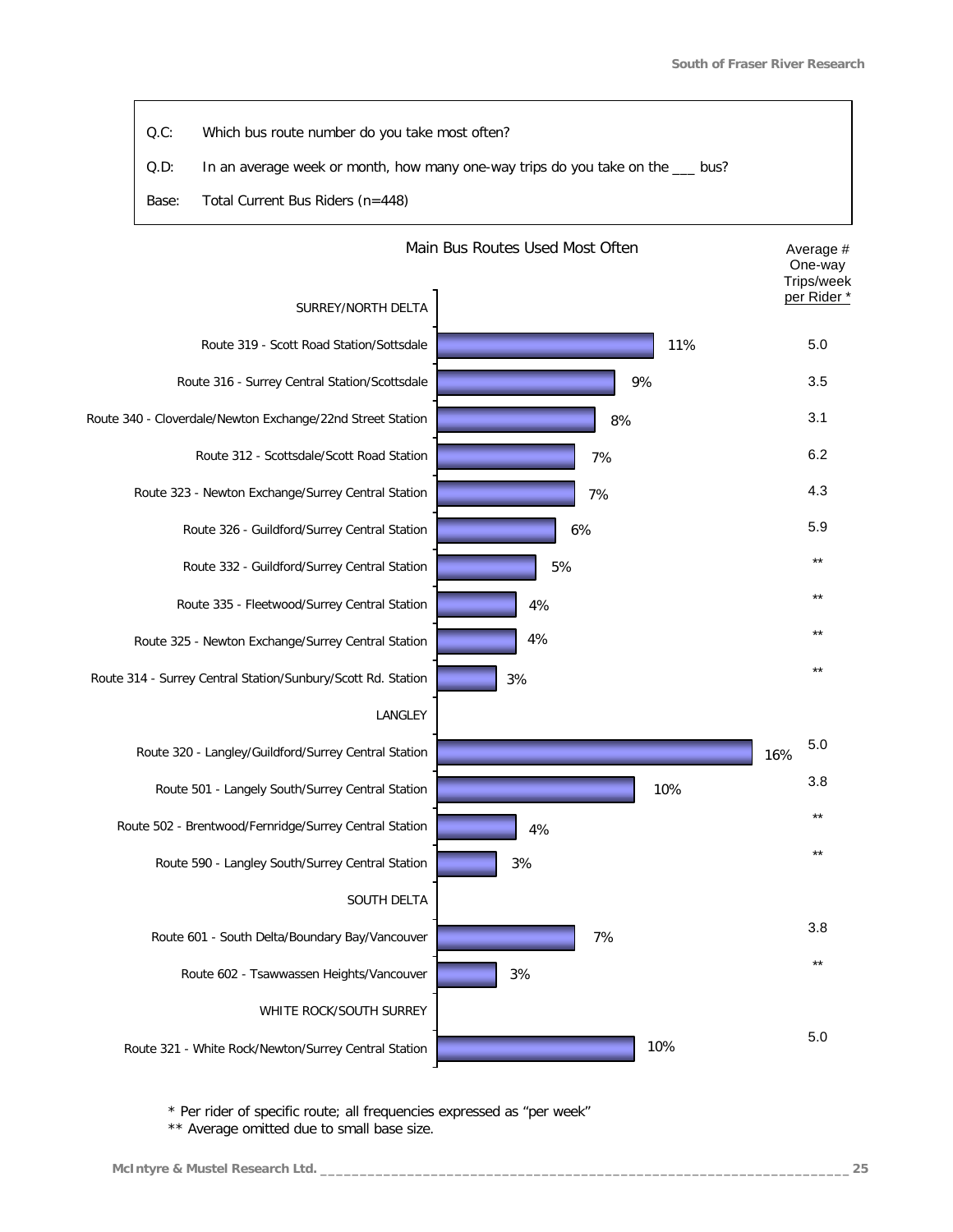## *3. Market Potential for Improved Public Transportation*

Non-users were described possible improvements to the transit system "…*adding new express bus and community bus services, as well as making improvements to service frequency.*" A total of 43% of non-users report they would consider taking improved public transportation more often if the service met their needs.

Among current non-users, the enhanced public transit service has slightly more appeal to females, and students and those from high income households (\$60k plus).

*Q.F: Transit is considering adding new express bus and community bus services, as well as making improvements to service frequency. Would you consider taking improved public transportation more often if the service met your needs?*

*Base: Total Who Do Not Use Transit Regularly (n=1520)*



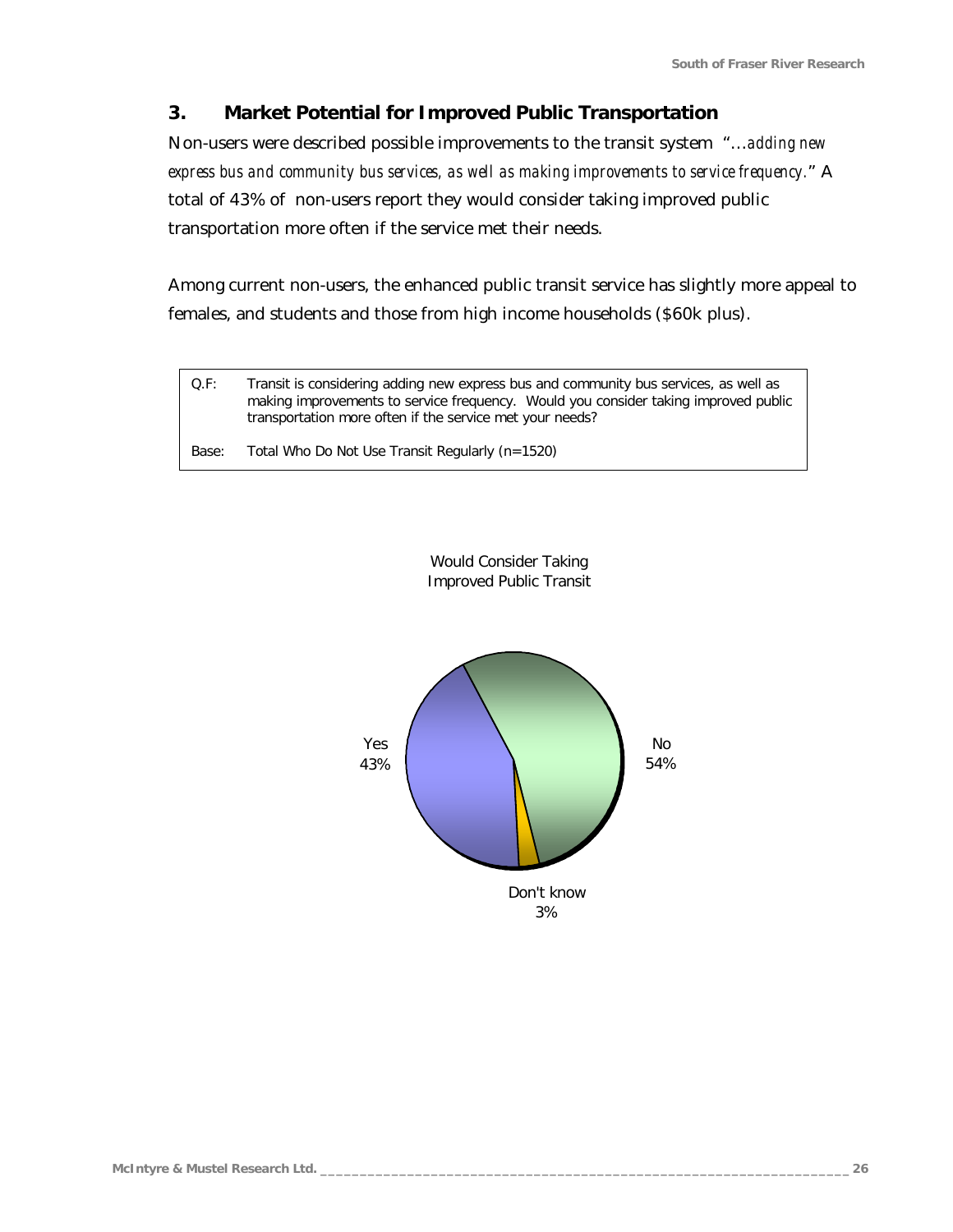This "potential" new user group translates to 28% of all South of Fraser River area residents and is primarily composed of past week SOV travellers. When combined with current transit users, *the total potential market for improved public transportation reaches 61% of area residents.* This group is hereafter referred to in this report as the "target market," consisting of "current" and "potential transit users."

*Q.F: Transit is considering adding new express bus and community bus services, as well as making improvements to service frequency. Would you consider taking improved public transportation more often if the service met your needs? Base: Total South of Fraser River Study Area Cross-Section (n=2146)*



#### Market Potential for Improved Public Transportation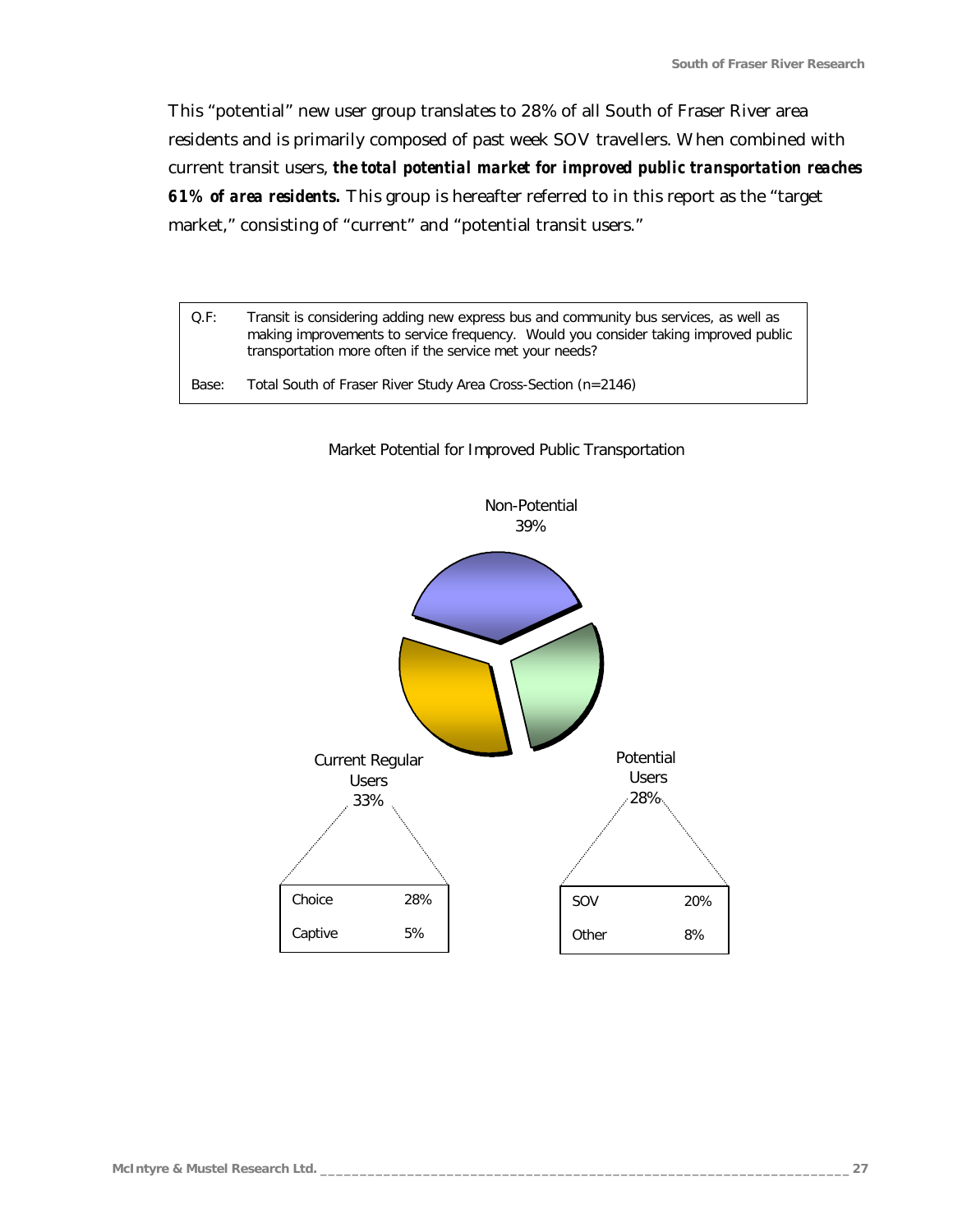## *4. Travel to Selected Destinations in Past 30 Days / Past Seven Days among Target Market*

Travel habits of the target market (current and potential transit users) residing South of the Fraser River were collected for the past 30 and past seven days. This included incidence and frequency of travelling to selected key regional and local destinations within the South of Fraser area, as well as mode and time of travel.

Downtown Vancouver, Surrey City Centre, Guildford Town Centre and King George SkyTrain are by far the most common destinations, each visited by about one-half of the target population within the past 30 days; and by about one-third within the past seven days. On a per-capita basis, these destinations are also the most frequently visited, averaging more than one visit per target resident in the past seven days.

Following somewhat behind these predominant locations is a secondary tier, comprising other key shopping centres – Scottsdale Mall and Willowbrook Shopping Centre – and transportation locations – Scott Road SkyTrain and the Vancouver International Airport. Approximately 20-25% of the region's target residents have visited these locations within the past 30 days; approximately 15-25% within the past seven days.

Vancouver's Broadway area from Commercial to Arbutus also is an important secondary destination for target residents, as is Burnaby's Lougheed Highway corridor (excluding the Lougheed Mall shopping centre). These two regions attract 18-19% of target residents in the past 30 days and 13% within the past seven days.

A third tier of destinations, attracting 12-15% of the South of Fraser target residents in the past 30 days, and 5-12% within the past seven days, includes the Tsawwassen Ferry Terminal, Surrey Memorial Hospital, Langley Mall, Richmond Centre, Newton Town Centre and Strawberry Hill Mall.

Other destinations attract generally 10% or fewer target area residents in the 30-day period. The graph below outlines past 30-day and past seven-day usage of the specific destinations of interest. Note, we did ask respondents to volunteer other regular destinations not included in our questionnaire (see Question 2). In total 25% of respondents named other destinations, although no single destination emerged as significant to target residents.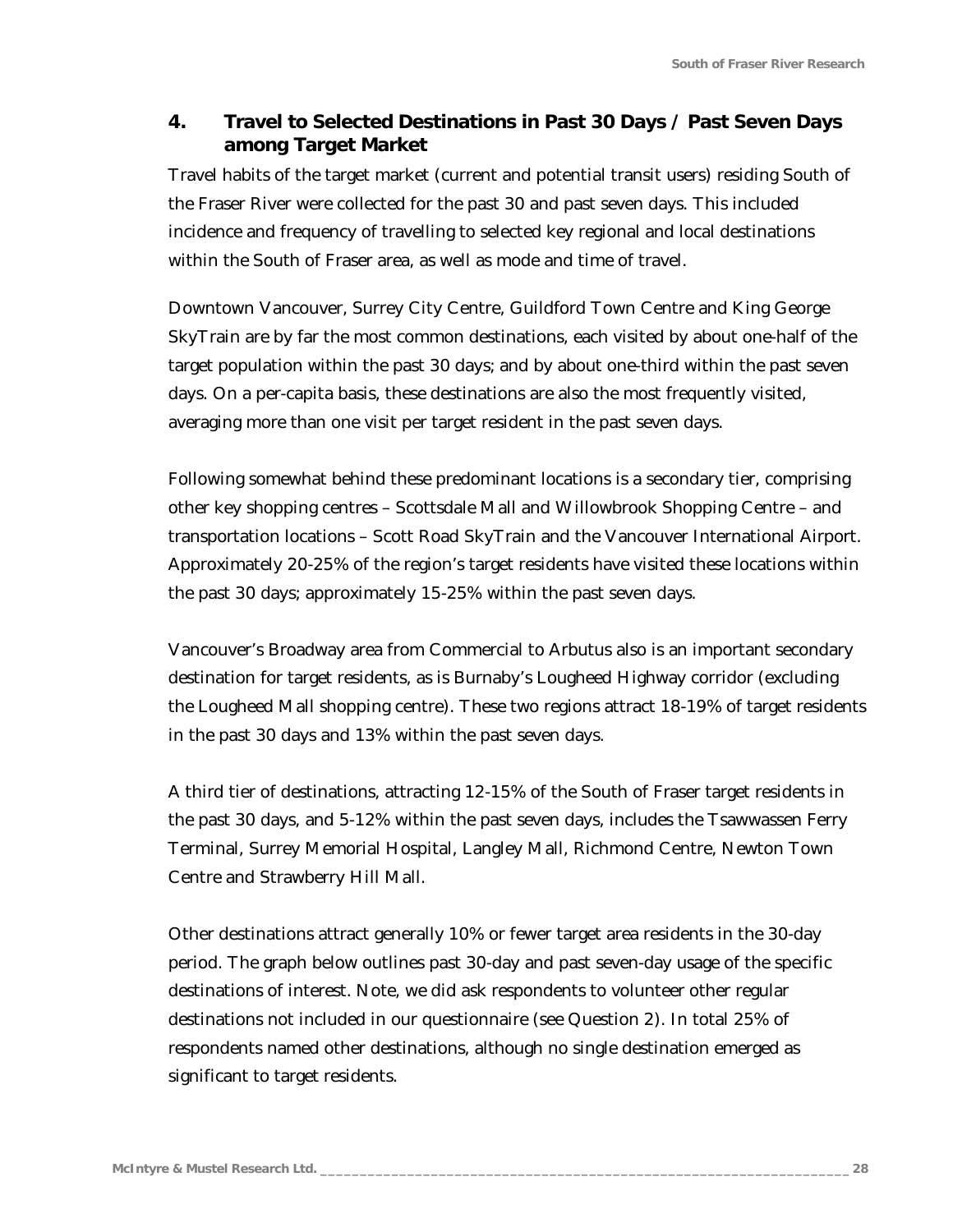*Q.1a: I'm going to read you a list of destinations. As I read each one, please tell me whether you have travelled to that destination by ANY mode of transportation in the past 30 days.*

*Q.1b: Thinking just of the past 7 days, how many one-way trips did you take to and from (NAME OF DESTINATION)?*

*Base: Total South of Fraser Current and Potential Riders (n=1266) \*\* Average omitted due to small base size*



*Note: To control questionnaire length, local destinations (with \*) were only asked of selected market areas. Results here are re-percentaged on Total South of Fraser target market – assumption being that most traffic originates from the selected local areas.*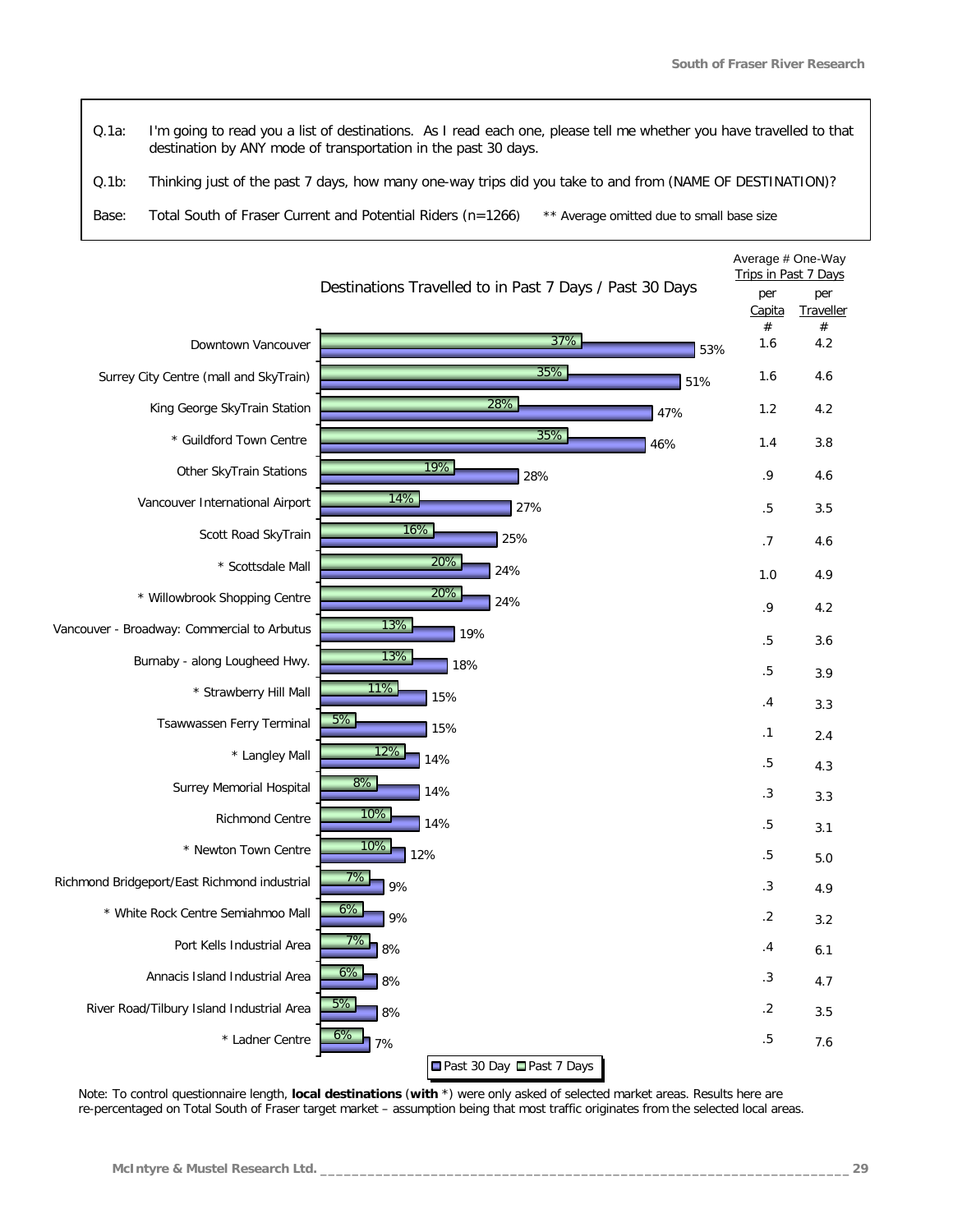*Q.1a: I'm going to read you a list of destinations. As I read each one, please tell me whether you have travelled to that destination by ANY mode of transportation in the past 30 days.*

*Q.1b: Thinking just of the past 7 days, how many one-way trips did you take to and from (NAME OF DESTINATION)?*

*Base: Current and Potential Riders (n=1266) \*\* Average omitted due to small base size*

| Regional and Local Destinations Travelled to in Past 7 Days<br>/ Past 30 Days cont'd. |                           |                            | Average # One-Way<br>Trips in Past 7 Days |
|---------------------------------------------------------------------------------------|---------------------------|----------------------------|-------------------------------------------|
|                                                                                       |                           | per<br>Capita              | per<br>Traveller                          |
| 5%<br><b>UBC</b><br>7%                                                                |                           | $^{\#}$<br>$.2\phantom{0}$ | $^{\#}$<br>4.2                            |
| 4%<br>Kwantlen - Surrey, 72nd Avenue<br>7%                                            |                           | $.2\phantom{0}$            | 5.3                                       |
| 4%<br>Coquitlam Centre<br>7%                                                          |                           | .1                         | 3.4                                       |
| 5%<br>* Tsawwassen Town Centre<br>6%                                                  |                           | .5                         | 8.9                                       |
| 5%<br>* Cloverdale Town Centre<br>6%                                                  |                           | $.2\phantom{0}$            | 4.8                                       |
| 4%<br>* Fleetwood Centre/Sports Complex<br>6%                                         |                           | .3                         | 5.9                                       |
| 4%<br>* Walnut Grove Park & Ride/Cinema Complex<br>6%                                 |                           | .2                         | 5.7                                       |
| 39<br>* Langley Memorial Hospital<br>6%                                               |                           | .1                         | 3.0                                       |
| 3 <sup>o</sup><br>* Cloverdale Fairgrounds<br>6%                                      |                           | .1                         | 3.5                                       |
| 4%<br><b>BCIT Burnaby campus</b><br>5%                                                |                           | .2                         | 5.1                                       |
| SFU Burnaby campus<br>5%                                                              |                           | $.2\phantom{0}$            | 5.1                                       |
| * Delta Hospital<br>4%                                                                |                           | .1                         | $\star\star$                              |
| Surrey Civic Centre (Surrey City Hall)<br>4%                                          |                           | .1                         | 3.4                                       |
| 3%<br>Kwantlen - Langley                                                              |                           | .1                         | 4.1                                       |
| ,<br>3%<br>* Peninsula Village Shopping Mall area                                     |                           | .1                         | $\star\star$                              |
| Surrey Docks/Industrial area<br>2%                                                    |                           | .1                         | $\star\star$                              |
| 1%<br>Kwantlen - Richmond                                                             |                           | $\cdot$ 1                  | $* *$                                     |
| 1%<br>Kwantlen - Newton campus                                                        |                           | .1                         | $\star\star$                              |
| $\blacksquare$ 1%<br>* Peace Arch Hospital                                            |                           | .0                         | $\star\star$                              |
| 15%<br>Any local secondary school                                                     | 20%                       | .9                         | 5.8                                       |
|                                                                                       | ■Past 30 Day ■Past 7 Days |                            |                                           |

*Note: To control questionnaire length, local destinations (with \*) were only asked of selected market areas. Results here are re-percentaged on Total South of Fraser target market – assumption being that most traffic originates from the selected local areas.*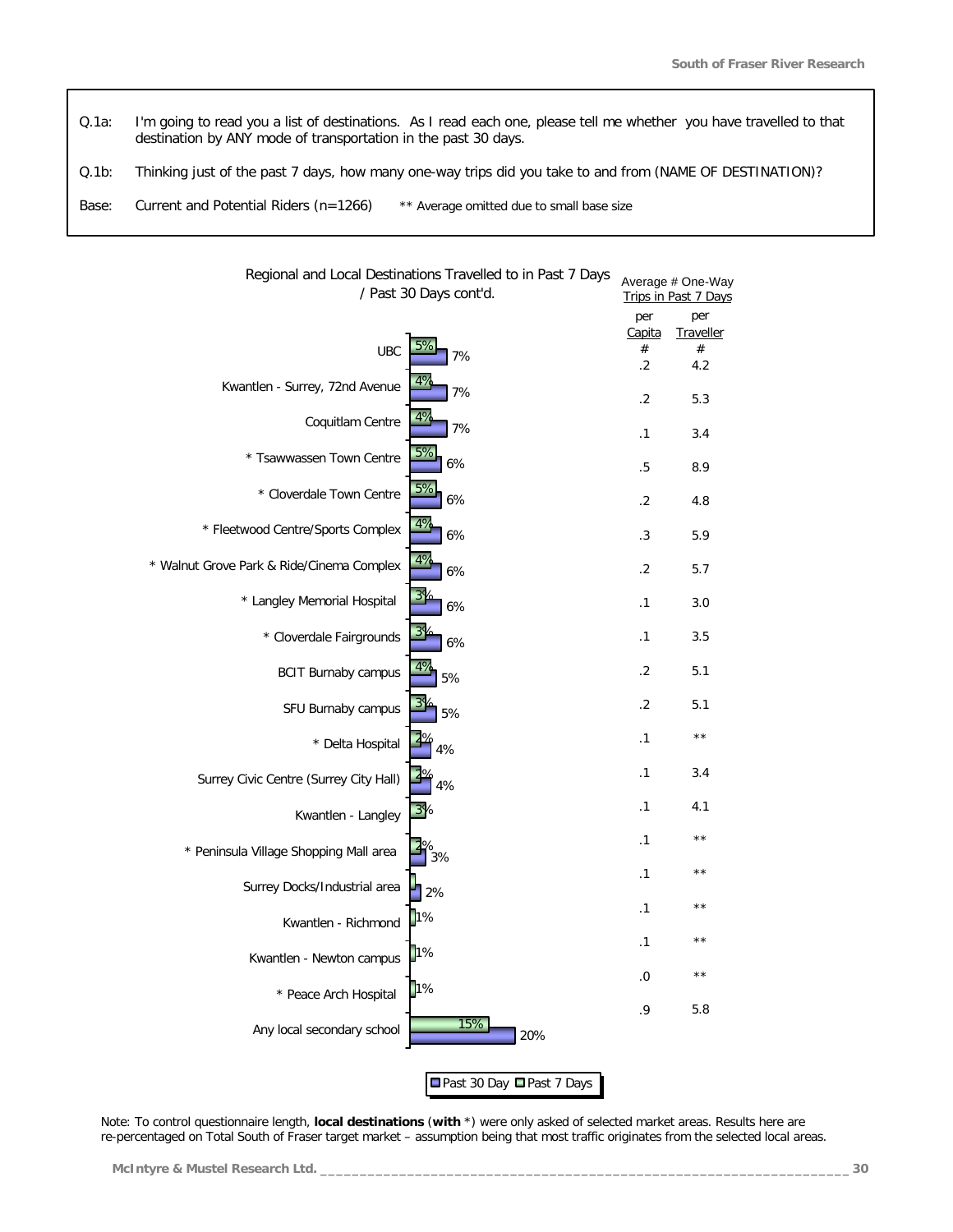J.

| Area of Residence for<br>Top Regional Destinations in Past 7 Days |                                                 |                                         |                                              |                                                  |                                               |                                                    |
|-------------------------------------------------------------------|-------------------------------------------------|-----------------------------------------|----------------------------------------------|--------------------------------------------------|-----------------------------------------------|----------------------------------------------------|
|                                                                   |                                                 |                                         | by all Modes                                 |                                                  |                                               |                                                    |
| <b>FSA</b>                                                        | S of Fraser<br><b>Target Mkt</b><br>(1266)<br>% | Downtown<br>Vancouver<br>(485)<br>$\%$  | Surrey City<br>Centre<br>(418)<br>$\%$       | <b>Guildford Town</b><br>Centre<br>(397)<br>$\%$ | King George<br>SkyTrain Stn.<br>(336)<br>$\%$ | All other<br>SkyTrain Stns.<br>(208)<br>$\%$       |
| V1M                                                               | 5                                               | $\overline{4}$                          | $\overline{4}$                               | 3                                                | 4                                             | $\overline{4}$                                     |
| V <sub>2</sub> Y                                                  | $\overline{2}$                                  | 3                                       | $\mathbf{1}$                                 | $\overline{2}$                                   | $\overline{2}$                                | $\star$                                            |
| V <sub>2</sub> Z                                                  | $\overline{2}$                                  | $\overline{2}$                          | $\mathbf{1}$                                 | $\mathbf{1}$                                     | $\overline{2}$                                | $\mathbf{1}$                                       |
| V3A                                                               | 8                                               | 6                                       | $\overline{7}$                               | $\overline{4}$                                   | 6                                             | 8                                                  |
| V3R                                                               | 11                                              | 10                                      | 15                                           | $\triangle$ 23                                   | 13                                            | 16                                                 |
| V <sub>3</sub> S                                                  | 8                                               | 8                                       | 8                                            | 11                                               | 9                                             | 8                                                  |
| V3T                                                               | 7                                               | $\overline{7}$                          | 9                                            | 9                                                | 10                                            | 9                                                  |
| V3V                                                               | 8                                               | 7                                       | 12                                           | 8                                                | 12                                            | 12                                                 |
| V3W                                                               | 13                                              | 12                                      | 17                                           | 12                                               | 18                                            | 9                                                  |
| V3X                                                               | $\overline{2}$                                  | 3                                       | $\overline{2}$                               | $\overline{2}$                                   | $\overline{2}$                                | $\overline{2}$                                     |
| V4C                                                               | 9                                               | 10                                      | 8                                            | $\overline{7}$                                   | $\overline{7}$                                | 9                                                  |
| V4E                                                               | $\overline{4}$                                  | 5                                       | 4                                            | $\sqrt{2}$                                       | 2                                             | $\overline{4}$                                     |
| V <sub>4</sub> K                                                  | 4                                               | 5                                       | $\star$                                      | $\star$                                          | 1                                             | 1                                                  |
| V4L                                                               | $\overline{2}$                                  | 3                                       | $\mathbf{1}$                                 | $\star$                                          | $\star$                                       | $\star$                                            |
| V <sub>4</sub> M                                                  | 3                                               | 6                                       | $\mathbf{1}$                                 | $\star$                                          | $\star$                                       | $\overline{2}$                                     |
| V4N                                                               | 6                                               | $\overline{7}$                          | 6                                            | 13                                               | 8                                             | 8                                                  |
| V4W                                                               | $\mathfrak{Z}$                                  | $\overline{2}$                          | $\overline{2}$                               | $\mathbf{1}$                                     | $\overline{2}$                                | 3                                                  |
| <b>FSA</b>                                                        |                                                 | Scott Road<br>SkyTrain<br>(182)<br>$\%$ | Vancouver Int'l.<br>Airport<br>(181)<br>$\%$ | Burnaby-<br>Lougheed area<br>(152)<br>$\%$       | Vancouver-<br>Broadway area<br>(159)<br>$\%$  | <b>Surrey Memorial</b><br>Hospital<br>(82)<br>$\%$ |
| V1M                                                               |                                                 | $\mathbf{1}$                            | $\overline{4}$                               | $\mathfrak{Z}$                                   | 6                                             | $^\star$                                           |
| V <sub>2</sub> Y                                                  |                                                 | 1                                       | 4                                            | $\overline{2}$                                   | 2                                             | $\mathbf{1}$                                       |
| V <sub>2</sub> Z                                                  |                                                 | $\star$                                 | 3                                            | $\overline{c}$                                   | 3                                             | $\mathbf{1}$                                       |
| V3A                                                               |                                                 | 3                                       | 5                                            | 9                                                | 6                                             | $\mathbf{3}$                                       |
| V3R                                                               |                                                 | 13                                      | 9                                            | 19                                               | 13                                            | 16                                                 |
| V <sub>3</sub> S                                                  |                                                 | 4                                       | 9                                            | $\overline{4}$                                   | 6                                             | 11                                                 |
| V3T                                                               |                                                 | $\overline{7}$                          | $\overline{2}$                               | 11                                               | 13                                            | 13                                                 |
| V3V                                                               |                                                 | 11                                      | 14                                           | 8                                                | 6                                             | 11                                                 |
| V3W                                                               |                                                 | 15                                      | 14                                           | 8                                                | 10                                            | $\triangle$ 24                                     |
| V3X                                                               |                                                 | $\overline{4}$                          | $\mathfrak{Z}$                               | $\overline{2}$                                   | $\overline{4}$                                | $\overline{2}$                                     |
| V4C                                                               |                                                 | $\triangle$ 26                          | 8                                            | $\overline{7}$                                   | $\overline{4}$                                | 6                                                  |
| V4E                                                               |                                                 | $\overline{7}$                          | 3                                            | $\overline{7}$                                   | 5                                             | $\overline{2}$                                     |
| V4K                                                               |                                                 | $\overline{2}$                          | 8                                            | $\mathfrak{Z}$                                   | $\overline{4}$                                | $\mathbf{1}$                                       |
| V <sub>4</sub> L                                                  |                                                 | $\star$                                 | $\mathfrak{Z}$                               | $\star$                                          | $\overline{2}$                                | 1                                                  |
| V4M                                                               |                                                 | $\star$                                 | 6                                            | $\mathbf{1}$                                     | $\overline{7}$                                | $\mathbf{1}$                                       |
| V <sub>4</sub> N                                                  |                                                 | 5                                       | $\overline{2}$                               | 9                                                | 6                                             | $\overline{4}$                                     |
| V4W                                                               |                                                 | 2                                       | 3                                            | $\overline{2}$                                   | $\mathbf{1}$                                  | $\star$                                            |

*\* FSAs listed are those with actual base sizes of 30 or more.*

*The following notations have been used to indicate numerical differences:*

*Significantly higher s Directionally higher s Significantly lower t Directionally lower t*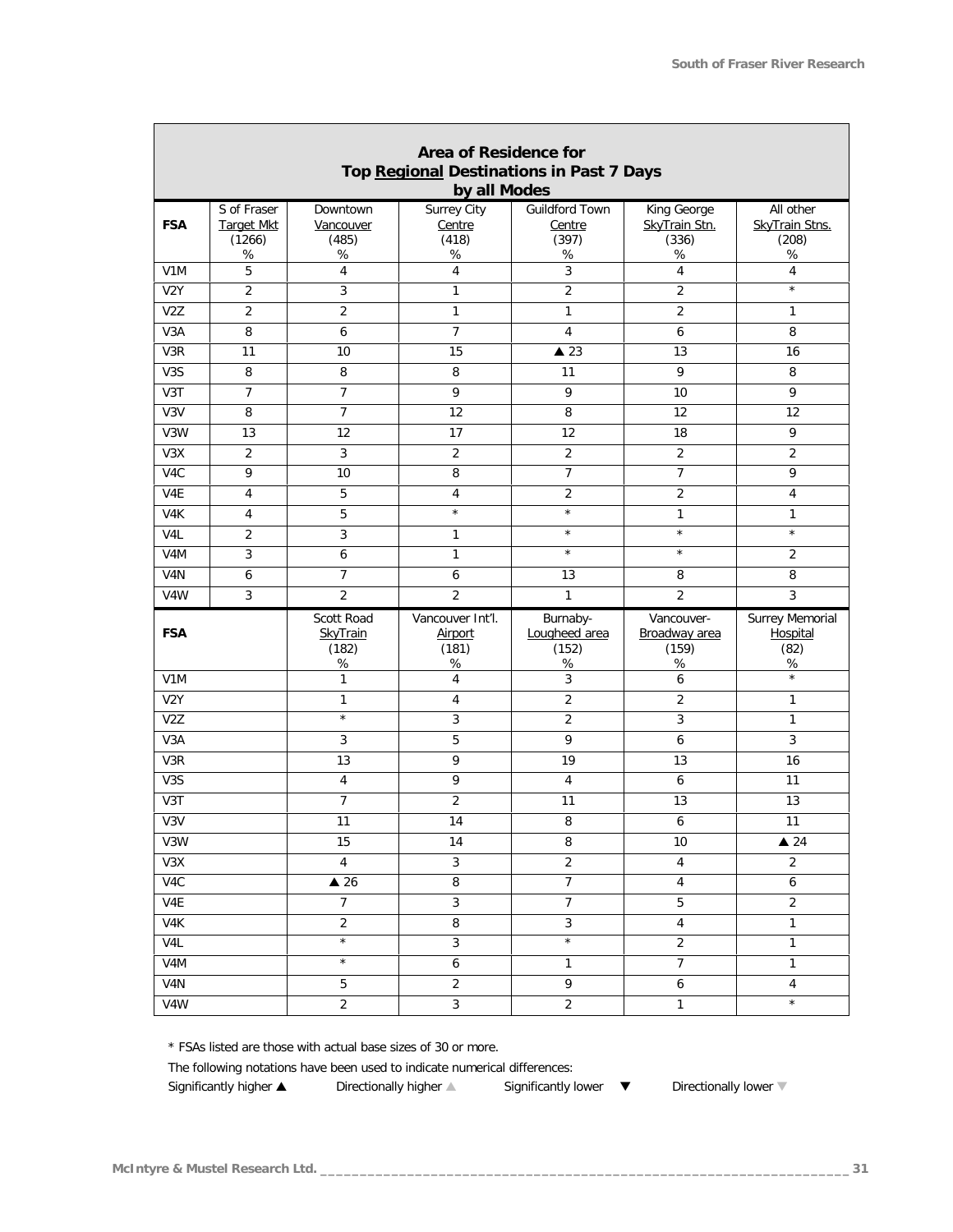| Area of Residence for |                                                       |                                     |                                              |                                                   |                                                  |                                           |  |  |
|-----------------------|-------------------------------------------------------|-------------------------------------|----------------------------------------------|---------------------------------------------------|--------------------------------------------------|-------------------------------------------|--|--|
|                       | Top Local Destinations in Past 7 Days<br>by all modes |                                     |                                              |                                                   |                                                  |                                           |  |  |
| <b>FSA</b>            | S of Fraser<br><b>Target Mkt</b><br>(1266)<br>$\%$    | Scottsdale Mall<br>(234)<br>%       | Willowbrook<br>Shopping Ctr<br>(289)<br>$\%$ | <b>Langley Mall</b><br>(181)<br>$\%$              | Strawberry<br><b>Hill Mall</b><br>(128)<br>℅     | Richmond Centre<br>(144)<br>$\%$          |  |  |
| V1M                   | 5                                                     | $\star$                             | 15                                           | 18                                                | $\star$                                          | $\star$                                   |  |  |
| V <sub>2</sub> Y      | $\overline{2}$                                        | $\star$                             | $\overline{7}$                               | 8                                                 | $\star$                                          | $\star$                                   |  |  |
| V <sub>2</sub> Z      | $\overline{2}$                                        | $\star$                             | $\overline{8}$                               | 9                                                 | $\star$                                          | $\star$                                   |  |  |
| V3A                   | 8                                                     | $\star$                             | $\triangle 27$                               | $\blacktriangle$ 39                               | $\star$                                          | $\star$                                   |  |  |
| V3R                   | 11                                                    | $\star$                             | 5                                            | $\star$                                           | $\star$                                          | $\mathbf{1}$                              |  |  |
| V <sub>3</sub> S      | 8                                                     | 2                                   | 17                                           | 12                                                | 1                                                | $\mathbf{1}$                              |  |  |
| V3T                   | $\boldsymbol{7}$                                      | 5                                   | $\star$                                      | $\star$                                           | $\mathfrak{Z}$                                   | $\overline{5}$                            |  |  |
| V3V                   | 8                                                     | 13                                  | $\star$                                      | $\star$                                           | 14                                               | 5                                         |  |  |
| V3W                   | 13                                                    | $\triangle$ 29                      | $\star$                                      | $\star$                                           | $\triangle$ 26                                   | 9                                         |  |  |
| V3X                   | $\overline{2}$                                        | $\overline{7}$                      | $\star$                                      | $\star$                                           | 8                                                | 5                                         |  |  |
| V4C                   | 9                                                     | $\triangle$ 29                      | $\star$                                      | $\star$                                           | $\triangle 27$                                   | 14                                        |  |  |
| V4E                   | $\overline{4}$                                        | 13                                  | $\star$                                      | $\star$                                           | 19                                               | 5                                         |  |  |
| V4K                   | 4                                                     | $\star$                             | $\star$                                      | $\star$                                           | $\star$                                          | $\triangle$ 25                            |  |  |
| V4L                   | $\overline{2}$                                        | $\star$                             | $\star$                                      | $\star$                                           | $\star$                                          | 11                                        |  |  |
| V <sub>4</sub> M      | 3                                                     | $\star$                             | $\star$                                      | $\star$                                           | $\star$                                          | 16                                        |  |  |
| V <sub>4</sub> N      | 6                                                     | $\star$                             | 10                                           | $\star$                                           | $\star$                                          | $\mathbf{1}$                              |  |  |
| V4W                   | 3                                                     | $\star$                             | $\overline{9}$                               | 10                                                | $\star$                                          | $\star$                                   |  |  |
| <b>FSA</b>            |                                                       | Newton Town<br>Centre<br>(128)<br>℅ | Ladner Centre<br>(115)<br>%                  | White Rock Ctr/<br>Semiahmoo Mall<br>(69)<br>$\%$ | Tsawwassen<br><b>Town Centre</b><br>(99)<br>$\%$ | Cloverdale Town<br>Centre<br>(70)<br>$\%$ |  |  |
| V1M                   |                                                       | $\star$                             | $^\star$                                     | 3                                                 | $\star$                                          | $\overline{2}$                            |  |  |
| V <sub>2</sub> Y      |                                                       | $\star$                             | $\star$                                      | $\star$                                           | $\star$                                          | 5                                         |  |  |
| V <sub>2</sub> Z      |                                                       | $\star$                             | $\star$                                      | 3                                                 | $\star$                                          | 3                                         |  |  |
| V3A                   |                                                       | $\star$                             | $\star$                                      | $\overline{5}$                                    | $\star$                                          | 9                                         |  |  |
| V3R                   |                                                       | 8                                   | $\star$                                      | 16                                                | $\star$                                          | 13                                        |  |  |
| V3S                   |                                                       | 16                                  | $\star$                                      | 12                                                | $\star$                                          | $\triangle$ 48                            |  |  |
| V3T                   |                                                       | $\star$                             | $\star$                                      | 9                                                 | $\star$                                          | $\star$                                   |  |  |
| V3V                   |                                                       | $\star$                             | $\star$                                      | 3                                                 | $\star$                                          | $\star$                                   |  |  |
| V3W                   |                                                       | $\triangle$ 48                      | $\star$                                      | 15                                                | $\star$                                          | $\overline{7}$                            |  |  |
| V3X                   |                                                       | 11                                  | $\star$                                      | 9                                                 | $\star$                                          | $\overline{4}$                            |  |  |
| V4C                   |                                                       | 8                                   | $\star$                                      | 8                                                 | $\star$                                          | $\star$                                   |  |  |
| V4E                   |                                                       | $\overline{7}$                      | $\star$                                      | $\overline{7}$                                    | $\star$                                          | $\star$                                   |  |  |
| V4K                   |                                                       | $\star$                             | $\triangle$ 46                               | $\star$                                           | $\triangle$ 22                                   | $\star$                                   |  |  |
| V4L                   |                                                       | $\star$                             | ▲ 19                                         | $\star$                                           | $\triangle 27$                                   | $\star$                                   |  |  |
| V4M                   |                                                       | $\star$                             | $\blacktriangle$ 33                          | $\star$                                           | $\triangle$ 47                                   | $\star$                                   |  |  |
| V4N                   |                                                       | $\mathbf{1}$                        | $\overline{2}$                               | 6                                                 | $\mathbf{3}$                                     | $\mathbf{3}$                              |  |  |
| V4W                   |                                                       | $^\star$                            | $^\star$                                     | $\mathbf{1}$                                      | $^\star$                                         | 6                                         |  |  |

*\* FSAs listed are those with actual base sizes of 30 or more.*

*The following notations have been used to indicate numerical differences:*

*Significantly higher s Directionally higher s Significantly lower t Directionally lower t*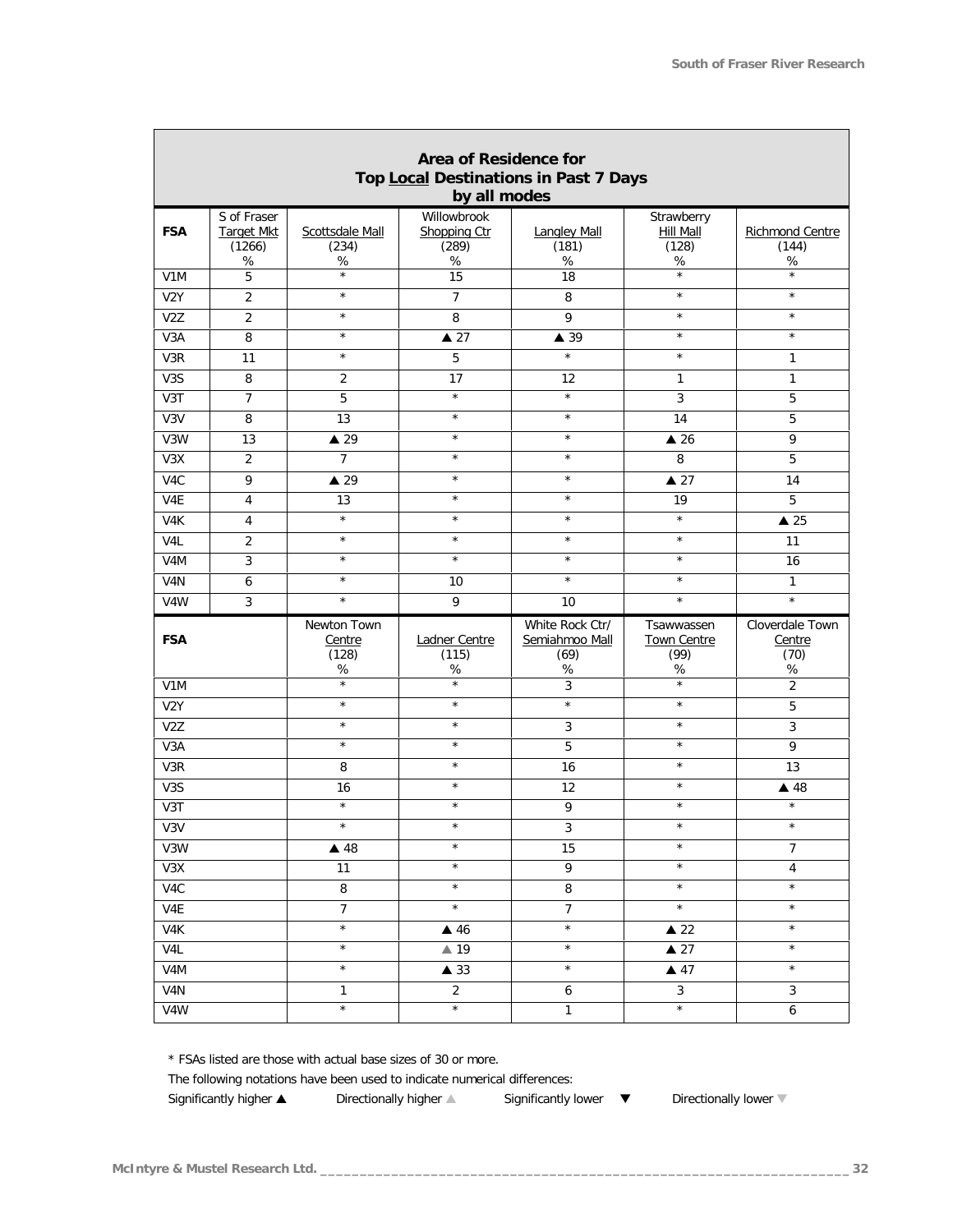#### *Postal Code Map*



*Red boundaries indicate TransLink zones: 1= South Delta/Ladner/Tsawwassen; 2= North Delta/Scottsdale; 3= Newton; 4= Central Surrey/ Whalley; 5= Guildford/ Fleetwood/ Fraser Heights; 6= Cloverdale/ Urban Langley; 7= Rest of Langley/ Port Kells.*

*Purple boundaries indicate FSAs.*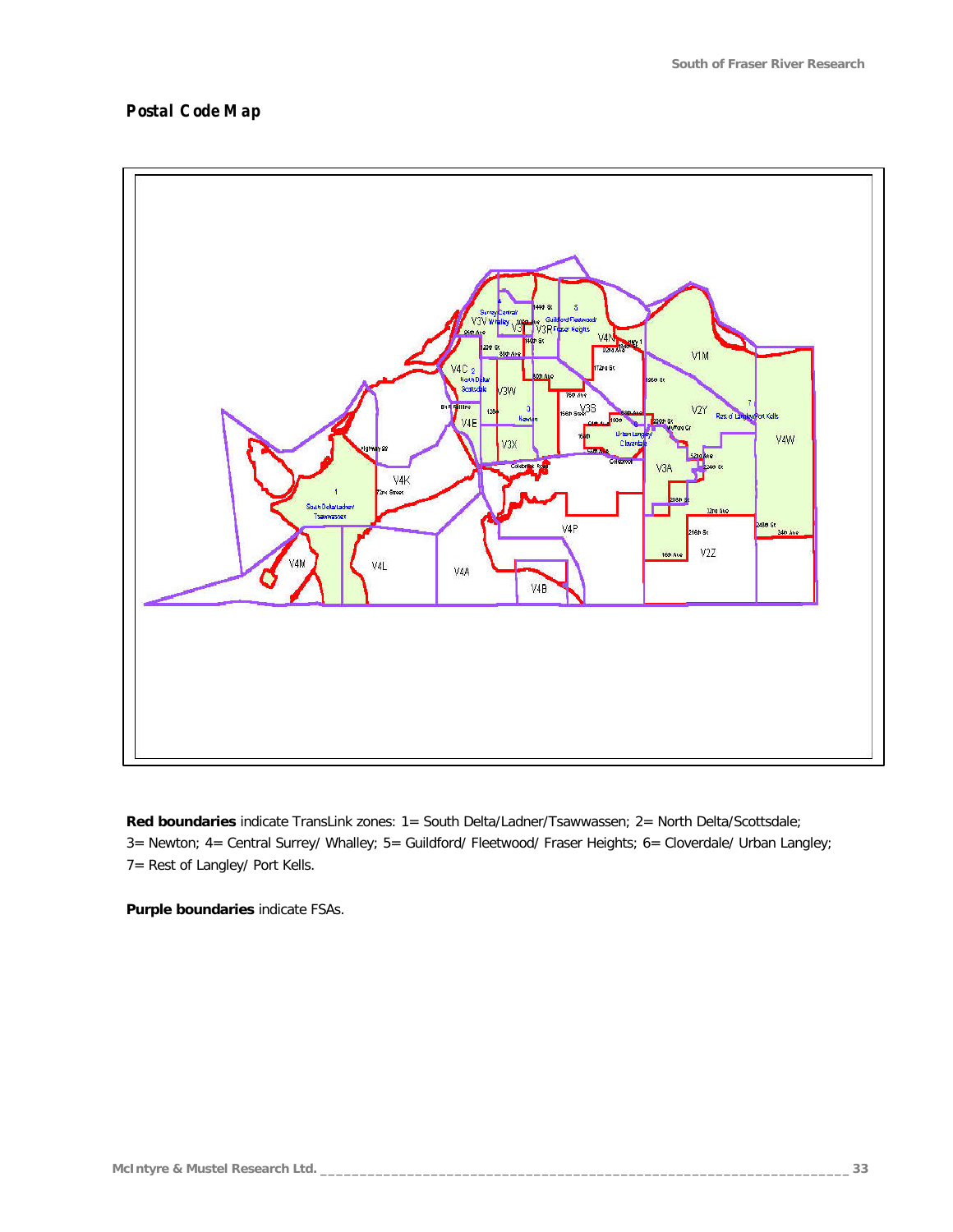#### *Single Occupancy Vehicle Patterns*

Since single occupancy vehicle users are of particular interest, their travel patterns are examined here. The destination patterns of target residents using single occupancy vehicles (and who are not current transit users) generally resemble the target population at large. However, the SkyTrain stations are a less frequent destination for this group (as may be expected), while Tsawwassen Ferry Terminal and Vancouver International Airport are a more frequent destination than found among the target market at large. As well, certain shopping centres/districts are somewhat more likely destinations for single occupancy vehicle travellers than for others.

Compared to the target market in total, those travelling by SOV (single occupancy vehicle) are *more likely* to visit the following destinations in the *past 30 days*:

- Vancouver International Airport (39% of SOV users vs 27% of the total target market)
- **Tsawwassen Ferry Terminal (21% vs 15% total target market)**
- Willowbrook Shopping Centre (33% vs 24%)
- **Langley Mall (21% vs 14%)**
- Richmond Centre  $(19\% \text{ vs } 14\%)$
- **The T**sawwassen Town Centre (10% vs  $6\%$ )

In the *past 7 days,* single occupancy vehicle travellers are *less likely* than the target population to visit…

- ß King George SkyTrain station (20% SOV vs 28% total target market)
- ß Scott Road SkyTrain station (7% SOV vs 16% total target market)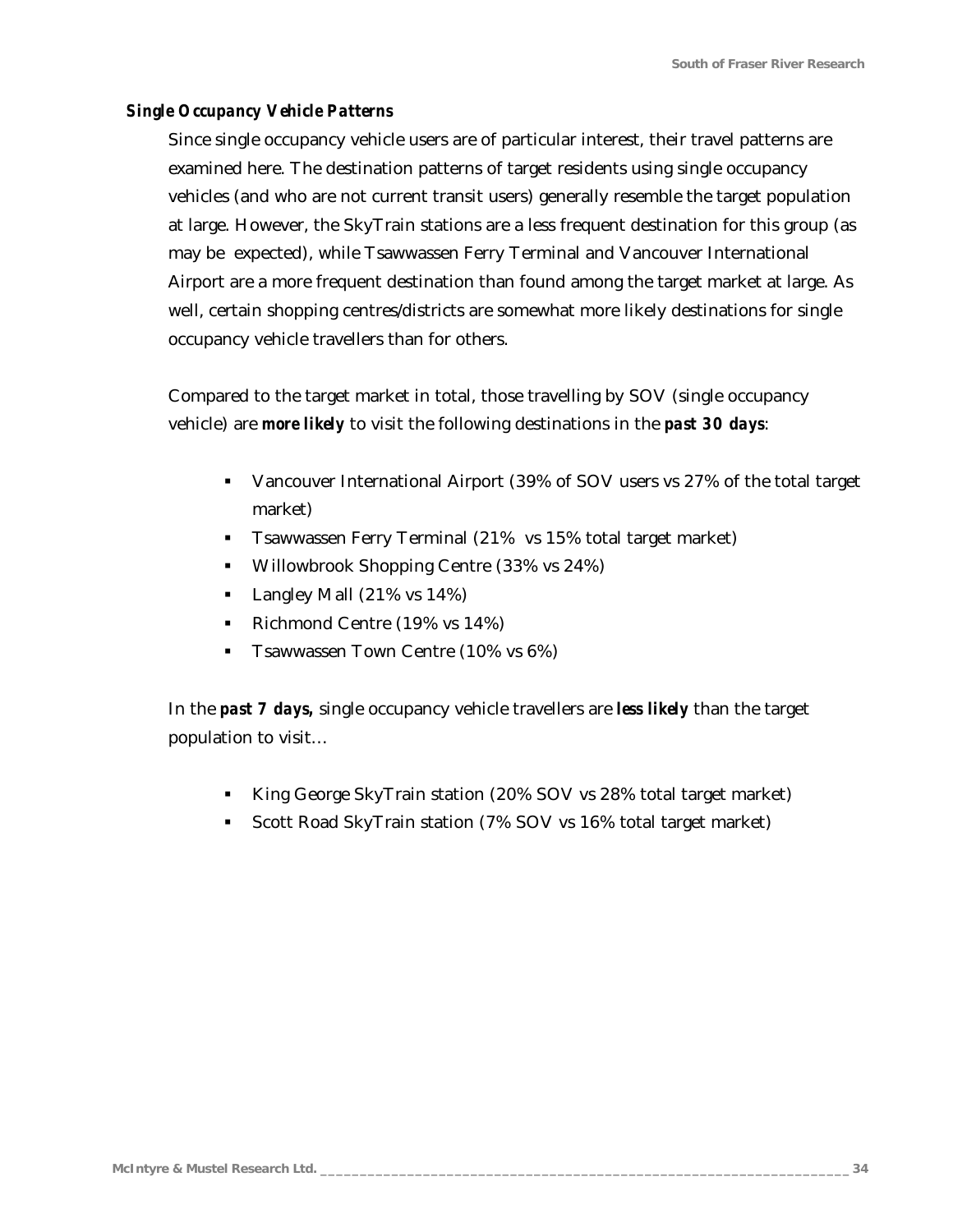## *5. Mode of Transportation Used to Selected Destinations*

Modal use based on the total South of the Fraser target market is shown below.

*Q.1c: What mode of transportation did you most often use to travel to or from (destination)? Base: Total South of Fraser Target Market (n=1266) Note: Destinations with bases under 30 omitted from this graph.*



Usual Mode of Transportation

Transit combination mode includes bus & SkyTrain, bus & car, SkyTrain & car, SkyTrain & SeaBus, etc. Misc. = Largely walking, but also pattern varies, bike, taxi, etc.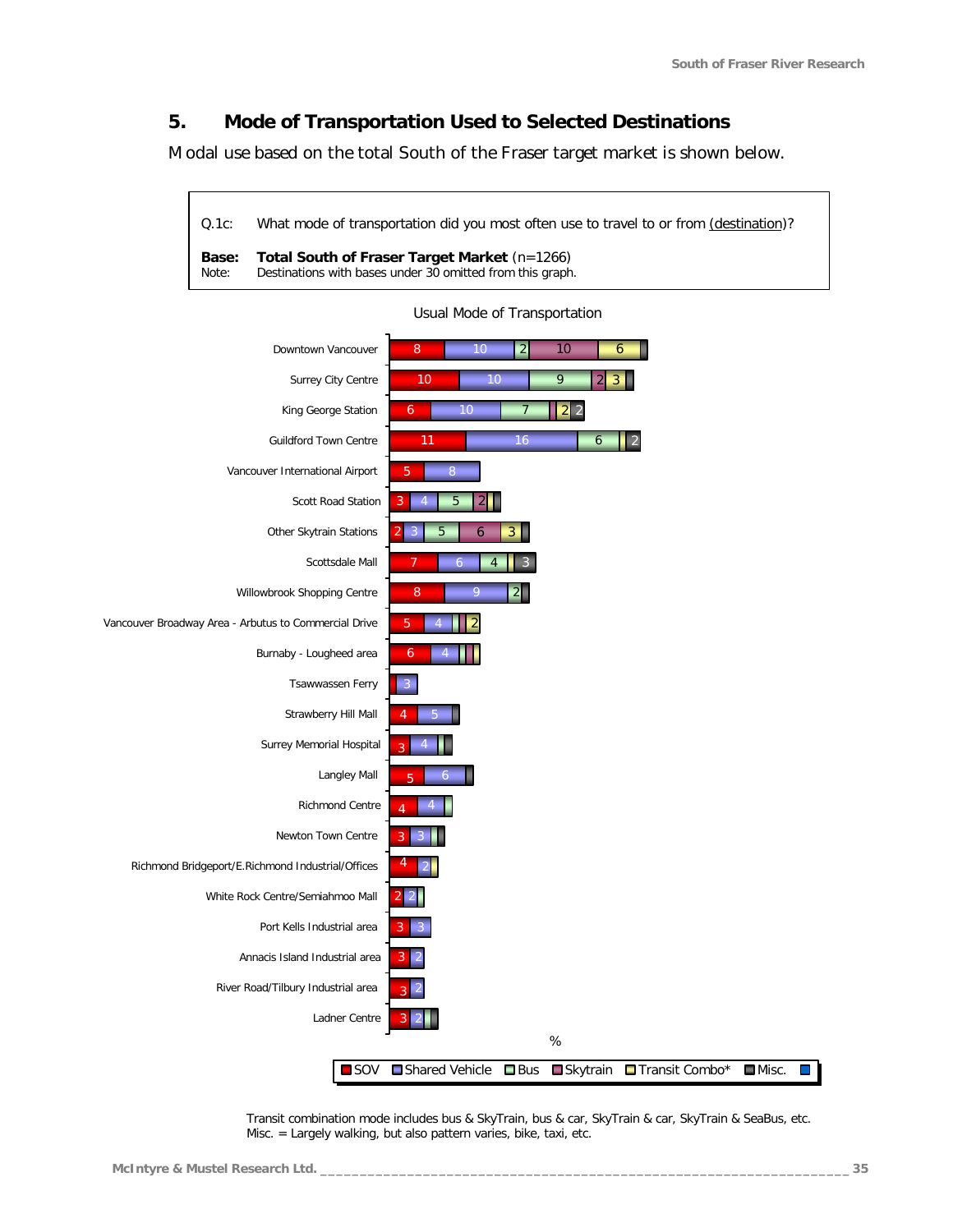*Q.1c: What mode of transportation did you most often use to travel to or from (destination)?*

## *Base: Total South of Fraser Target Market (n=1266)*

*Note: Destinations with bases under 30 omitted from this graph.*



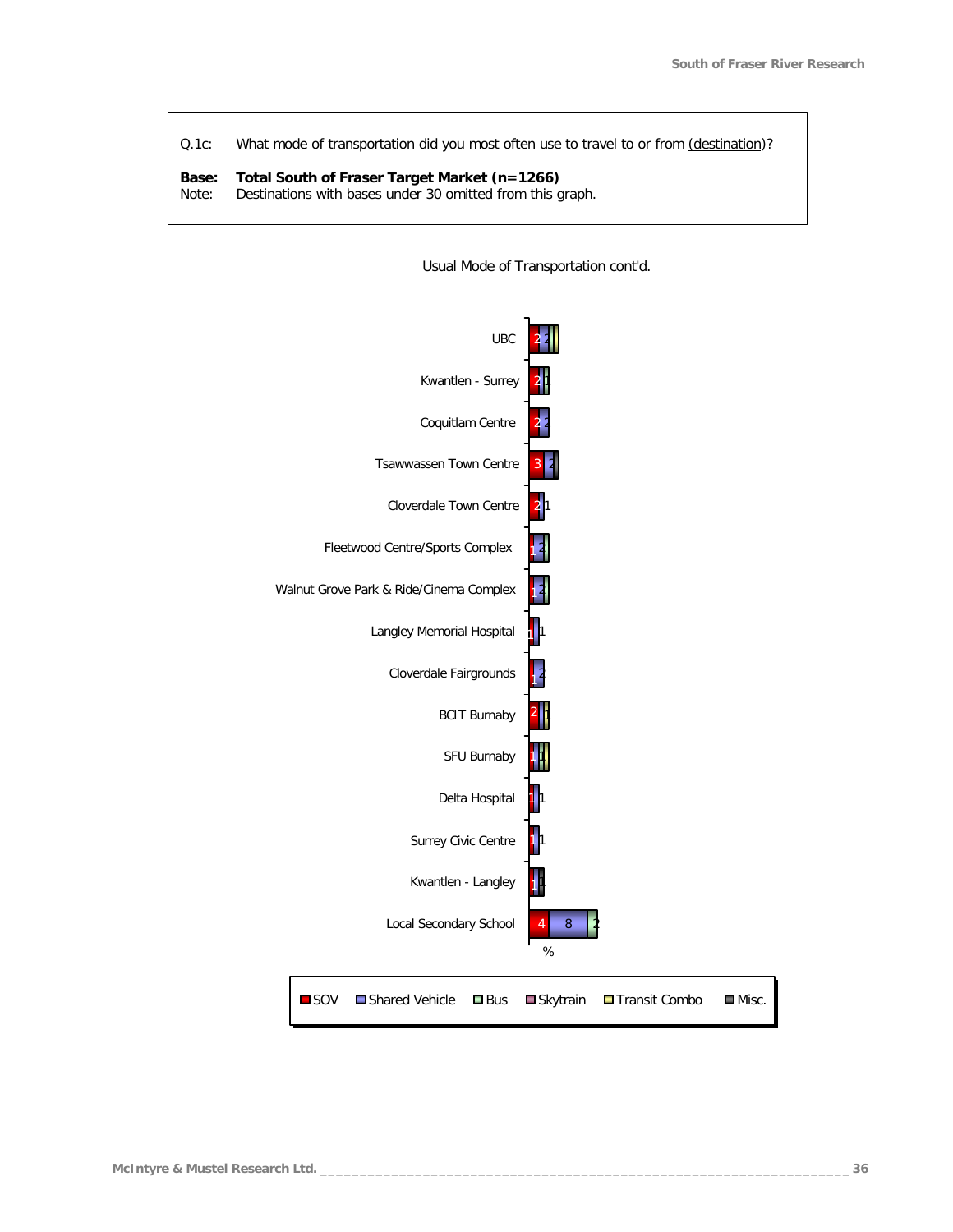Target residents who have visited each destination within the past seven days were asked their usual mode of transportation to this destination. The following analysis summarizes the most common usage patterns. Note that percentages indicated here are **based on** target travellers to each destination (rather than based on total South of the Fraser target market as shown in the preceding graphs).

For most destinations, single occupancy and shared vehicles are the most common mode of transportation.

Visitors to the following destinations are most likely to use *single occupancy vehicles (SOVs)*:

#### *Shopping Centres / Shopping Districts*

- **Take Town Centre (55% travelled by SOV)**
- Ladner Centre (42%)
- Cloverdale Town Centre (53%)
- **Surrey City Centre (28% tied with "shared vehicle" and "bus")**
- White Rock Centre / Semiahmoo Mall (40% tied with "shared vehicle")
- Burnaby Lougheed area  $(46%)$
- Vancouver Broadway area, Arbutus to Commercial (40%)

### *Institutions*

- $\bullet$  BCIT (51%)
- Kwantlen, Surrey campus  $(43\%)$
- Kwantlen, Langley campus  $(53%)$
- University of British Columbia (36% tied with "shared vehicle")
- Delta Hospital (47%)

### *Industrial Areas*

- ß The industrial areas of Annacis Island (60%), River Road / Tilbury (62%), Port Kells (54%)
- Richmond Bridgeport / East Richmond industrial area and offices (59%).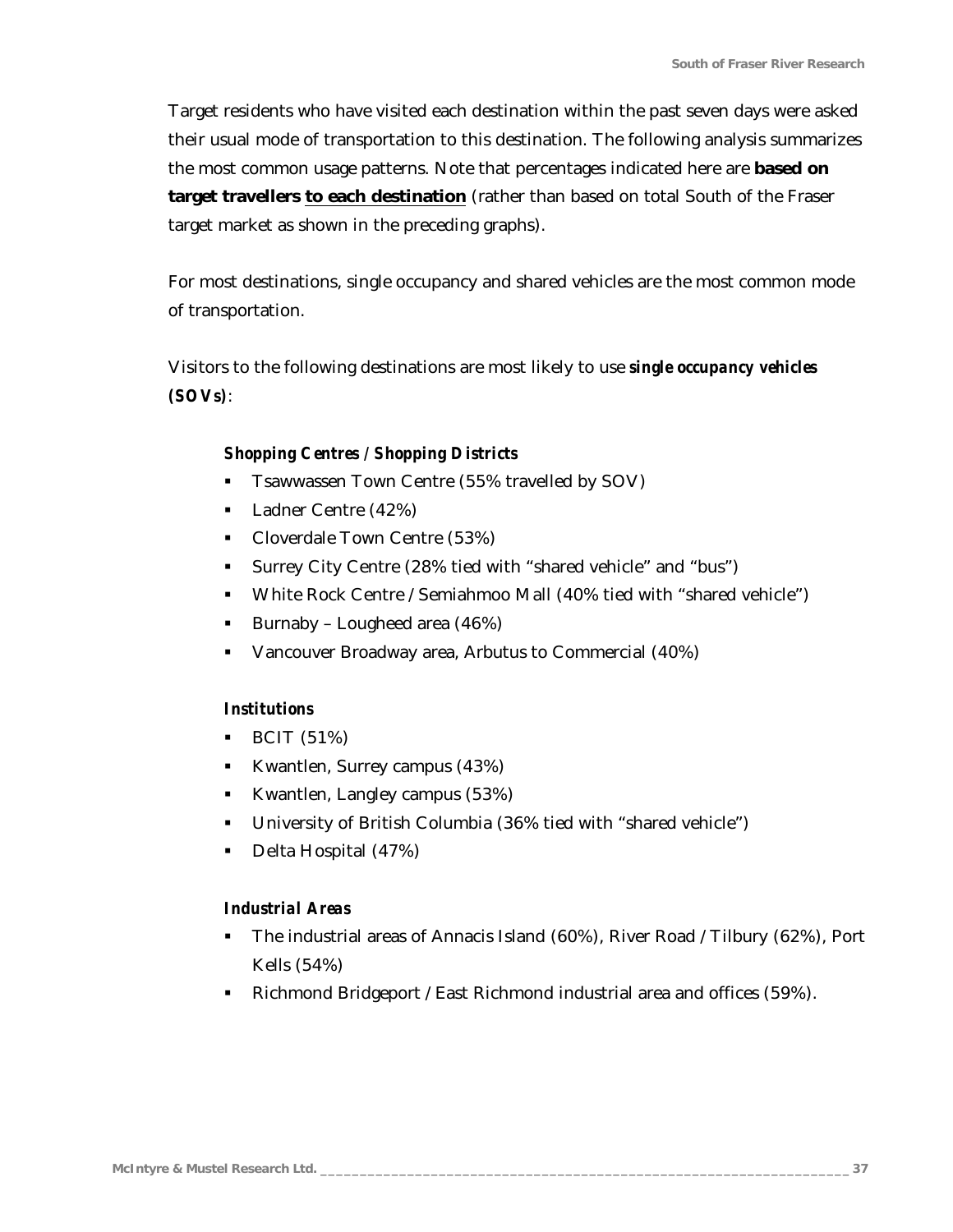For the following destinations, *shared vehicles* are the most common travel mode, although SOV travel remains quite prevalent for these locations:

### *Shopping Centres / Shopping Districts*

- Guildford Town Centre  $(45%)$
- **Langley Mall (49%)**
- **•** Willowbrook Shopping Centre (48%)
- Newton Town Centre (37% tied with "SOV")
- Strawberry Hill Mall  $(44\%)$

### *Transportation Services*

- ß Vancouver International Airport (60%)
- ß Tsawwassen Ferry Terminal (60%)

### *Transit*

ß King George SkyTrain station (36% traveled by "shared vehicle")

### *Institutions*

- Langley Memorial Hospital (47% tied with "SOV")
- **Surrey Memorial Hospital (50%)**
- ß Simon Fraser University (33% tied with "SOV")

### *Other Activity Destinations*

- **•** Downtown Vancouver (26% tied with "SkyTrain")
- Cloverdale Fairgrounds (58%)
- Fleetwood Centre / Sports Complex (55%)

*Transit and transit combinations* (e.g., multiple-mode travel involving transit) are more common to some transit destinations. For example, travellers to the Scott Road SkyTrain station and other stations (excluding King George and Surrey City Centre) are most likely to arrive by transit (bus or SkyTrain—26% and 33%, respectively). Notably, only a small proportion (14%) of visitors to Surrey City Centre use SkyTrain alone or in combination—perhaps because this destination includes the mall as well as the SkyTrain station.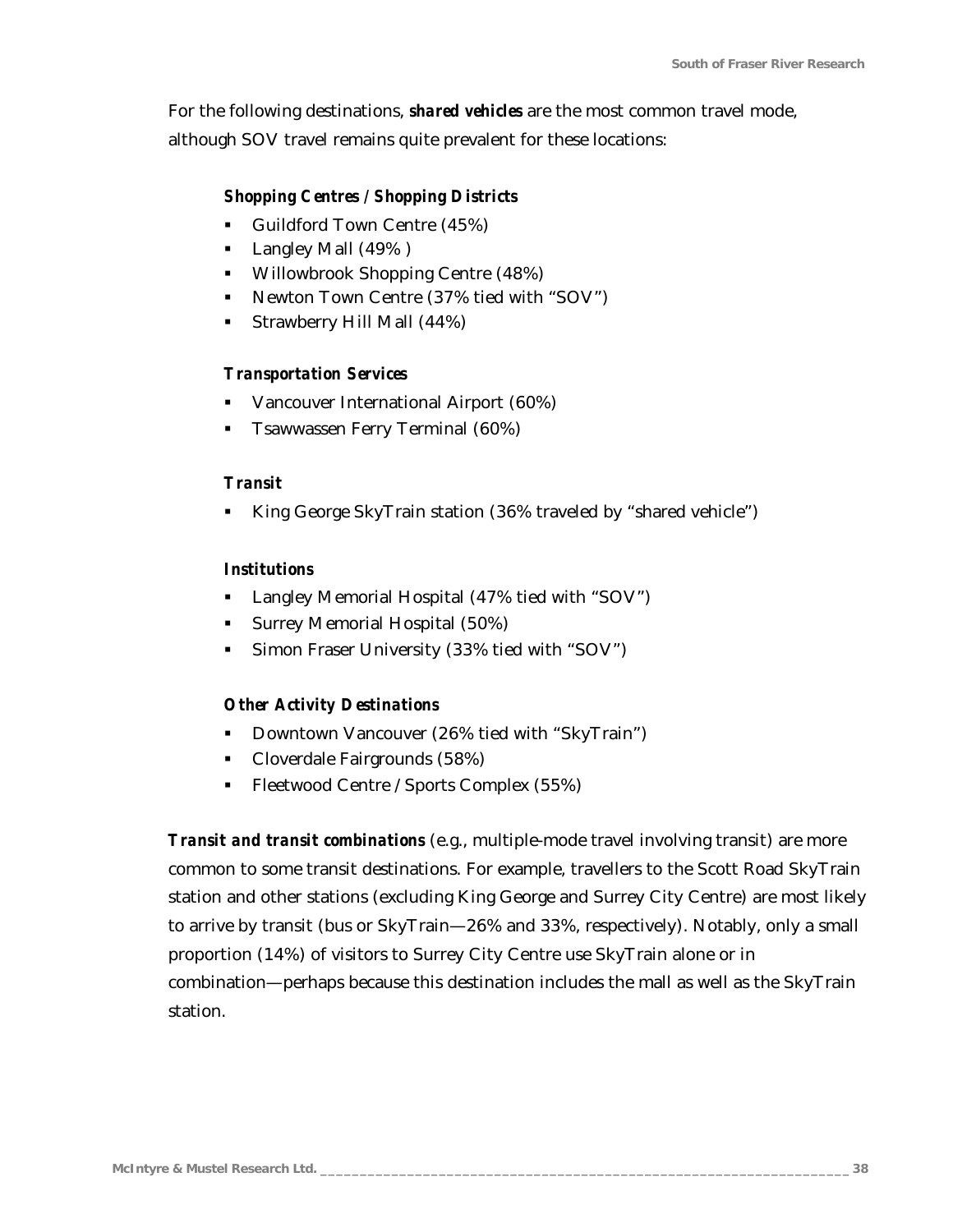Downtown Vancouver is another destination with higher-than-average SkyTrain travel (28% claim it's the usual mode), although similar proportions do visit downtown by single-occupancy or shared vehicle.

*Q.1c: What mode of transportation did you most often use to travel to or from (destination)?*

*Base: Total travelled to or from each destination in past 7 days Note: Destinations with bases under 30 omitted from this graph.*

| Downtown Vancouver (n=485)                                       | 22                 | 26             | 6          | 28             | 16<br>2              |                      |
|------------------------------------------------------------------|--------------------|----------------|------------|----------------|----------------------|----------------------|
| Surrey City Centre (n=418)                                       | 28                 | 28             |            | 26             | 10<br>3<br>5         |                      |
| King George Station (n=336)                                      | 22                 | 36             |            | 24             | 5<br>6               |                      |
| Guildford Town Centre (n=397)                                    | 32                 |                | 45         |                | 16<br>5              |                      |
| Vancouver International Airport<br>$(n=181)$                     | 33                 |                | 60         |                | 3 13                 |                      |
| Scott Road Station(n=182)                                        | 18                 | 26             | 33         |                | 8<br>12<br>3         |                      |
| Other Skytrain Stations (n=208)                                  | 9<br>13            | 25             | 30         |                | 17<br>6              |                      |
| Scottsdale Mall (n=234)                                          | 36                 |                | 33         | 17             | 3<br>11              |                      |
| Willowbrook Shopping Centre<br>$(n=289)$                         | 39                 |                | 48         |                | 8<br>3               |                      |
| Vancouver Broadway Area - Arbutus<br>to Commercial Drive (n=159) | 40                 |                | 31         | 10             | 15<br>$\overline{4}$ |                      |
| Burnaby - Lougheed area (n=152)                                  | 46                 |                | 32         | $\overline{6}$ | 10                   |                      |
| Tsawwassen Ferry (n=74)                                          | 30                 |                | 60         |                |                      |                      |
| Strawberry Hills Mall (n=140)                                    | 33                 |                | 44         |                | 10<br>12             |                      |
| Surrey Memorial Hospital (n=82)                                  | 34                 |                | 50         |                | Q                    |                      |
| Langley Mall (n=181)                                             | 41                 |                |            | 49             | 6                    |                      |
| Richmond Centre (n=144)                                          | 45                 |                |            | 43             | 10                   |                      |
| Newton Town Centre (n=128)                                       | 35                 |                | 37         | 15             | 10                   |                      |
| Richmond Bridgeport/E.Richmond<br>Industrial/Offices (n=89)      |                    | 59             |            | 33             |                      |                      |
| White Rock Centre/Semiahmoo Mall<br>$(n=69)$                     | 40                 |                | 37         |                | 20                   |                      |
| Port Kells Industrial area (n=81)                                |                    | 54             |            | 41             | 3                    |                      |
| Annacis Island Industrial area (n=71)                            |                    | 60             |            | 29             | $\overline{4}$<br>6  |                      |
| River Road/Tilbury Industrial area<br>$(n=83)$                   |                    | 62             |            | 32             | $3 \mid 3$           |                      |
| $UBC(n=61)$                                                      | 36                 |                | 34         | 14             | 13                   |                      |
|                                                                  |                    |                | $\%$       |                |                      |                      |
|                                                                  | $\blacksquare$ SOV | Shared Vehicle | $\Box$ Bus | Skytrain       | Transit Combo*       | $\blacksquare$ Misc. |

#### Usual Mode of Transportation

\*Transit combination mode includes bus & SkyTrain, bus & car, SkyTrain & car, etc.

Misc. = Largely walking, but also bicycle, taxi mode varies, etc.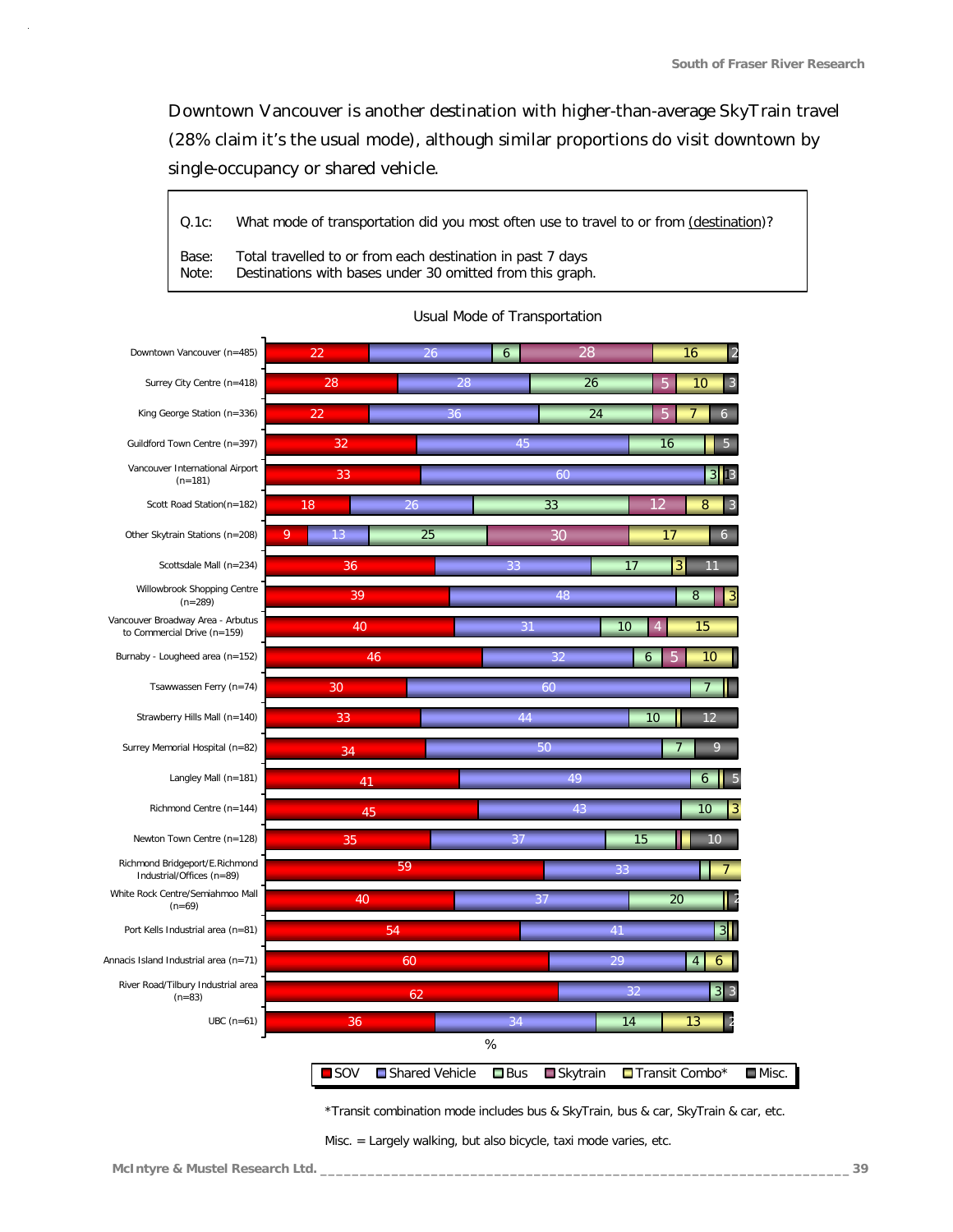*Q.1c: What mode of transportation did you most often use to travel to or from (destination)? Base: Total travelled to or from destination in past 7 days \*\* Caution small base size*

Usual Mode of Transportation cont'd.



\*Transit combination mode includes bus & SkyTrain, bus & car, SkyTrain & car, etc. Misc. = Largely walking, but also bicycle, taxi mode varies, etc.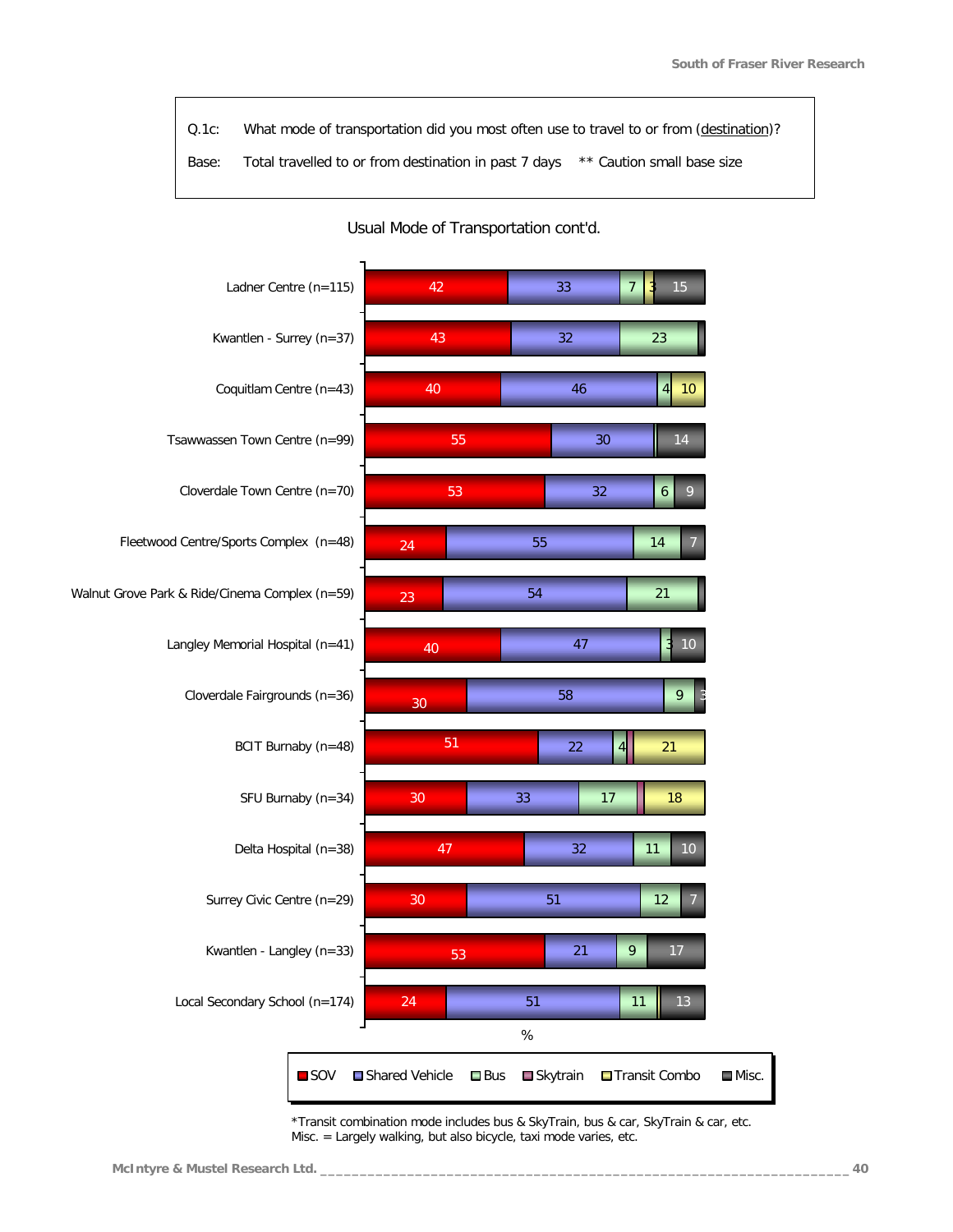### **Mode Used Most Often Top 10 Regional Destinations in Past 7 Days**

|                       | Downtown   | Surrey City      | Guildford Town | King George   | All other             |
|-----------------------|------------|------------------|----------------|---------------|-----------------------|
|                       | Vancouver  | Centre           | Centre         | SkyTrain Stn. | <b>SkyTrain Stns.</b> |
| Mode                  | (485)      | (418)            | (397)          | (336)         | (208)                 |
|                       | %          | %                | %              | %             | %                     |
| SOV                   | 22         | 28               | 32             | 22            | 9                     |
| <b>Shared Vehicle</b> | 26         | 28               | 45             | 36            | 13                    |
| <b>Bus</b>            | 6          | 26               | 16             | 24            | 25                    |
| SkyTrain              | 28         | 5                | $\star$        | 5             | 30                    |
| Transit Combo         | 16         | 10               | 2              | 7             | 17                    |
| Walk                  |            | 3                | 5              | 5             | 5                     |
| Miscellaneous         |            |                  | $\star$        |               |                       |
|                       |            |                  |                |               |                       |
|                       | Scott Road | Vancouver Int'l. | Burnaby-       | Vancouver-    | Surrey                |
|                       | SkyTrain   | Airport          | Lougheed area  | Broadway area | Memorial Hosp.        |
|                       | (182)      | (181)            | (152)          | (159)         | (82)                  |
| Mode                  | %          | %                | %              | %             | %                     |
| SOV                   | 18         | 33               | 46             | 40            | 34                    |
| <b>Shared Vehicle</b> | 26         | 60               | 32             | 31            | 50                    |
| <b>Bus</b>            | 33         | 3                | 6              | 10            | 7                     |
| SkyTrain              | 12         |                  | 5              | 4             |                       |
| Transit Combo         | 8          |                  | 10             | 15            |                       |
| Walk                  |            |                  |                |               | 6                     |

| Mode Used Most Often for<br>Top 10 Local Destinations in Past 7 Days |                                     |                                           |                                          |                                        |                                        |  |  |  |  |  |  |
|----------------------------------------------------------------------|-------------------------------------|-------------------------------------------|------------------------------------------|----------------------------------------|----------------------------------------|--|--|--|--|--|--|
| Mode                                                                 | Scottsdale Mall<br>(234)<br>%       | Willowbrook<br>Shopping Ctr<br>(289)<br>% | Langley Mall<br>(181)<br>%               | Strawberry<br>Hill Mall<br>(128)<br>%  | Richmond<br>Centre<br>(144)<br>%       |  |  |  |  |  |  |
| SOV                                                                  | 36                                  | 39                                        | 41                                       | 33                                     | 45                                     |  |  |  |  |  |  |
| <b>Shared Vehicle</b>                                                | 33                                  | 48                                        | 49                                       | 44                                     | 43                                     |  |  |  |  |  |  |
| <b>Bus</b>                                                           | 17                                  | 8                                         | 6                                        | 10                                     | 10                                     |  |  |  |  |  |  |
| SkyTrain                                                             |                                     |                                           |                                          |                                        | $\blacksquare$                         |  |  |  |  |  |  |
| Transit Combo                                                        | 3                                   | 2                                         | 1                                        | 1                                      | 3                                      |  |  |  |  |  |  |
| Walk                                                                 | 8                                   | 3                                         | 2                                        | 10                                     |                                        |  |  |  |  |  |  |
| Miscellaneous                                                        | 3                                   | 1                                         | 1                                        | $\overline{2}$                         |                                        |  |  |  |  |  |  |
| Mode                                                                 | Newton Town<br>Centre<br>(128)<br>% | Ladner Centre<br>(115)<br>%               | White Rock Ctr<br>Semiahmoo<br>(69)<br>% | Tsawwassen<br>Town Centre<br>(99)<br>% | Cloverdale<br>Town Centre<br>(70)<br>% |  |  |  |  |  |  |
| SOV                                                                  | 35                                  | 42                                        | 40                                       | 55                                     | 53                                     |  |  |  |  |  |  |
| Shared Vehicle                                                       | 37                                  | 33                                        | 37                                       | 30                                     | 32                                     |  |  |  |  |  |  |
| <b>Bus</b>                                                           | 15                                  | 7                                         | 20                                       | 1                                      | 6                                      |  |  |  |  |  |  |
| SkyTrain                                                             | 1                                   | ۰.                                        | ٠                                        |                                        |                                        |  |  |  |  |  |  |
| Transit Combo                                                        | $\overline{2}$                      | 3                                         | 1                                        |                                        |                                        |  |  |  |  |  |  |
| Walk                                                                 | 10                                  | 13                                        |                                          | 12                                     | 7                                      |  |  |  |  |  |  |
| Miscellaneous                                                        | 1                                   | 2                                         | 2                                        | $\overline{2}$                         | 2                                      |  |  |  |  |  |  |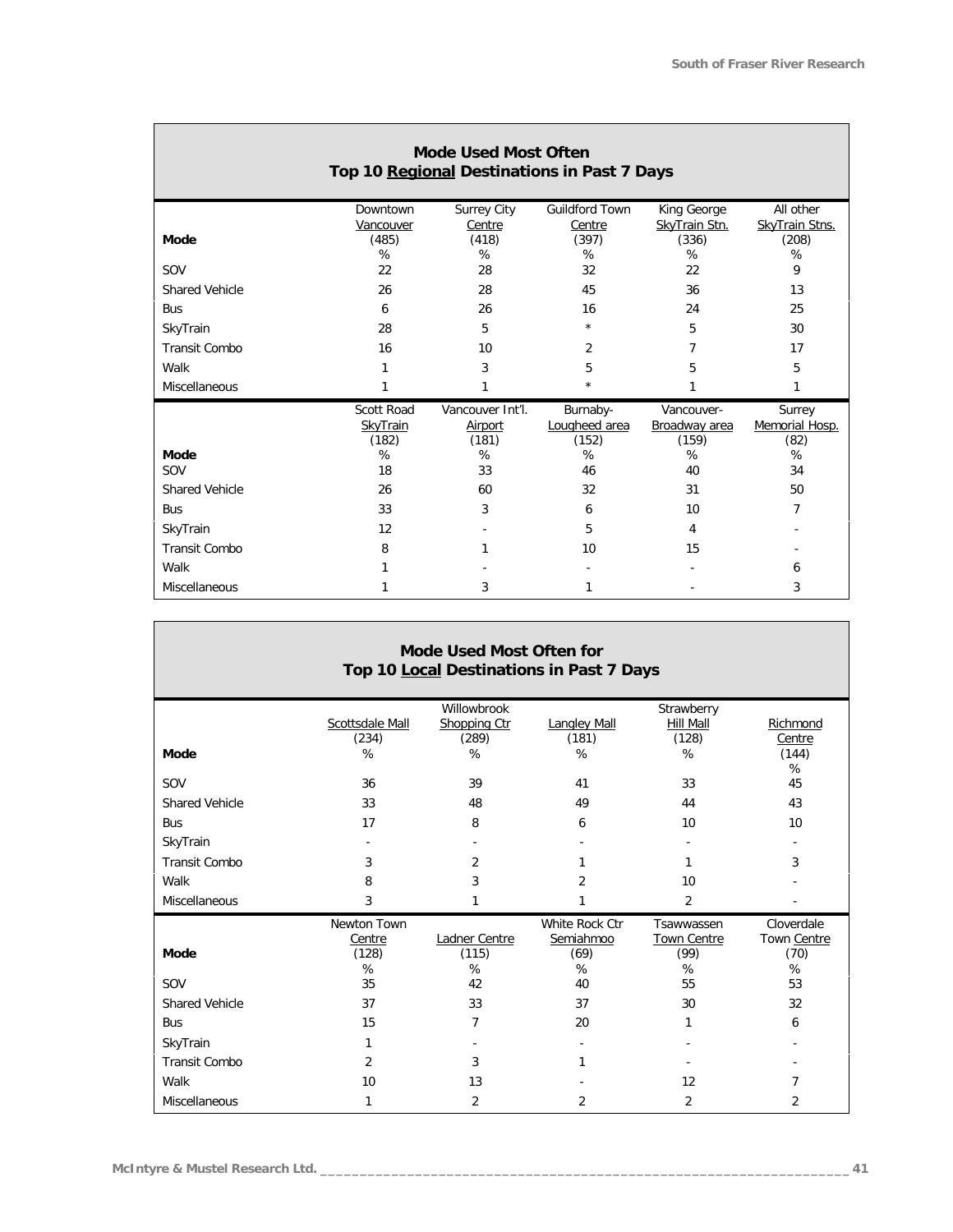Most car travel to or from SkyTrain destinations tends to be in shared vehicles, but the proportion being "dropped off" varies. While the shared vehicle is most likely to be parked at Surrey Centre and Scott Road stations, the proportion of car travellers being dropped off is highest at King George (33%) and other SkyTrain stations (27%).

*Q.1c: What mode did you most often use to travel to or from (station)? (IF CAR/VAN/TRUCK) Was that alone or with someone else? Did you park the car or did someone drop you off?*

*Base: Travelled by car to/from each station.*



#### Car Travel to/from SkyTrain Destination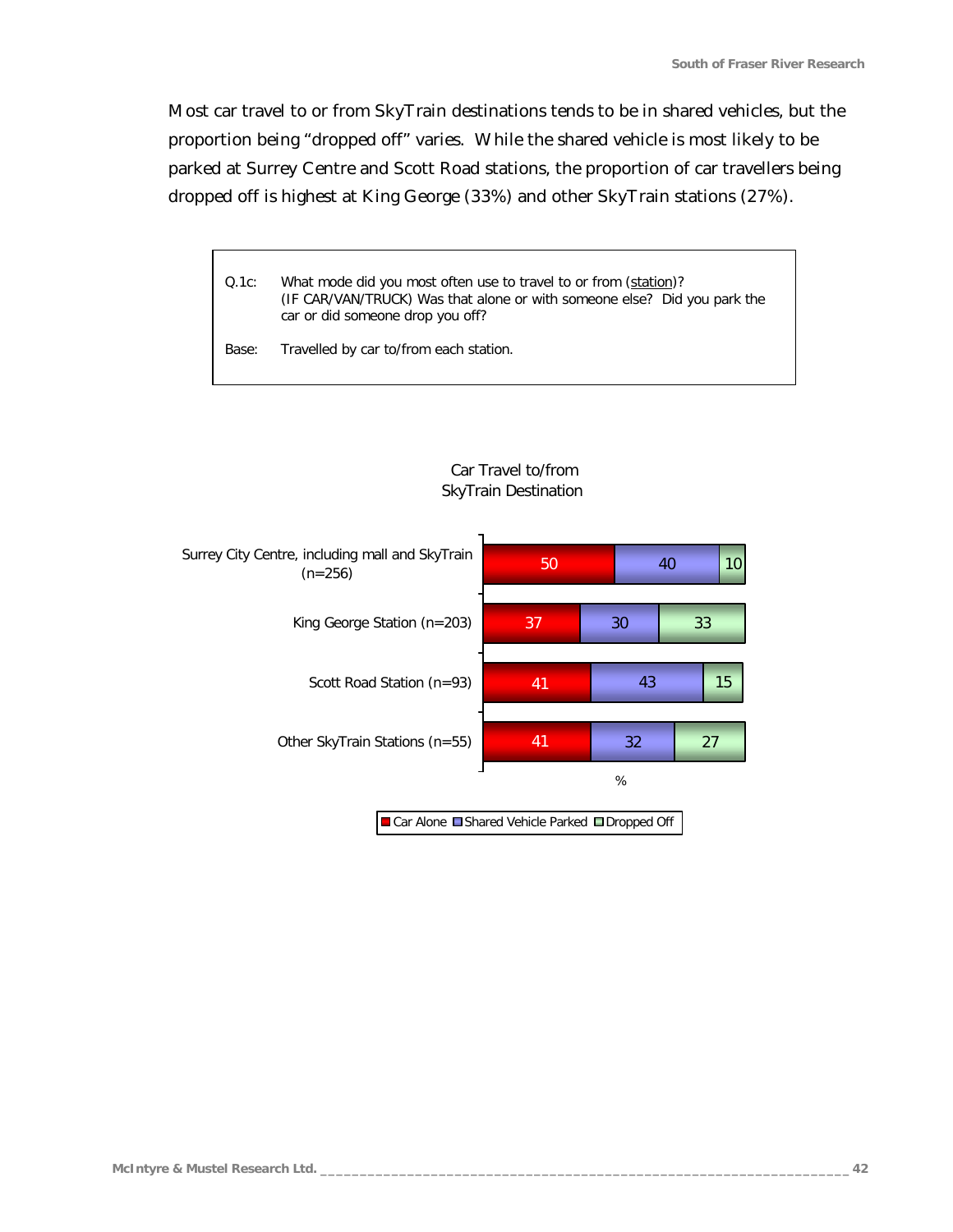## *6. Time of Travel to Selected Destinations*

Respondents were probed for time periods they most often travelled to or departed from each destination. To control for questionnaire length, time of travel was only asked of car/van/truck users and of bus users for each destination.

The SkyTrain stations tend to be used by bus travellers during the peak periods, Monday to Friday before 9:30am and 3:00-6:30pm. The patterns of travellers using vehicles are somewhat less predictable, but tend to fall into these same time periods. However, note that Surrey City Centre patterns follow the shopping centre pattern of greater mid-day vehicle traffic (9:30am-3:00pm) on weekdays.

Travel to the shopping destinations tends to occur most frequently weekdays from 9:30 to 3:00pm, and most typically by car travellers. Base sizes for bus travellers to shopping destinations generally are too small for analysis.

The industrial areas are most frequented by car, Monday to Friday between 9:30am and 3:00pm. Translink may wish to study this car traffic pattern further. Base sizes for bus travellers are too small for separate analysis.

Note that much travel occurs in the weekday non-peak (9:30 to 3pm). Bus usage reflects the current schedules, which are geared to peak hours. Consideration should be given to improving service during the daytime non-peak to attempt to capture more of this travel, especially to the shopping malls and districts.

The following tables fully detail the time periods reported for travel to or from specific destinations, with results for total bus, SOV and shared vehicle users; as well, SOV/shared vehicle travellers and bus travellers are shown separately (for base sizes of at least 30). Percentages add to more than 100% due to multiple responses - as travel to and from a destination may occur in different time periods.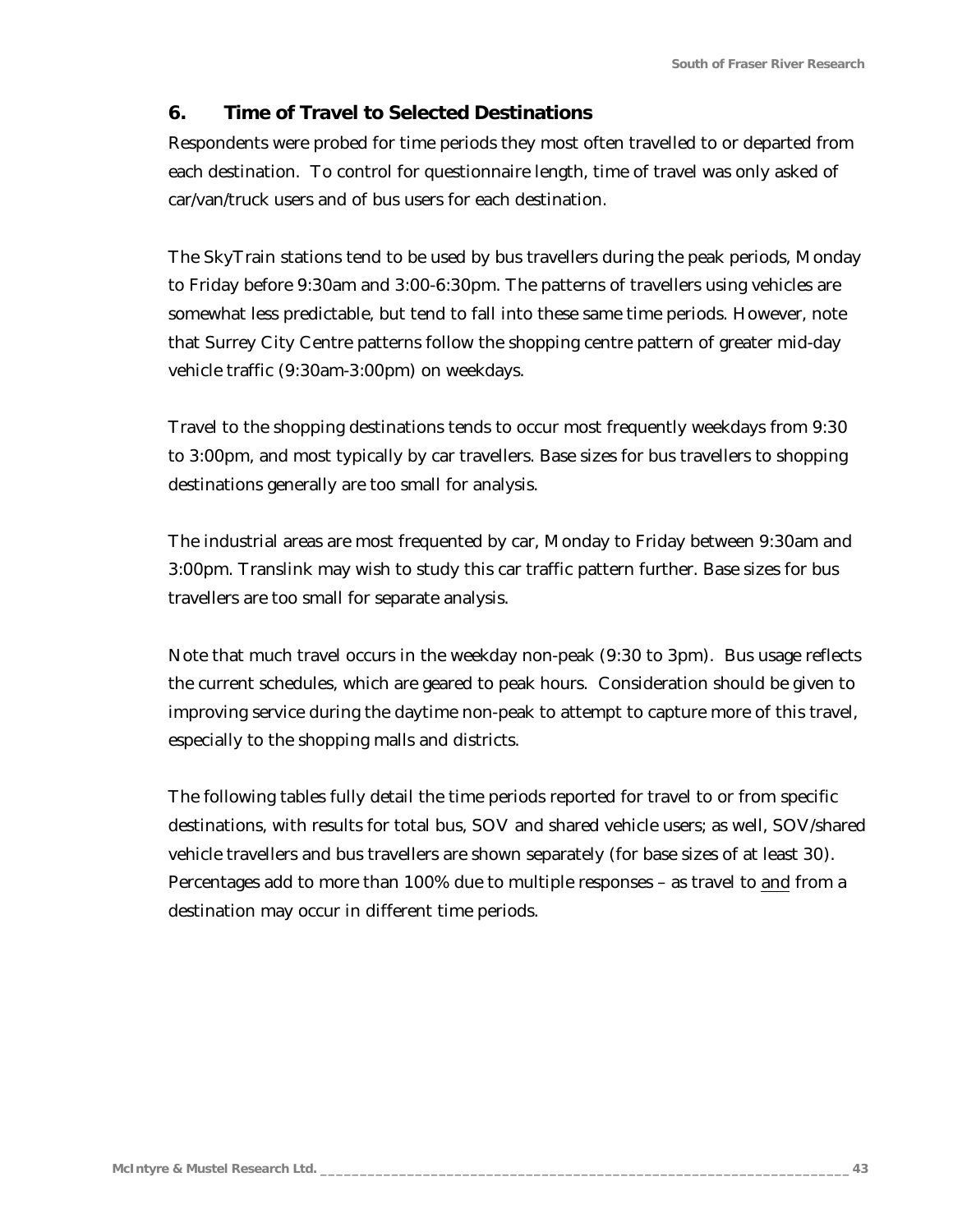*Q.1d: At what times of day did you most often travel to and depart from (NAME OF DESTINATION)? DO NOT READ. PROBE IF NEEDED FOR "to" AND "depart from"and DAYS OF WEEK AS LISTED*

*Base: Travelled by car/van/truck or by bus to/from each station.*

| Time of Travel (Most Often)   |                                                |                                                |                      |                                                |                                                         |                      |                                                |                                               |                        |                                                |                                               |                     |
|-------------------------------|------------------------------------------------|------------------------------------------------|----------------------|------------------------------------------------|---------------------------------------------------------|----------------------|------------------------------------------------|-----------------------------------------------|------------------------|------------------------------------------------|-----------------------------------------------|---------------------|
|                               | <b>King George</b><br><b>Sky Train</b>         |                                                |                      |                                                | <b>Surrey</b><br><b>City Centre</b><br>(incl. SkyTrain) |                      | <b>Scott Road</b><br><b>Sky Train</b>          |                                               |                        | Other<br><b>Sky Train</b>                      |                                               |                     |
| <b>Monday to Friday:</b>      | Total<br>Bus,<br>SOV,<br>Carpool<br>(289)<br>% | By<br>SOV,<br>Carpool<br>Vanpool<br>(188)<br>% | By Bus<br>(101)<br>% | Total<br>Bus,<br>SOV,<br>Carpool<br>(380)<br>% | By<br>SOV,<br>Carpool<br>Vanpool<br>(238)<br>%          | By Bus<br>(142)<br>% | Total<br>Bus,<br>SOV,<br>Carpool<br>(152)<br>% | By<br>SOV.<br>Carpool<br>Vanpool<br>(88)<br>% | By Bus<br>(65)<br>$\%$ | Total<br>Bus,<br>SOV,<br>Carpool<br>(136)<br>% | By<br>SOV,<br>Carpool<br>Vanpool<br>(54)<br>% | By Bus<br>(82)<br>% |
| Before 9:30am                 | $\triangle$ 43                                 | 38                                             | $\triangle$ 50       | 23                                             | 15                                                      | 35                   | $\triangle$ 43                                 | 39                                            | $\triangle 47$         | 36                                             | 22                                            | $\triangle$ 44      |
| Between 9:30am and 3pm        | 32                                             | 32                                             | 33                   | $\triangle$ 44                                 | $\triangle$ 50                                          | 35                   | 30                                             | 34                                            | 26                     | 27                                             | 25                                            | 29                  |
| Between 3pm and 6:30pm        | $\triangle$ 43                                 | 40                                             | $\triangle 47$       | $\blacktriangle$ 41                            | 31                                                      | $\triangle$ 57       | $\triangle$ 44                                 | 38                                            | $\triangle$ 51         | $\triangle$ 46                                 | 36                                            | $\blacktriangle$ 51 |
| After 6:30pm                  | 19                                             | 20                                             | 19                   | 22                                             | 19                                                      | 26                   | 24                                             | 27                                            | 21                     | 24                                             | 23                                            | 25                  |
| Saturday:                     |                                                |                                                |                      |                                                |                                                         |                      |                                                |                                               |                        |                                                |                                               |                     |
| Before 6pm                    | 19                                             | 16                                             | 24                   | 23                                             | 24                                                      | 21                   | 10                                             | 7                                             | 12                     | 15                                             | 13                                            | 17                  |
| After 6pm                     | 9                                              | 6                                              | 14                   | 9                                              | 8                                                       | 11                   | 4                                              | $\overline{4}$                                | 3                      | 5                                              | 2                                             | 6                   |
| Sunday / Holidays:            |                                                |                                                |                      |                                                |                                                         |                      |                                                |                                               |                        |                                                |                                               |                     |
| Before 6pm                    | 13                                             | 14                                             | 12                   | 11                                             | 13                                                      | $\overline{7}$       | 10                                             | 11                                            | 8                      | 14                                             | 16                                            | 13                  |
| After 6pm                     | 6                                              | 5                                              | 6                    | 5                                              | 4                                                       | 6                    | 1                                              | 1                                             | $\overline{2}$         | 8                                              | 6                                             | 10                  |
| Various times / Depends/ D.K. | 2                                              | 3                                              |                      | 3                                              | 4                                                       | 2                    | 2                                              | 1                                             | $\overline{2}$         | 4                                              | 7                                             | 3                   |

| Time of Travel (Most Often)   |                                                |                                                |                     |                                                |                                                |         |                                               |                                               |          |                                               |                                               |  |
|-------------------------------|------------------------------------------------|------------------------------------------------|---------------------|------------------------------------------------|------------------------------------------------|---------|-----------------------------------------------|-----------------------------------------------|----------|-----------------------------------------------|-----------------------------------------------|--|
|                               | Downtown<br>Vancouver                          |                                                |                     | Vancouver<br><b>International</b><br>Airport*  |                                                |         | <b>UBC</b><br>Campus                          |                                               |          | <b>BCIT</b><br>Campus                         |                                               |  |
| <b>Monday to Friday:</b>      | Total<br>Bus.<br>SOV,<br>Carpool<br>(335)<br>% | By<br>SOV.<br>Carpool<br>Vanpool<br>(249)<br>% | By Bus<br>(86)<br>% | Total<br>Bus.<br>SOV,<br>Carpool<br>(168)<br>% | By<br>SOV.<br>Carpool<br>Vanpool<br>(159)<br>% | $\star$ | Total<br>Bus.<br>SOV,<br>Carpool<br>(58)<br>% | By<br>SOV.<br>Carpool<br>Vanpool<br>(45)<br>% | $^\star$ | Total<br>Bus.<br>SOV,<br>Carpool<br>(47)<br>% | By<br>SOV.<br>Carpool<br>Vanpool<br>(38)<br>% |  |
| Before 9:30am                 | 32                                             | 27                                             | $\triangle$ 46      | 33                                             | 34                                             |         | 35                                            | 37                                            |          | $\triangle 47$                                | 38                                            |  |
| Between 9:30am and 3pm        | 34                                             | 34                                             | 31                  | 41                                             | $\triangle$ 41                                 |         | A47                                           | 40                                            |          | 23                                            | 31                                            |  |
| Between 3pm and 6:30pm        | 42                                             | 39                                             | $\triangle$ 50      | 28                                             | 27                                             |         | 37                                            | 29                                            |          | $\triangle$ 56                                | 43                                            |  |
| After 6:30pm                  | 23                                             | 26                                             | 16                  | 24                                             | 24                                             |         | 19                                            | 17                                            |          | 31                                            | 32                                            |  |
| Saturday:                     |                                                |                                                |                     |                                                |                                                |         |                                               |                                               |          |                                               |                                               |  |
| Before 6pm                    | 17                                             | 18                                             | 15                  | 8                                              | 8                                              |         | 15                                            | 13                                            |          | 2                                             | 3                                             |  |
| After 6pm                     | 11                                             | 12                                             | $\overline{7}$      | 4                                              | 4                                              |         | 10                                            | 13                                            |          | 1                                             | $\mathbf{1}$                                  |  |
| Sunday / Holidays:            |                                                |                                                |                     |                                                |                                                |         |                                               |                                               |          |                                               |                                               |  |
| Before 6pm                    | 13                                             | 14                                             | 8                   | 10                                             | 11                                             |         | 12                                            | 8                                             |          | 4                                             | 5                                             |  |
| After 6pm                     | 5                                              | $\overline{7}$                                 | $\overline{2}$      | 6                                              | 6                                              |         | $\overline{7}$                                | $\overline{2}$                                |          | 5                                             | 6                                             |  |
| Various times / Depends/ D.K. | 4                                              | 3                                              | $\overline{7}$      | 1                                              | $\overline{2}$                                 |         | $\overline{2}$                                | 3                                             |          |                                               |                                               |  |

*\* Bus Users omitted due to insufficient base size (n<30 interviews).*

*Note multiple response due to different time periods for arriving and departing.*

*In these tables s merely highlights the leading volume time periods – not necessarily statistically higher.*

 $\overline{\phantom{a}}$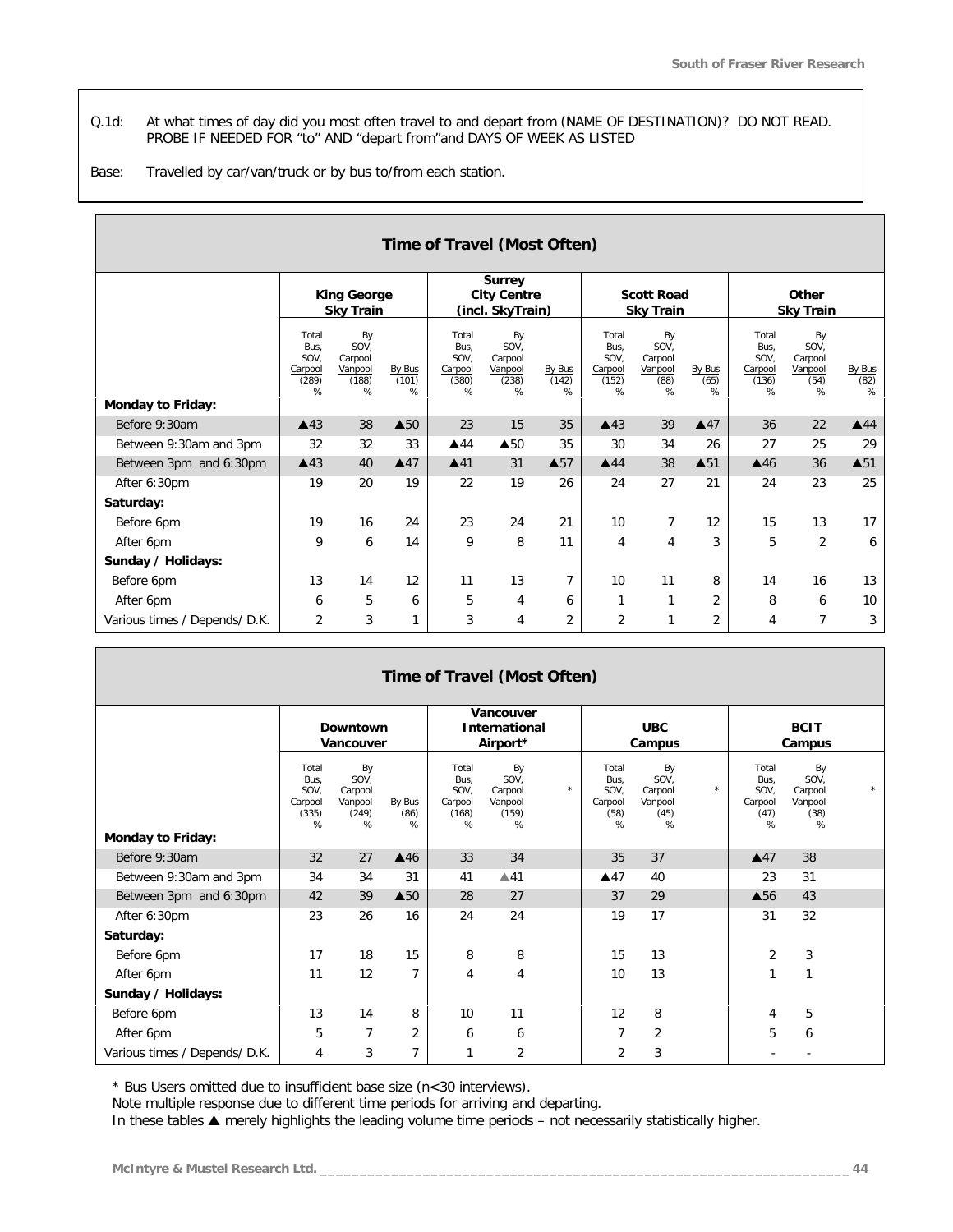| Time of Travel (Most Often)   |                                               |                                                           |                                                |                                                |                     |                                               |                                               |          |                                               |                                               |         |  |
|-------------------------------|-----------------------------------------------|-----------------------------------------------------------|------------------------------------------------|------------------------------------------------|---------------------|-----------------------------------------------|-----------------------------------------------|----------|-----------------------------------------------|-----------------------------------------------|---------|--|
|                               | <b>Tsawwassen</b><br><b>Ferry Terminal</b>    |                                                           |                                                | <b>Scottsdale</b><br>Mall                      |                     |                                               | <b>Tsawwassen</b><br><b>Town Centre</b>       |          |                                               | Ladner<br>Centre                              |         |  |
| Monday to Friday:             | Total<br>Bus,<br>SOV,<br>Carpool<br>(69)<br>% | By<br>SOV,<br>$^\star$<br>Carpool<br>Vanpool<br>(62)<br>% | Total<br>Bus,<br>SOV,<br>Carpool<br>(205)<br>% | By<br>SOV,<br>Carpool<br>Vanpool<br>(162)<br>% | By Bus<br>(43)<br>% | Total<br>Bus,<br>SOV,<br>Carpool<br>(81)<br>% | By<br>SOV,<br>Carpool<br>Vanpool<br>(79)<br>% | $^\star$ | Total<br>Bus,<br>SOV,<br>Carpool<br>(95)<br>% | By<br>SOV,<br>Carpool<br>Vanpool<br>(89)<br>% | $\star$ |  |
| Before 9:30am                 | 28                                            | 29                                                        | 9                                              | 9                                              | 10                  | 20                                            | 19                                            |          | 18                                            | 19                                            |         |  |
| Between 9:30am and 3pm        | 25                                            | 24                                                        | $\triangle$ 43                                 | 43                                             | 41                  | A41                                           | 41                                            |          | $\blacktriangle$ 51                           | 49                                            |         |  |
| Between 3pm and 6:30pm        | 21                                            | 24                                                        | $\triangle$ 36                                 | 33                                             | 45                  | $\triangle$ 35                                | 35                                            |          | 23                                            | 25                                            |         |  |
| After 6:30pm                  | 29                                            | 29                                                        | 22                                             | 24                                             | 18                  | 17                                            | 16                                            |          | 14                                            | 16                                            |         |  |
| Saturday:                     |                                               |                                                           |                                                |                                                |                     |                                               |                                               |          |                                               |                                               |         |  |
| Before 6pm                    | 21                                            | 20                                                        | 28                                             | 29                                             | 25                  | 21                                            | 20                                            |          | 20                                            | 22                                            |         |  |
| After 6pm                     | 11                                            | 13                                                        | 8                                              | 6                                              | 13                  | 8                                             | 8                                             |          | 10                                            | 11                                            |         |  |
| Sunday / Holidays:            |                                               |                                                           |                                                |                                                |                     |                                               |                                               |          |                                               |                                               |         |  |
| Before 6pm                    | 11                                            | 12                                                        | 12                                             | 14                                             | 6                   | 15                                            | 15                                            |          | 10                                            | 10                                            |         |  |
| After 6pm                     | 3                                             | $\overline{2}$                                            | 4                                              | 5                                              | 3                   | 5                                             | 5                                             |          |                                               | 1                                             |         |  |
| Various times / Depends/ D.K. | 5                                             | 5                                                         | $\overline{2}$                                 | 1                                              | 3                   | 18                                            | 18                                            |          | 11                                            | 9                                             |         |  |

| Time of Travel (Most Often)   |                                               |                                               |         |                                                |                                                |                     |                                               |                                               |         |                                                |                                                |         |  |
|-------------------------------|-----------------------------------------------|-----------------------------------------------|---------|------------------------------------------------|------------------------------------------------|---------------------|-----------------------------------------------|-----------------------------------------------|---------|------------------------------------------------|------------------------------------------------|---------|--|
|                               | <b>Surrey</b><br><b>Memorial Hospital</b>     |                                               |         |                                                | Guildford<br><b>Town Centre</b>                |                     |                                               | Langley<br><b>Memorial Hospital</b>           |         |                                                | Langley<br>Mall                                |         |  |
| <b>Monday to Friday:</b>      | Total<br>Bus,<br>SOV,<br>Carpool<br>(75)<br>% | By<br>SOV.<br>Carpool<br>Vanpool<br>(70)<br>% | $\star$ | Total<br>Bus.<br>SOV,<br>Carpool<br>(366)<br>% | By<br>SOV,<br>Carpool<br>Vanpool<br>(303)<br>% | By Bus<br>(63)<br>% | Total<br>Bus,<br>SOV,<br>Carpool<br>(37)<br>% | By<br>SOV.<br>Carpool<br>Vanpool<br>(36)<br>% | $\star$ | Total<br>Bus,<br>SOV,<br>Carpool<br>(171)<br>% | By<br>SOV.<br>Carpool<br>Vanpool<br>(159)<br>% | $\star$ |  |
| Before 9:30am                 | 22                                            | 21                                            |         | 9                                              | 9                                              | 9                   | 12                                            | 12                                            |         | 6                                              | 6                                              |         |  |
| Between 9:30am and 3pm        | $\triangle$ 46                                | 44                                            |         | A41                                            | 42                                             | 41                  | $\triangle$ 34                                | 35                                            |         | $\triangle$ 48                                 | 49                                             |         |  |
| Between 3pm and 6:30pm        | 28                                            | 27                                            |         | $\triangle$ 37                                 | 36                                             | 42                  | 21                                            | 22                                            |         | 38                                             | 36                                             |         |  |
| After 6:30pm                  | 22                                            | 23                                            |         | 22                                             | 20                                             | 29                  | 27                                            | 29                                            |         | 21                                             | 22                                             |         |  |
| Saturday:                     |                                               |                                               |         |                                                |                                                |                     |                                               |                                               |         |                                                |                                                |         |  |
| Before 6pm                    | 6                                             | 6                                             |         | 24                                             | 24                                             | 26                  | 12                                            | 12                                            |         | 32                                             | 35                                             |         |  |
| After 6pm                     | 8                                             | 8                                             |         | $\overline{7}$                                 | 6                                              | 11                  | 11                                            | 11                                            |         | 6                                              | $\overline{7}$                                 |         |  |
| Sunday / Holidays:            |                                               |                                               |         |                                                |                                                |                     |                                               |                                               |         |                                                |                                                |         |  |
| Before 6pm                    | 14                                            | 15                                            |         | 11                                             | 11                                             | 13                  | 10                                            | 10                                            |         | 15                                             | 16                                             |         |  |
| After 6pm                     | 11                                            | 11                                            |         | 3                                              | 3                                              | $\overline{4}$      | 9                                             | 10                                            |         | 4                                              | 4                                              |         |  |
| Various times / Depends/ D.K. | 1                                             | 1                                             |         | 4                                              | 4                                              | 3                   | 11                                            | $\overline{7}$                                |         | $\overline{2}$                                 | $\overline{2}$                                 |         |  |

*\* Omitted due to insufficient base size (n<30 interviews).*

*Note multiple response due to different time periods for arriving and departing.*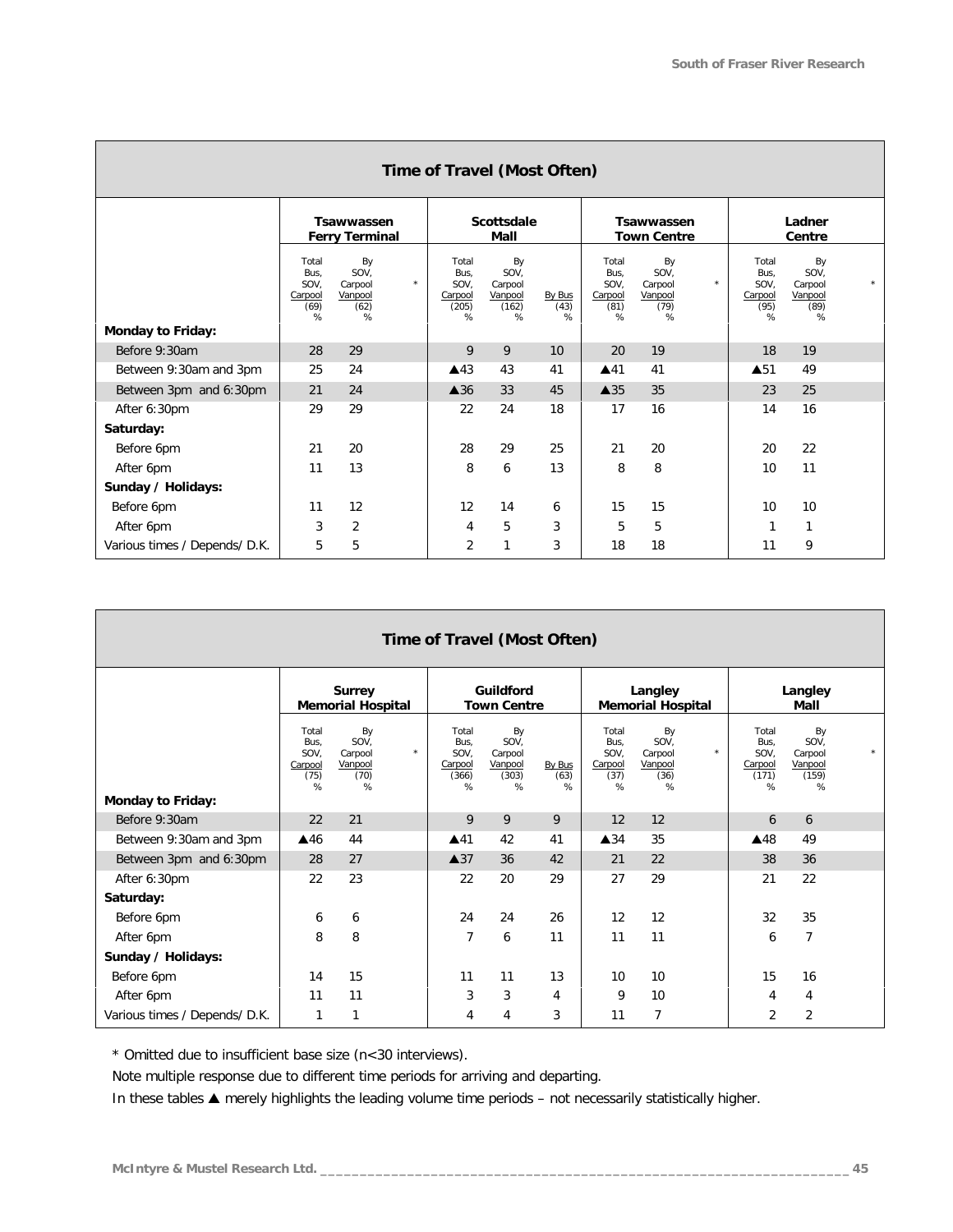| Time of Travel (Most Often)   |                                                |                                                           |                                               |                                               |         |                                               |                                               |         |                                               |                                               |         |  |
|-------------------------------|------------------------------------------------|-----------------------------------------------------------|-----------------------------------------------|-----------------------------------------------|---------|-----------------------------------------------|-----------------------------------------------|---------|-----------------------------------------------|-----------------------------------------------|---------|--|
|                               |                                                | Willowbrook<br><b>Shopping Centre</b>                     |                                               | Cloverdale<br>Fairgrounds                     |         |                                               | <b>White Rock Centre</b><br>/ Semiahmoo Mall  |         |                                               | Cloverdale<br><b>Town Centre</b>              |         |  |
| <b>Monday to Friday:</b>      | Total<br>Bus.<br>SOV,<br>Carpool<br>(270)<br>% | By<br>SOV.<br>$\star$<br>Carpool<br>Vanpool<br>(249)<br>% | Total<br>Bus.<br>SOV,<br>Carpool<br>(35)<br>% | By<br>SOV.<br>Carpool<br>Vanpool<br>(32)<br>% | $\star$ | Total<br>Bus,<br>SOV,<br>Carpool<br>(67)<br>% | By<br>SOV.<br>Carpool<br>Vanpool<br>(54)<br>% | $\star$ | Total<br>Bus,<br>SOV,<br>Carpool<br>(65)<br>% | By<br>SOV.<br>Carpool<br>Vanpool<br>(61)<br>% | $\star$ |  |
| Before 9:30am                 | 5                                              | 6                                                         | 22                                            | 18                                            |         | 9                                             | 11                                            |         | 21                                            | 21                                            |         |  |
| Between 9:30am and 3pm        | $\triangle$ 50                                 | 51                                                        | $\blacktriangle$ 39                           | 36                                            |         | 33                                            | 35                                            |         | 32                                            | 33                                            |         |  |
| Between 3pm and 6:30pm        | 35                                             | 34                                                        | 18                                            | 20                                            |         | 37                                            | 37                                            |         | 40                                            | 36                                            |         |  |
| After 6:30pm                  | 19                                             | 21                                                        | 30                                            | 30                                            |         | 14                                            | 15                                            |         | 24                                            | 22                                            |         |  |
| Saturday:                     |                                                |                                                           |                                               |                                               |         |                                               |                                               |         |                                               |                                               |         |  |
| Before 6pm                    | 27                                             | 28                                                        | 17                                            | 16                                            |         | 20                                            | 15                                            |         | 26                                            | 26                                            |         |  |
| After 6pm                     | 6                                              | 7                                                         | 13                                            | 12                                            |         | 7                                             | $\mathbf{1}$                                  |         | 6                                             | 6                                             |         |  |
| Sunday / Holidays:            |                                                |                                                           |                                               |                                               |         |                                               |                                               |         |                                               |                                               |         |  |
| Before 6pm                    | 18                                             | 20                                                        | 13                                            | 14                                            |         | 16                                            | 17                                            |         | 21                                            | 18                                            |         |  |
| After 6pm                     | 3                                              | 3                                                         | 4                                             | 4                                             |         | 5                                             | 6                                             |         |                                               | 1                                             |         |  |
| Various times / Depends/ D.K. | $\overline{2}$                                 | 1                                                         | 4                                             | 4                                             |         | 3                                             | 1                                             |         | 3                                             | 3                                             |         |  |

#### **Time of Travel (Most Often) Fleetwood Centre/ Sports Complex Newton Town Centre Strawberry Hill Mall Walnut Grove Park & Ride / Cinema Complex** Total Bus, SOV, **Carpool** (43)  $\frac{1}{2}$ By SOV, Carpool Vanpool  $(37)$  $\frac{1}{2}$ \* Total Bus, SOV, **Carpool** (107)  $\frac{1}{2}$ By SOV, Carpool Vanpool (86)  $\frac{1}{2}$ \* Total Bus, SOV, Carpool (125)  $\frac{1}{2}$ By SOV, Carpool Vanpool (107)  $\alpha$ \* Total Bus, SOV, Carpool (58)  $\frac{6}{6}$ By SOV, Carpool Vanpool (48)  $\frac{1}{2}$ \* **Monday to Friday:** Before 9:30am 5 - 15 13 4 2 26 27 Between 9:30am and 3pm  $\begin{array}{|c|c|c|c|c|c|c|c|}\n\hline\n& 36 & 34 & 36 & 34 & 12 & 12\n\end{array}$  Between 3pm and 6:30pm s29 21 33 33 29 26 s40 31 After 6:30pm s28 22 29 32 26 28 30 36 **Saturday:** Before 6pm 10 10 11 24 26 20 20 22 24 After 6pm 10 10 11 10 5 4 10 10 10 25 31 **Sunday / Holidays:** Before 6pm 13 15 12 15 11 11 11 11 13 After 6pm 4 5 6 5 4 4 Various times / Depends/ D.K. | 16 19 | 4 4 | 5 5 | - -

*\* Bus Users omitted due to insufficient base size (n<30 interviews).*

*Note multiple response due to different time periods for arriving and departing.*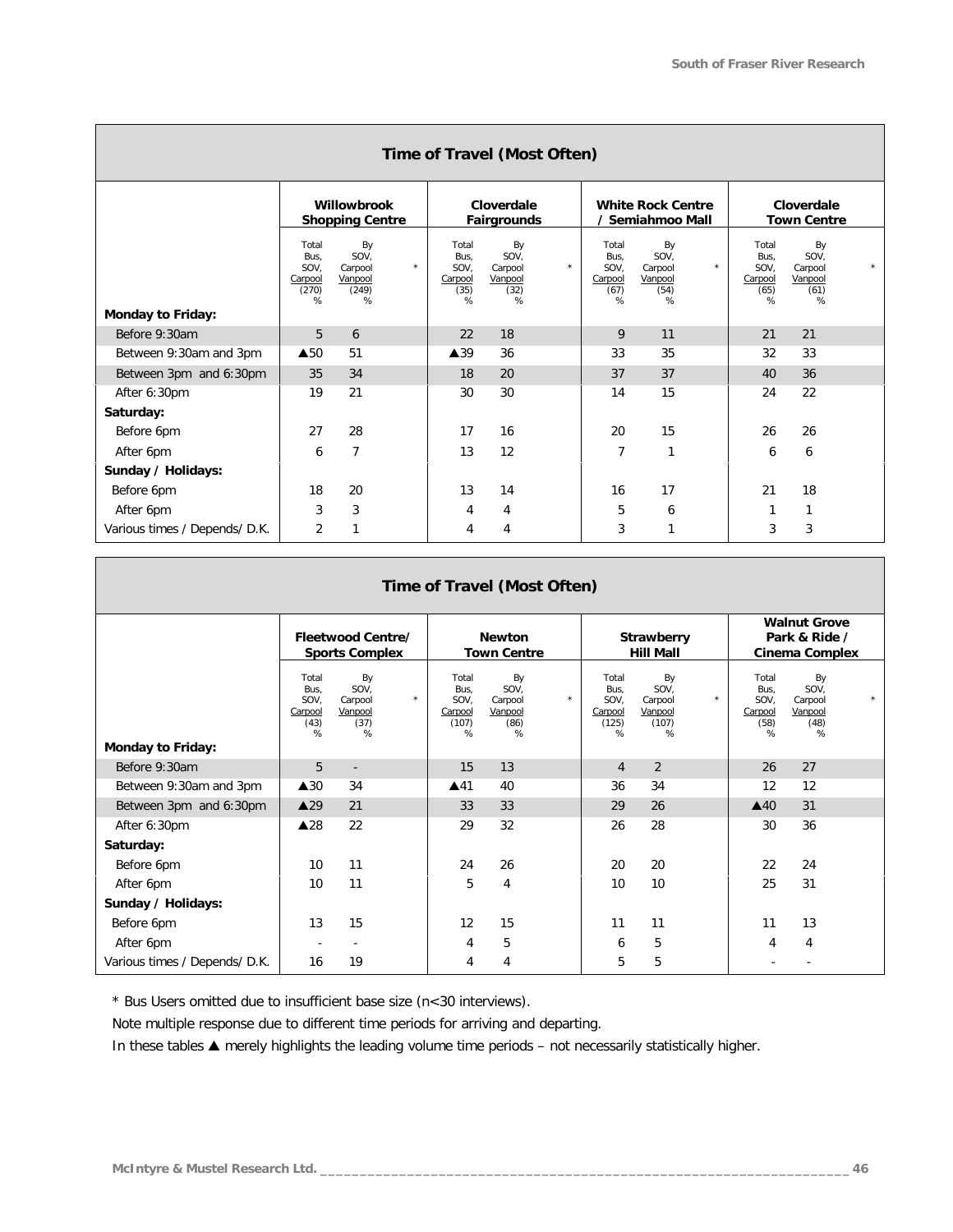| Time of Travel (Most Often)   |                                                 |                                                           |                                               |                                                                 |          |                                               |                                               |         |                                                |                                                |         |  |
|-------------------------------|-------------------------------------------------|-----------------------------------------------------------|-----------------------------------------------|-----------------------------------------------------------------|----------|-----------------------------------------------|-----------------------------------------------|---------|------------------------------------------------|------------------------------------------------|---------|--|
|                               | <b>Annacis Island</b><br><b>Industrial Area</b> |                                                           |                                               | River Road /<br><b>Tilbury Island</b><br><b>Industrial Area</b> |          |                                               | <b>Port Kells</b><br><b>Industrial Area</b>   |         |                                                | Richmond<br>Centre                             |         |  |
|                               | Total<br>Bus,<br>SOV,<br>Carpool<br>(70)<br>%   | By<br>SOV.<br>$^\star$<br>Carpool<br>Vanpool<br>(64)<br>% | Total<br>Bus,<br>SOV,<br>Carpool<br>(81)<br>% | By<br>SOV,<br>Carpool<br>Vanpool<br>(77)<br>%                   | $^\star$ | Total<br>Bus,<br>SOV.<br>Carpool<br>(78)<br>% | By<br>SOV,<br>Carpool<br>Vanpool<br>(74)<br>% | $\star$ | Total<br>Bus,<br>SOV.<br>Carpool<br>(143)<br>% | By<br>SOV,<br>Carpool<br>Vanpool<br>(127)<br>% | $\star$ |  |
| <b>Monday to Friday:</b>      |                                                 |                                                           |                                               |                                                                 |          |                                               |                                               |         |                                                |                                                |         |  |
| Before 9:30am                 | 35                                              | 30                                                        | 22                                            | 21                                                              |          | 38                                            | 38                                            |         | 15                                             | 15                                             |         |  |
| Between 9:30am and 3pm        | $\triangle$ 52                                  | 56                                                        | $\triangle$ 52                                | 53                                                              |          | 39                                            | 40                                            |         | $\triangle$ 44                                 | 43                                             |         |  |
| Between 3pm and 6:30pm        | 29                                              | 28                                                        | 32                                            | 32                                                              |          | 31                                            | 29                                            |         | 27                                             | 29                                             |         |  |
| After 6:30pm                  | 18                                              | 18                                                        | 18                                            | 16                                                              |          | 20                                            | 19                                            |         | 21                                             | 20                                             |         |  |
| Saturday:                     |                                                 |                                                           |                                               |                                                                 |          |                                               |                                               |         |                                                |                                                |         |  |
| Before 6pm                    | $\overline{7}$                                  | 4                                                         | 7                                             | 7                                                               |          | 13                                            | 13                                            |         | 22                                             | 21                                             |         |  |
| After 6pm                     | 3                                               | 4                                                         | $\overline{2}$                                | 2                                                               |          | 1                                             |                                               |         | 10                                             | 8                                              |         |  |
| Sunday / Holidays:            |                                                 |                                                           |                                               |                                                                 |          |                                               |                                               |         |                                                |                                                |         |  |
| Before 6pm                    | 5                                               | 4                                                         | 6                                             | 6                                                               |          | 10                                            | 10                                            |         | 10                                             | 11                                             |         |  |
| After 6pm                     | 1                                               | $\mathbf{1}$                                              |                                               |                                                                 |          |                                               | ۰.                                            |         | 1                                              | 2                                              |         |  |
| Various times / Depends/ D.K. |                                                 |                                                           | 2                                             | 2                                                               |          | 3                                             | 3                                             |         |                                                | 2                                              |         |  |

|                               |                                               | Richmond                                      |              |                                                | Burnaby - All                                  |         |                                               |                                               |                         |                                                |                                                |         |
|-------------------------------|-----------------------------------------------|-----------------------------------------------|--------------|------------------------------------------------|------------------------------------------------|---------|-----------------------------------------------|-----------------------------------------------|-------------------------|------------------------------------------------|------------------------------------------------|---------|
|                               |                                               | Bridgeport/ East                              |              | <b>Destinations Along</b>                      |                                                |         | Coquitlam                                     |                                               |                         |                                                | Any Local                                      |         |
|                               | <b>Industrial/Offices</b>                     |                                               | Lougheed Hwy |                                                |                                                | Centre  |                                               |                                               | <b>Secondary School</b> |                                                |                                                |         |
| <b>Monday to Friday:</b>      | Total<br>Bus.<br>SOV,<br>Carpool<br>(89)<br>% | By<br>SOV,<br>Carpool<br>Vanpool<br>(84)<br>% | $\star$      | Total<br>Bus.<br>SOV,<br>Carpool<br>(144)<br>% | By<br>SOV.<br>Carpool<br>Vanpool<br>(121)<br>% | $\star$ | Total<br>Bus,<br>SOV,<br>Carpool<br>(43)<br>% | By<br>SOV.<br>Carpool<br>Vanpool<br>(37)<br>% | $\star$                 | Total<br>Bus,<br>SOV,<br>Carpool<br>(148)<br>% | By<br>SOV.<br>Carpool<br>Vanpool<br>(129)<br>% | $\star$ |
|                               |                                               |                                               |              |                                                |                                                |         |                                               |                                               |                         |                                                |                                                |         |
| Before 9:30am                 | 33                                            | 33                                            |              | 23                                             | 22                                             |         | 17                                            | 19                                            |                         | ▲56                                            | $\triangle$ 56                                 |         |
| Between 9:30am and 3pm        | 42                                            | 44                                            |              | $\triangle$ 40                                 | 45                                             |         | 30                                            | 31                                            |                         | 41                                             | 37                                             |         |
| Between 3pm and 6:30pm        | 34                                            | 35                                            |              | 32                                             | 29                                             |         | 36                                            | 33                                            |                         | 40                                             | 37                                             |         |
| After 6:30pm                  | 11                                            | 11                                            |              | 24                                             | 21                                             |         | 29                                            | 22                                            |                         | 12                                             | 14                                             |         |
| Saturday:                     |                                               |                                               |              |                                                |                                                |         |                                               |                                               |                         |                                                |                                                |         |
| Before 6pm                    | 14                                            | 12                                            |              | 15                                             | 15                                             |         | 28                                            | 24                                            |                         | 3                                              | 3                                              |         |
| After 6pm                     | 1                                             | 1                                             |              | $\overline{7}$                                 | 6                                              |         | 23                                            | 18                                            |                         | $\overline{2}$                                 | $\overline{2}$                                 |         |
| Sunday / Holidays:            |                                               |                                               |              |                                                |                                                |         |                                               |                                               |                         |                                                |                                                |         |
| Before 6pm                    | 9                                             | 10                                            |              | 4                                              | 4                                              |         | 20                                            | 20                                            |                         | 4                                              | 5                                              |         |
| After 6pm                     |                                               | 1                                             |              | $\overline{2}$                                 | $\overline{2}$                                 |         | 12                                            | 10                                            |                         | 1                                              | и                                              |         |
| Various times / Depends/ D.K. | 6                                             | 6                                             |              | 3                                              | 3                                              |         | $\overline{2}$                                | $\overline{2}$                                |                         |                                                |                                                |         |

*\* Bus Users omitted due to insufficient base size (n<30 interviews).*

*Note multiple response due to different time periods for arriving and departing.*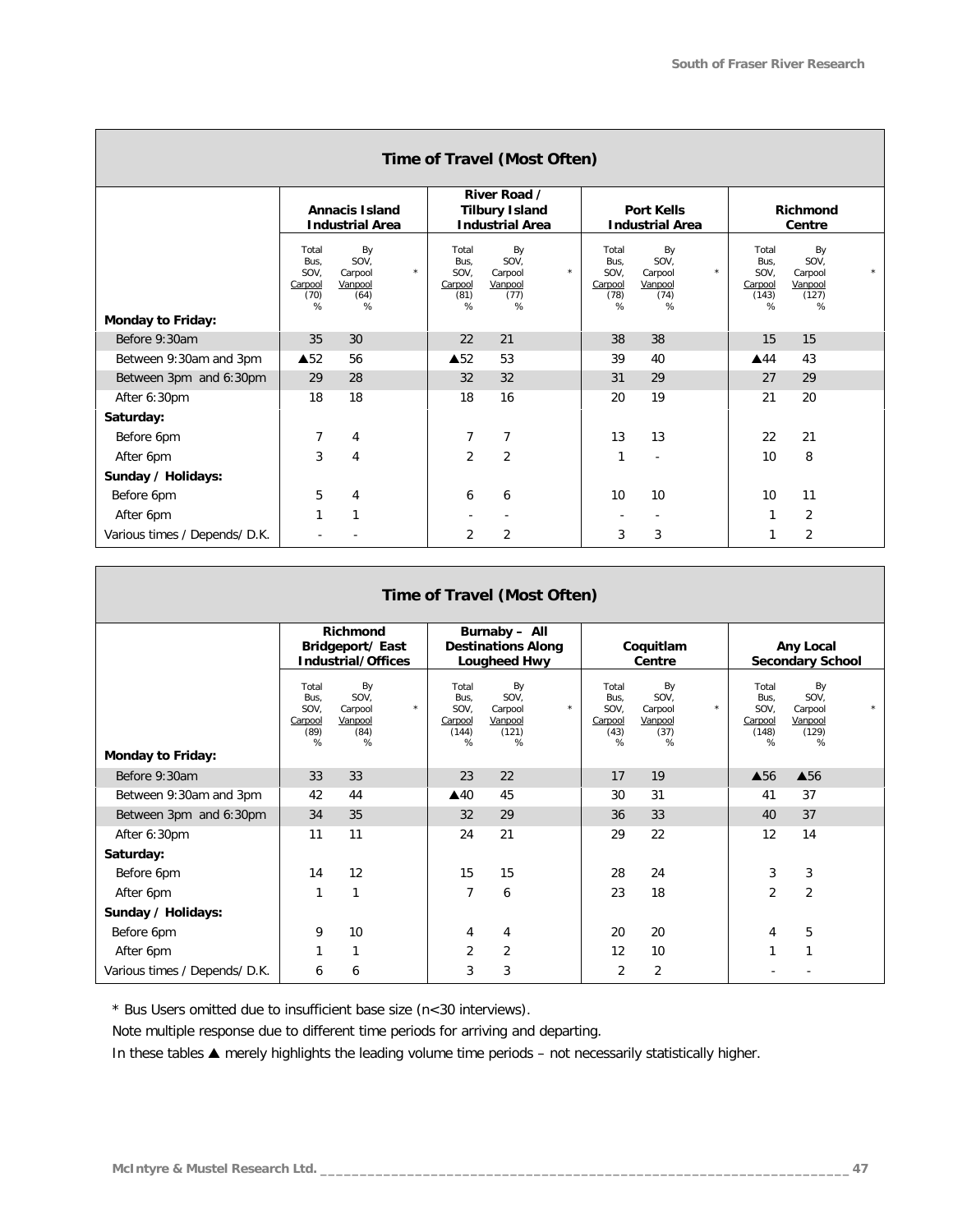| Time of Travel (Most Often)   |                                                                 |                                                |                     |  |  |  |  |  |  |  |
|-------------------------------|-----------------------------------------------------------------|------------------------------------------------|---------------------|--|--|--|--|--|--|--|
|                               |                                                                 | Vancouver-                                     |                     |  |  |  |  |  |  |  |
|                               | <b>Broadway Area Between</b><br><b>Commercial &amp; Arbutus</b> |                                                |                     |  |  |  |  |  |  |  |
|                               |                                                                 |                                                |                     |  |  |  |  |  |  |  |
|                               | Total<br>Bus, SOV,<br>Carpool<br>(152)<br>%                     | By<br>SOV.<br>Carpool<br>Vanpool<br>(118)<br>% | By Bus<br>(35)<br>% |  |  |  |  |  |  |  |
| Monday to Friday:             |                                                                 |                                                |                     |  |  |  |  |  |  |  |
| Before 9:30am                 | 26                                                              | 23                                             | 36                  |  |  |  |  |  |  |  |
| Between 9:30am and 3pm        | 43                                                              | $\triangle$ 46                                 | 34                  |  |  |  |  |  |  |  |
| Between 3pm and 6:30pm        | 37                                                              | 36                                             | 41                  |  |  |  |  |  |  |  |
| After 6:30pm                  | 23                                                              | 22                                             | 24                  |  |  |  |  |  |  |  |
| Saturday:                     |                                                                 |                                                |                     |  |  |  |  |  |  |  |
| Before 6pm                    | 11                                                              | 12                                             | 9                   |  |  |  |  |  |  |  |
| After 6pm                     | 8                                                               | 8                                              | 8                   |  |  |  |  |  |  |  |
| Sunday / Holidays:            |                                                                 |                                                |                     |  |  |  |  |  |  |  |
| Before 6pm                    | 6                                                               | 6                                              | 5                   |  |  |  |  |  |  |  |
| After 6pm                     | 3                                                               | 2                                              | 5                   |  |  |  |  |  |  |  |
| Various times / Depends/ D.K. | $\overline{2}$                                                  | $\overline{2}$                                 | 3                   |  |  |  |  |  |  |  |

*Note multiple response due to different time periods for arriving and departing.*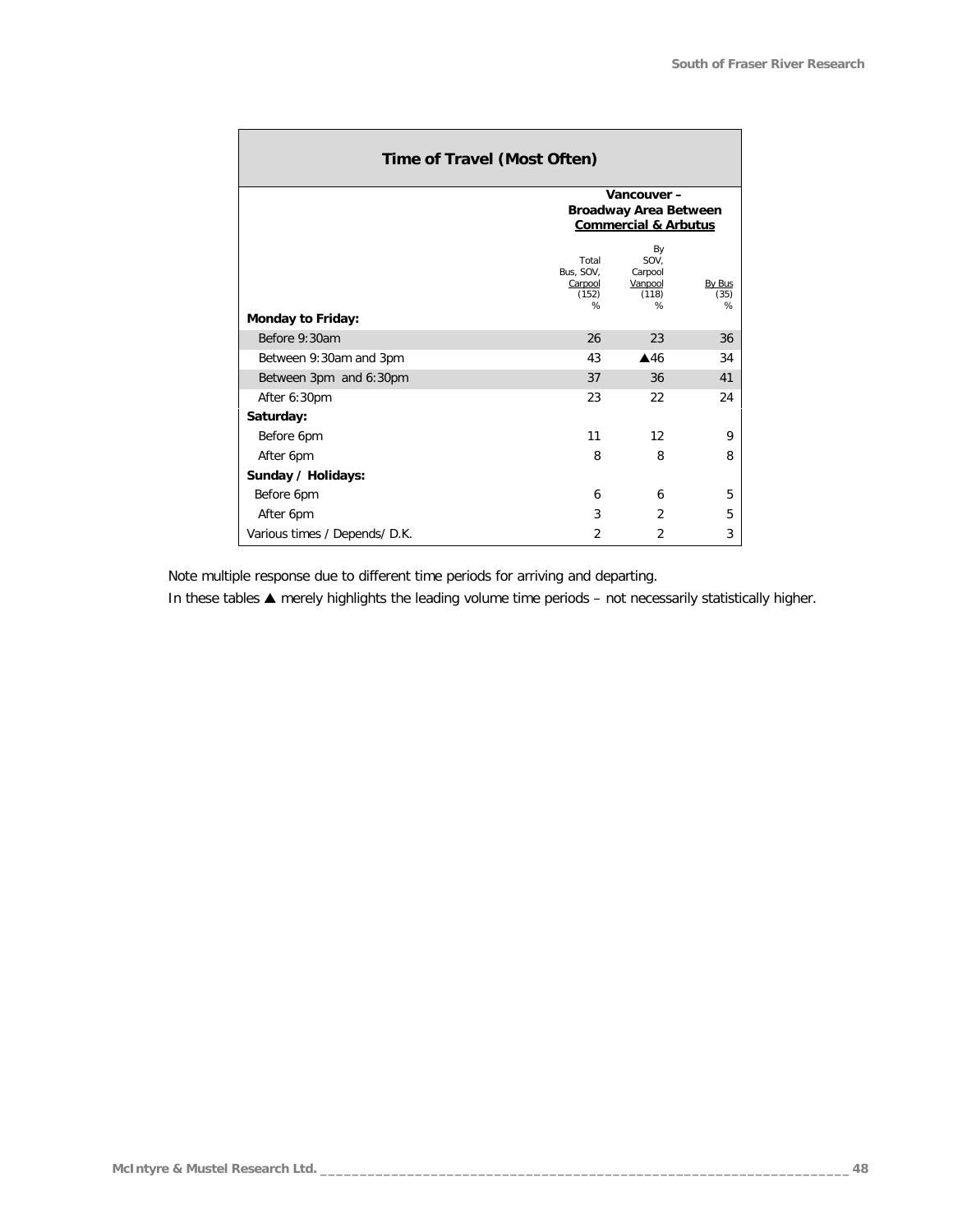The following tables summarize time of travel for the top 10 regional and top 10 local destinations.

| Times of Day Most Often Travel to and Depart from:<br>Top 10 Regional Destinations in Past 7 Days* |                                      |                                           |                                               |                                            |                                           |
|----------------------------------------------------------------------------------------------------|--------------------------------------|-------------------------------------------|-----------------------------------------------|--------------------------------------------|-------------------------------------------|
| Time                                                                                               | Downtown<br>Vancouver<br>(335)<br>℅  | Surrey City<br>Centre<br>(380)<br>%       | <b>Guildford Town</b><br>Centre<br>(366)<br>℅ | King George<br>SkyTrain Stn.<br>(289)<br>% | All other<br>SkyTrain Stns.<br>(136)<br>% |
| Monday-Friday:                                                                                     |                                      |                                           |                                               |                                            |                                           |
| Before 9:30am                                                                                      | 32                                   | 23                                        | 9                                             | $\triangle$ 43                             | 36                                        |
| 9:30am to 3pm                                                                                      | 34                                   | $\triangle$ 44                            | $\blacktriangle$ 41                           | 32                                         | 27                                        |
| 3pm to 6:30pm                                                                                      | 42                                   | $\triangle$ 41                            | $\triangle$ 37                                | $\triangle$ 43                             | $\triangle$ 46                            |
| After 6:30pm                                                                                       | 23                                   | 22                                        | 22                                            | 19                                         | 24                                        |
| Saturday:                                                                                          |                                      |                                           |                                               |                                            |                                           |
| Before 6pm                                                                                         | 17                                   | 23                                        | 24                                            | 19                                         | 15                                        |
| After 6pm                                                                                          | 11                                   | 9                                         | $\overline{7}$                                | 9                                          | 5                                         |
| Sunday:                                                                                            |                                      |                                           |                                               |                                            |                                           |
| Before 6pm                                                                                         | 13                                   | 11                                        | 11                                            | 13                                         | 14                                        |
| After 6pm                                                                                          | 5                                    | 5                                         | $\overline{3}$                                | 6                                          | 8                                         |
|                                                                                                    |                                      |                                           |                                               |                                            |                                           |
| <b>Time</b>                                                                                        | Scott Road<br>SkyTrain<br>(152)<br>% | Vancouver Int'l.<br>Airport<br>(168)<br>% | Burnaby-<br>Lougheed area<br>(144)<br>%       | Vancouver-<br>Broadway area<br>(152)<br>%  | Surrey<br>Memorial<br>Hospital<br>(75)    |
| Monday-Friday:                                                                                     |                                      |                                           |                                               |                                            | %                                         |
| Before 9:30am                                                                                      | $\triangle$ 43                       | 33                                        | 23                                            | 26                                         | 22                                        |
| 9:30am to 3pm                                                                                      | 30                                   | $\blacktriangle$ 41                       | $\triangle$ 40                                | $\triangle$ 43                             | $\triangle$ 46                            |
| 3pm to 6:30pm                                                                                      | $\triangle$ 44                       | 28                                        | 32 <sup>2</sup>                               | $\triangle 37$                             | 28                                        |
| After 6:30pm                                                                                       | 24                                   | 24                                        | 24                                            | 23                                         | 22                                        |
| Saturday:                                                                                          |                                      |                                           |                                               |                                            |                                           |
| Before 6pm                                                                                         | 10                                   | 8                                         | 15                                            | 11                                         | 6                                         |
| After 6pm                                                                                          | 4                                    | 4                                         | $\overline{7}$                                | 8                                          | 8                                         |
| Sunday:                                                                                            |                                      |                                           |                                               |                                            |                                           |
| Before 6pm                                                                                         | 10                                   | 10                                        | 4                                             | 6                                          | 14                                        |

*\*Time among total who traveled to this destination by bus, SOV or shared vehicle (carpool/vanpool). Note multiple response due to different time periods for arriving and departing.*

*In these tables s merely highlights the leading volume time periods – not necessarily statistically higher.*

 $\overline{\phantom{a}}$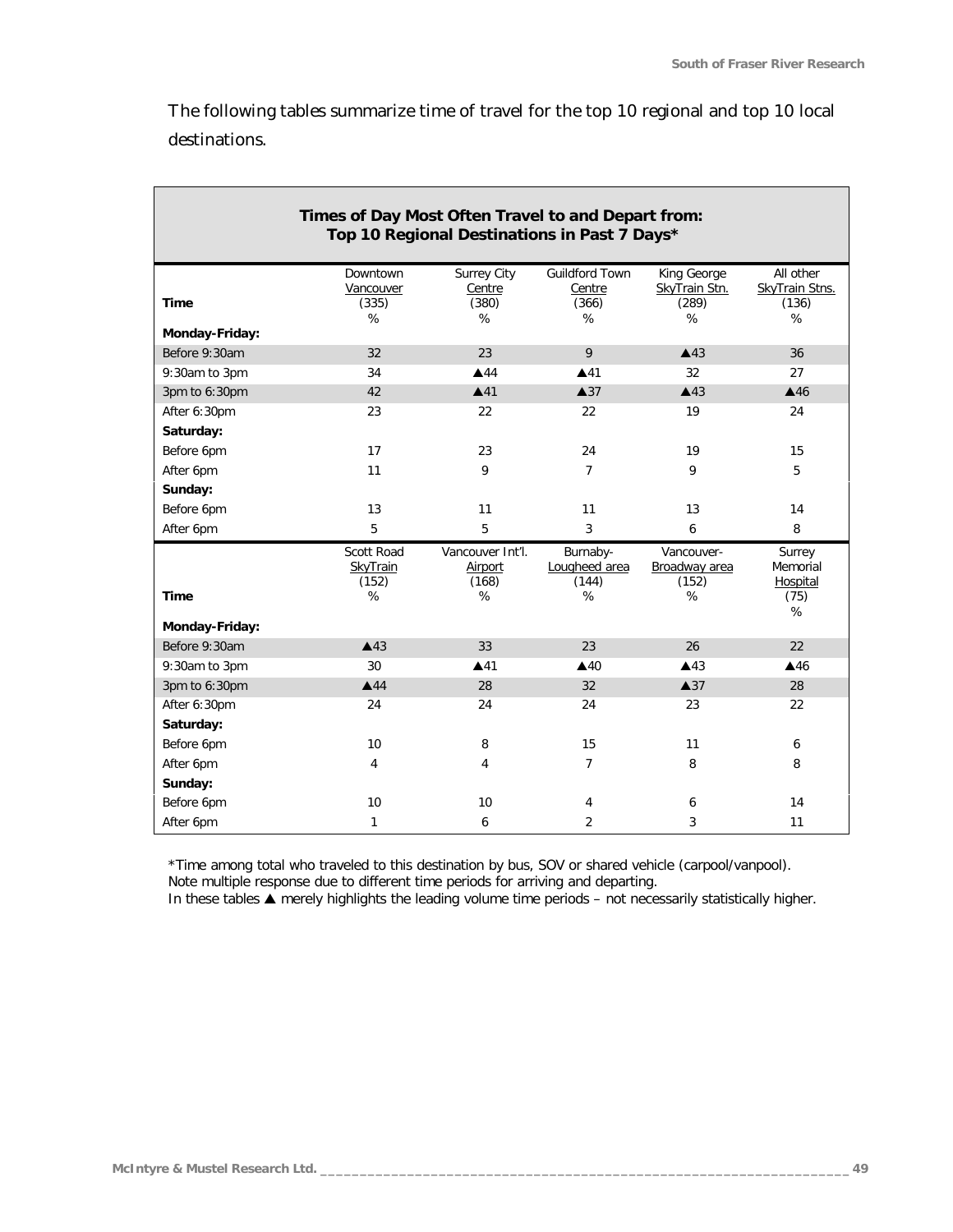| Top TO Local Destinations in Past 7 Days |                          |                                      |                              |                                  |                          |
|------------------------------------------|--------------------------|--------------------------------------|------------------------------|----------------------------------|--------------------------|
|                                          | Scottsdale Mall<br>(205) | Willowbrook<br>Shopping Ctr<br>(270) | <b>Langley Mall</b><br>(171) | Strawberry<br>Hill Mall<br>(125) | Richmond<br>Centre       |
| <b>Time</b>                              | %                        | %                                    | $\%$                         | %                                | (143)<br>%               |
| Monday-Friday:                           |                          |                                      |                              |                                  |                          |
| Before 9:30am                            | 9                        | 5                                    | 6                            | $\overline{4}$                   | 15                       |
| 9:30am to 3pm                            | $\triangle$ 43           | $\triangle$ 50                       | $\blacktriangle$ 48          | 36                               | $\triangle$ 44           |
| 3pm to 6:30pm                            | $\triangle$ 36           | 35                                   | 38                           | 29                               | 27                       |
| After 6:30pm                             | 22                       | 19                                   | 21                           | 26                               | 21                       |
| Saturday:                                |                          |                                      |                              |                                  |                          |
| Before 6pm                               | 28                       | 27                                   | 32                           | 20                               | 22                       |
| After 6pm                                | 8                        | 6                                    | 6                            | 10                               | 10 <sup>°</sup>          |
| Sunday:                                  |                          |                                      |                              |                                  |                          |
| Before 6pm                               | 12                       | 18                                   | 15                           | 11                               | 10 <sup>°</sup>          |
| After 6pm                                | 4                        | 3                                    | 4                            | 6                                | $\mathbf{1}$             |
|                                          | Newton Town              |                                      | White Rock Ctr               | Tsawwassen                       | Cloverdale               |
| <b>Time</b>                              | Centre<br>(107)<br>%     | Ladner Centre<br>(95)<br>%           | Semiahmoo<br>(67)<br>$\%$    | Town Centre<br>(81)<br>%         | Town Centre<br>(65)<br>% |
| Monday-Friday:                           |                          |                                      |                              |                                  |                          |
| Before 9:30am                            | 15                       | 18                                   | 9                            | 20                               | 21                       |
| 9:30am to 3pm                            | ▲41                      | $\triangle$ 51                       | $\blacktriangle$ 33          | $\blacktriangle$ 41              | $\triangle 32$           |
| 3pm to 6:30pm                            | $\triangle$ 33           | 23                                   | $\triangle$ 37               | $\blacktriangle$ 35              | $\triangle 40$           |
| After 6:30pm                             | 29                       | 14                                   | 14                           | 17                               | 24                       |
| Saturday:                                |                          |                                      |                              |                                  |                          |
| Before 6pm                               | 24                       | 20                                   | 20                           | 21                               | 26                       |
| After 6pm                                | 5                        | 10                                   | 7                            | 8                                | 6                        |
| Sunday:                                  |                          |                                      |                              |                                  |                          |
| Before 6pm                               | 12                       | 10                                   | 16                           | 15                               | 21                       |
|                                          |                          |                                      |                              |                                  |                          |

#### **Times of Day Most Often Travel to and Depart from: Top 10 Local Destinations in Past 7 Days\***

*\*Time among total who traveled to this destination by bus, SOV or shared vehicle (carpool/vanpool). Note multiple response due to different time periods for arriving and departing.*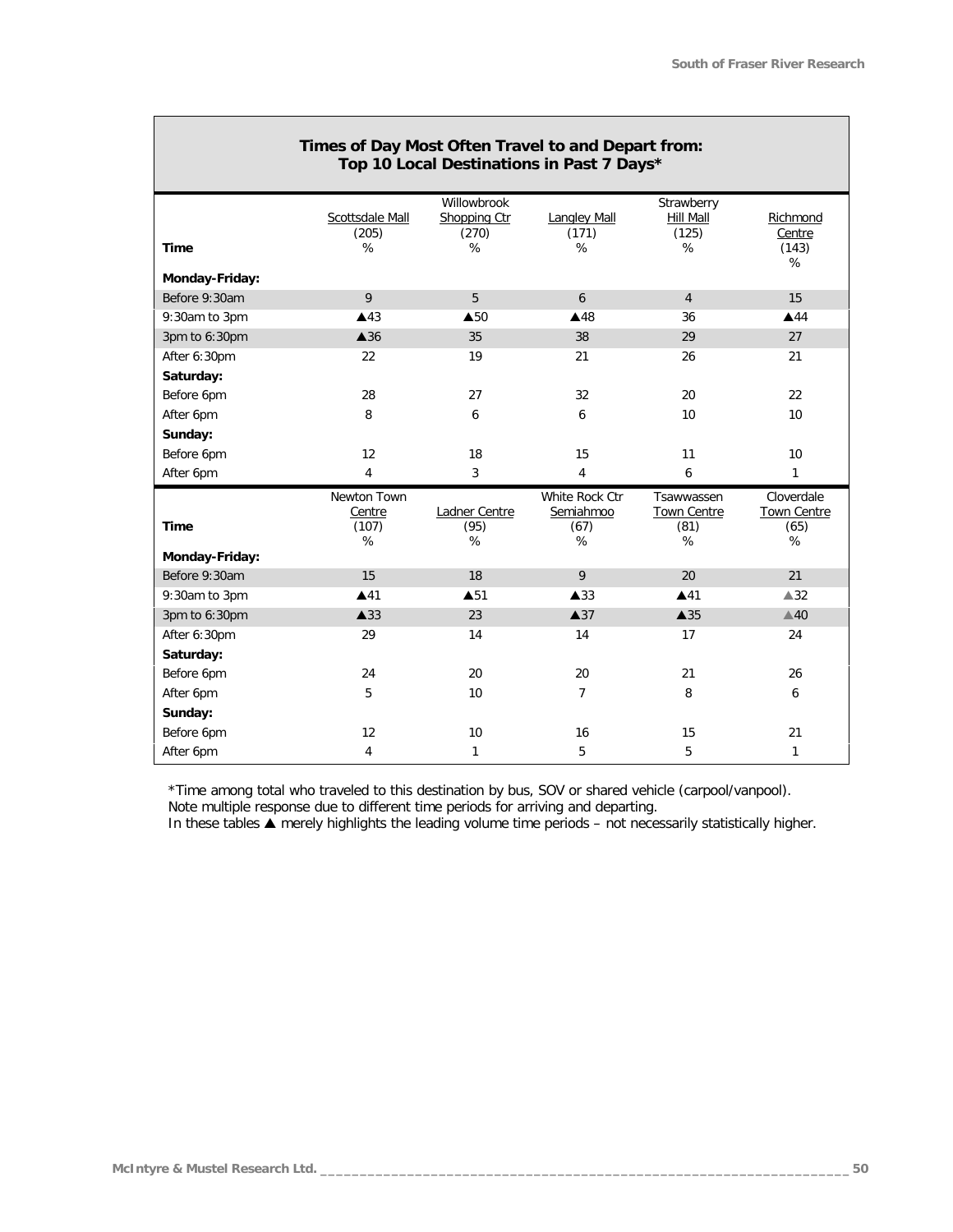# **B. Improved Bus Service to Selected Destinations**

Those who have traveled to a particular destination within the last seven days by car, van or truck (either alone or with someone else) were asked if they would take the bus to that destination, if the service met their needs. Respondents consisted of both regular transit users and non-users with potential to use improved transit more often. Keep in mind that non-transit users who earlier in the survey had indicated they would *not* consider taking improved public transit more often, were screened out.

## *7. Interest in Bus Service to Selected Destinations among Target Nonusers*

Interest is highest in converting to public transit among those travelling to SkyTrain stations and/or to Surrey City Centre. Between 60% and 70% would consider bus usage if it met their needs.

Travellers to Downtown Vancouver, Willowbrook Shopping Centre, and Guildford Town Centre, three destinations with high vehicle usage, show considerable interest in improved transit--between 50% to 60% claims they would take the bus if it met their needs.

To destinations with a moderate number of private vehicle travellers—Vancouver International Airport, Scottsdale Mall, Richmond Centre, Burnaby/Lougheed area, Vancouver/Broadway area—approximately half (50%) of car/van/truck travellers would use improved transit. Note interest is slightly lower for Scottsdale Mall - only 40%.

Among other destinations with more limited car volume (although note that the volume may originate from a very targeted geographic area), interest in improved bus service tends to range from 30% to 50%.

Note that SOV travellers to most of these destinations show similar levels of interest in improved bus service as those in shared vehicles.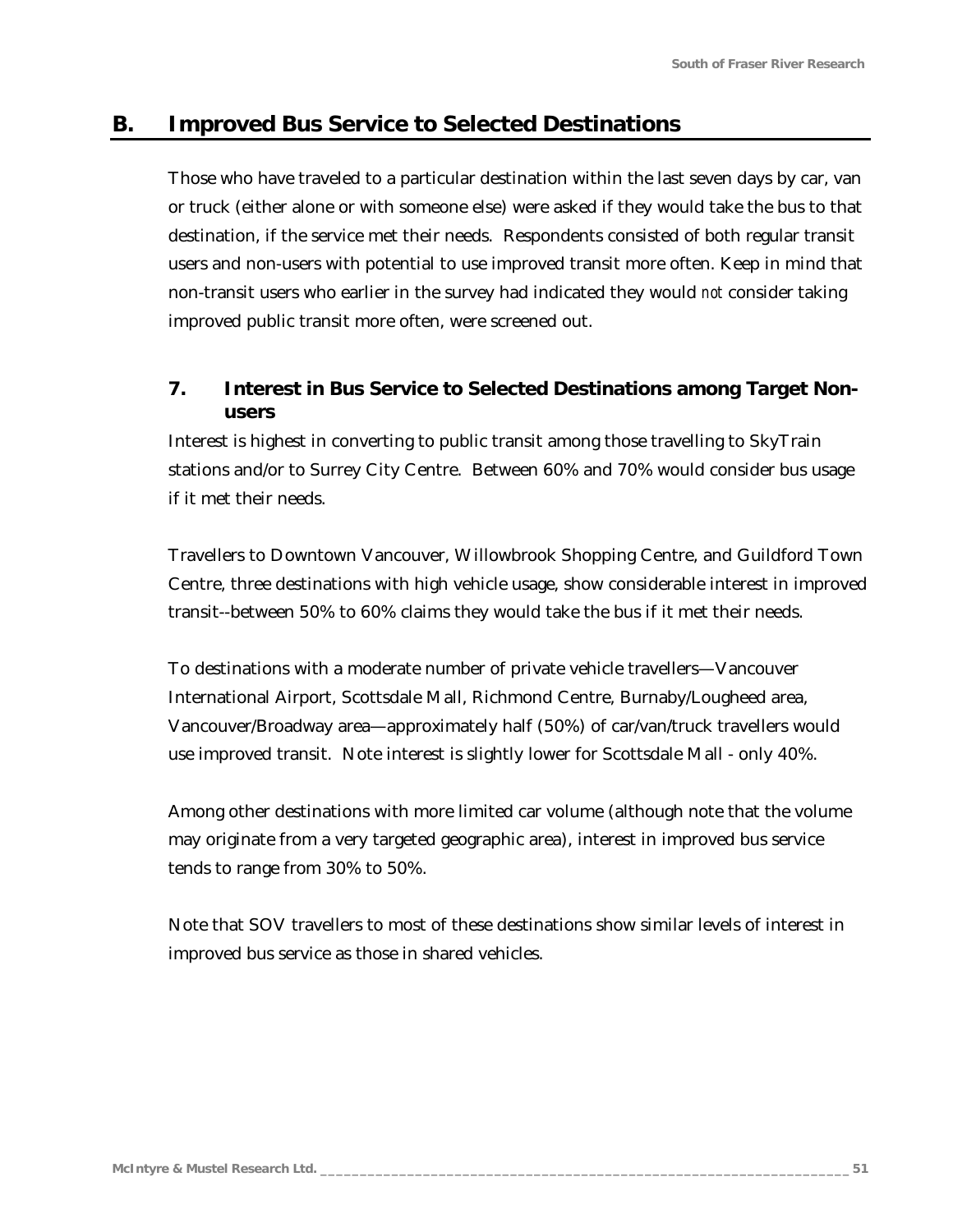The graph following details the proportions who would take the bus, if it met their needs when travelling to particular destinations. Note that destinations with limited usage by car (base size of less than 30) have been omitted.





Would Consider Taking Bus to/from This Destination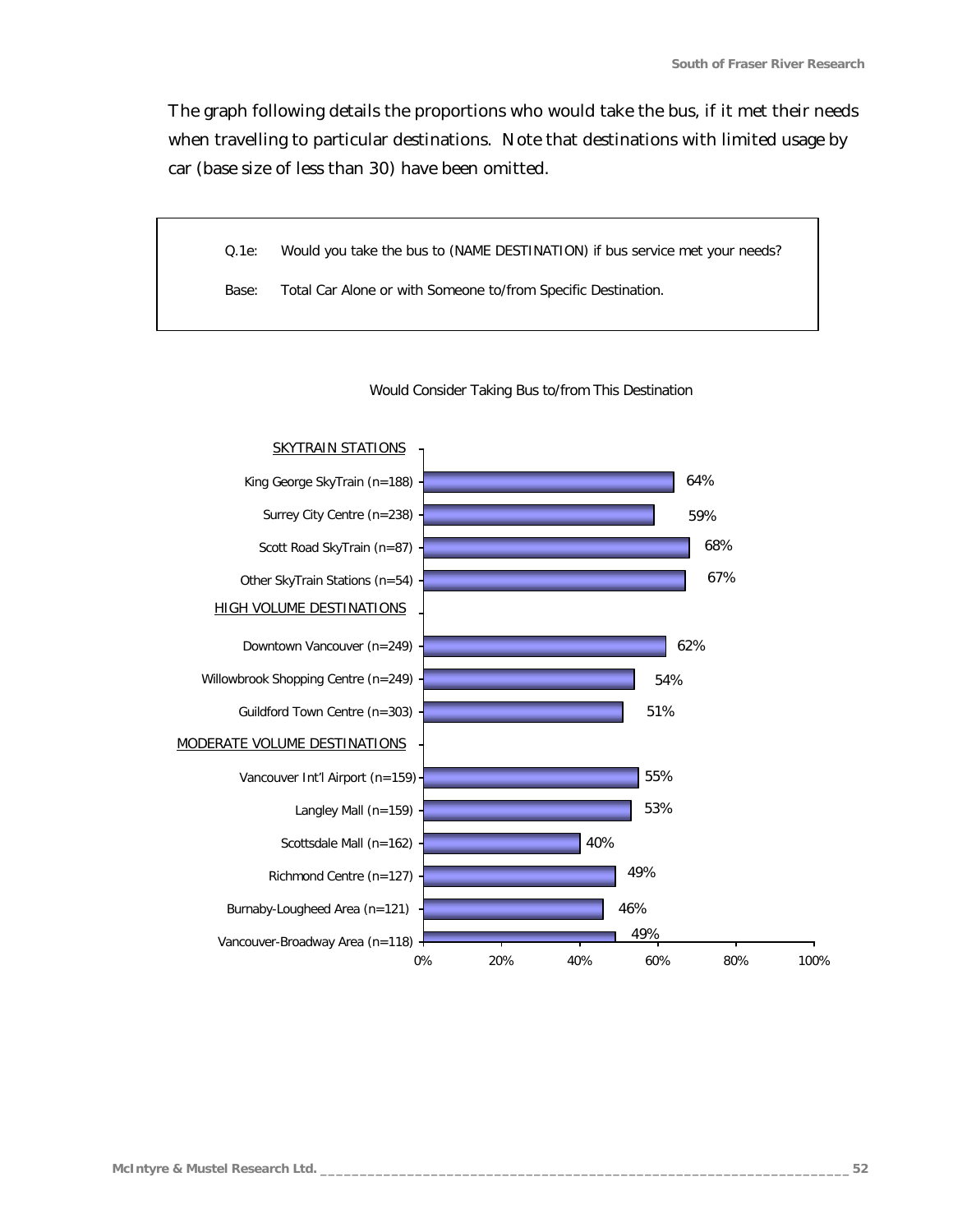- *Q.1e: Would you take the bus to (NAME DESTINATION) if bus service met your needs?*
- *Base: Total Car Alone or with Someone to/from Specific Destination.*

#### Would Consider Taking Bus to/from This Destination cont'd.

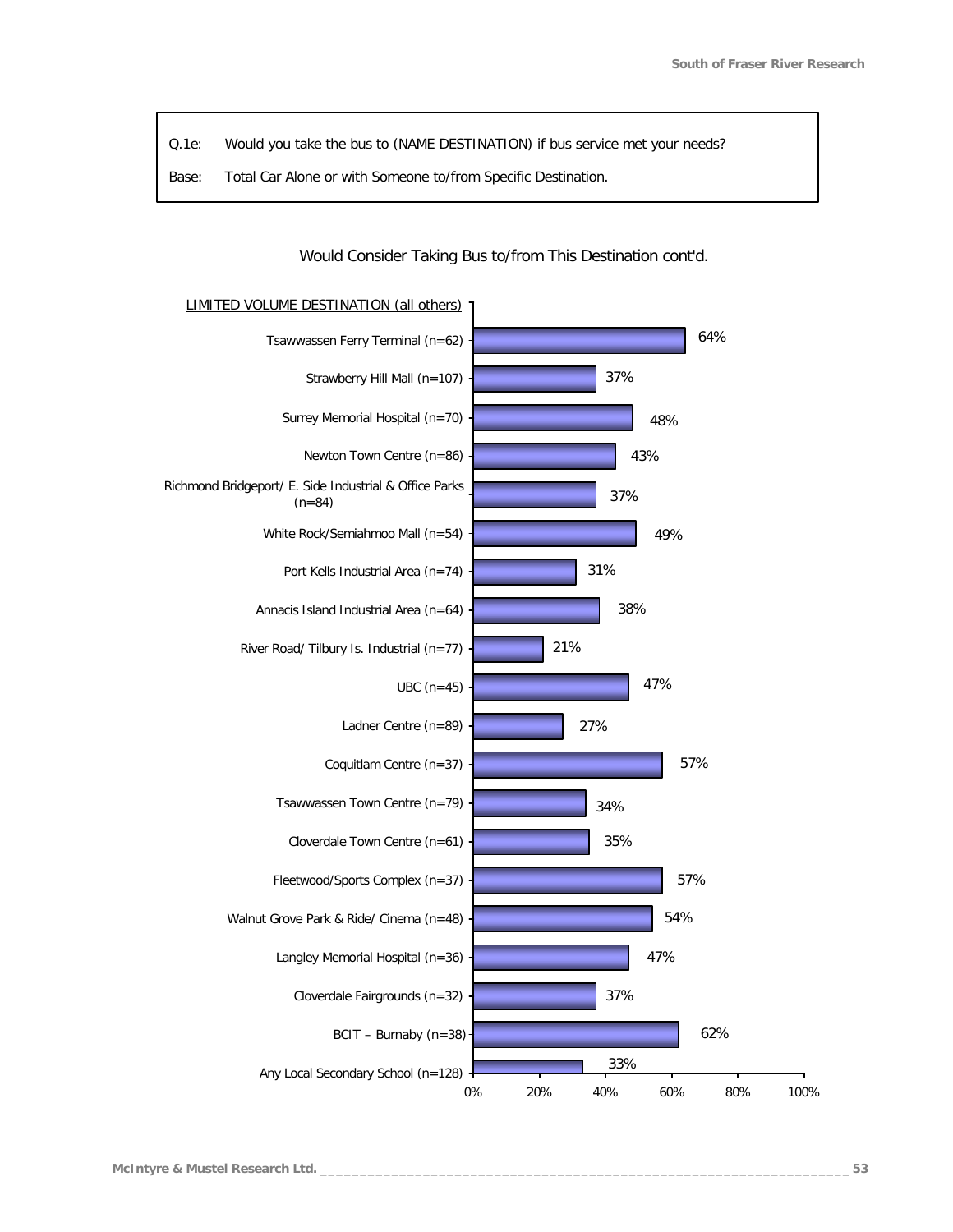## *8. Changes Required to Consider Bus Service to/from Selected Destinations*

Bus service changes that would encourage car users to consider transit usage were probed for each destination.

For the majority of destinations, improvements to *frequency of service* are required, first and foremost.

Having more *direct routes* and/or *routes closer to home* are secondary changes requested for most destinations.

For more distant locations currently not served by SkyTrain, such as the Vancouver International Airport, UBC, BCIT, Tsawwassen Ferry Terminal, Richmond locations, Burnaby-Lougheed area, Coquitlam Centre and Vancouver-Broadway area, there is equal, and in some cases greater need, for more direct routes, along with some suggestions (from across the region) of express/shuttle service for the airport and Downtown Vancouver.

Reducing the trip length, improving connections and/or improving the hours of service tend to be tertiary needs for most destinations. The exception is for travellers to the Vancouver International Airport, UBC and to Coquitlam Centre, for which reducing the trip length is relatively important.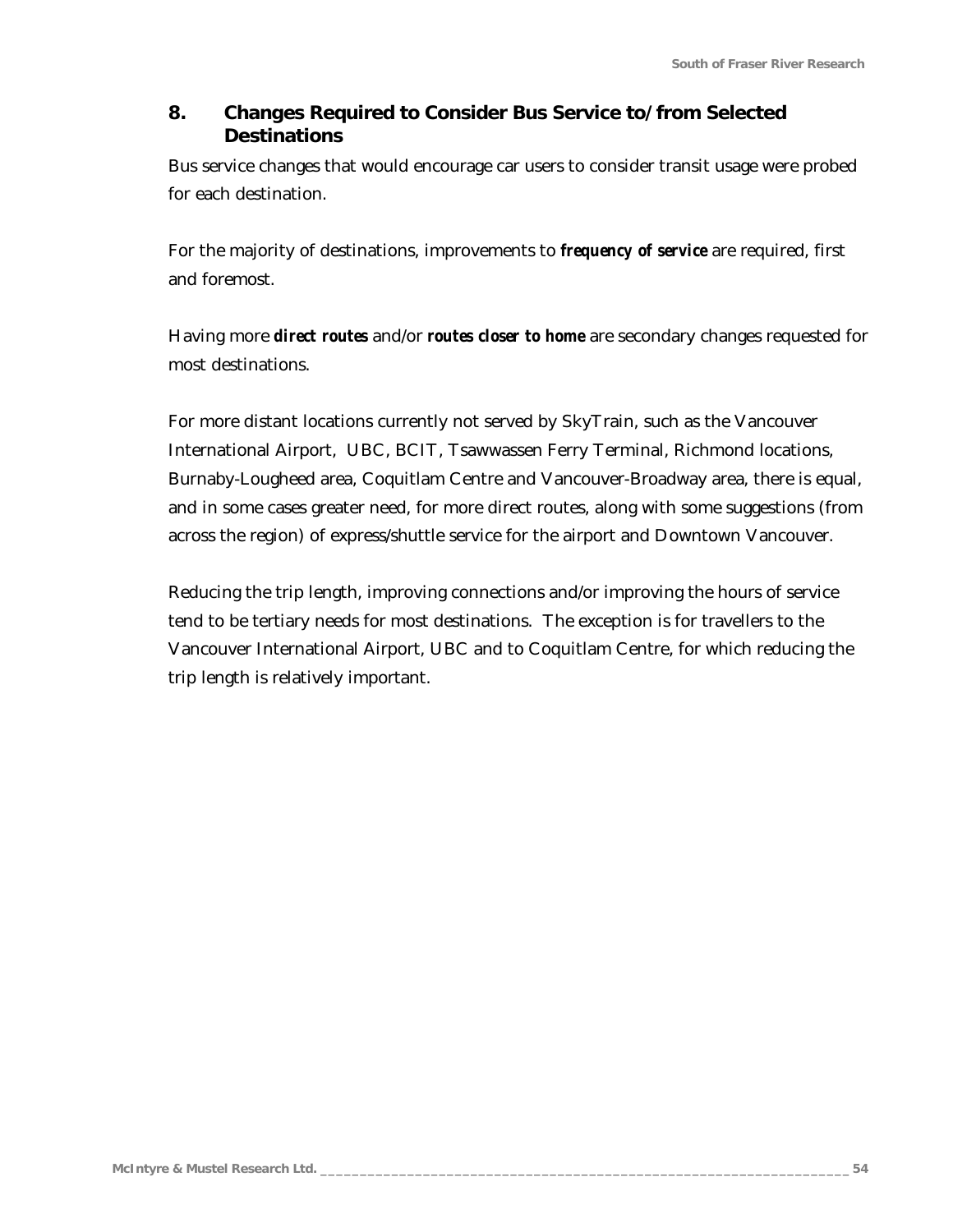*Q.1f: How would bus services need to change for you to consider taking the bus to or from that destination?*

*Base: Total Car Alone or with Someone to/from Specific Destination.*



#### How Would Bus Service Need to Change

| Greater Frequency    | <b>□</b> Direct Route | $\blacksquare$ Trip Length |
|----------------------|-----------------------|----------------------------|
| ■ Better Connections | ■Closer Route         | ■ Hours of Service         |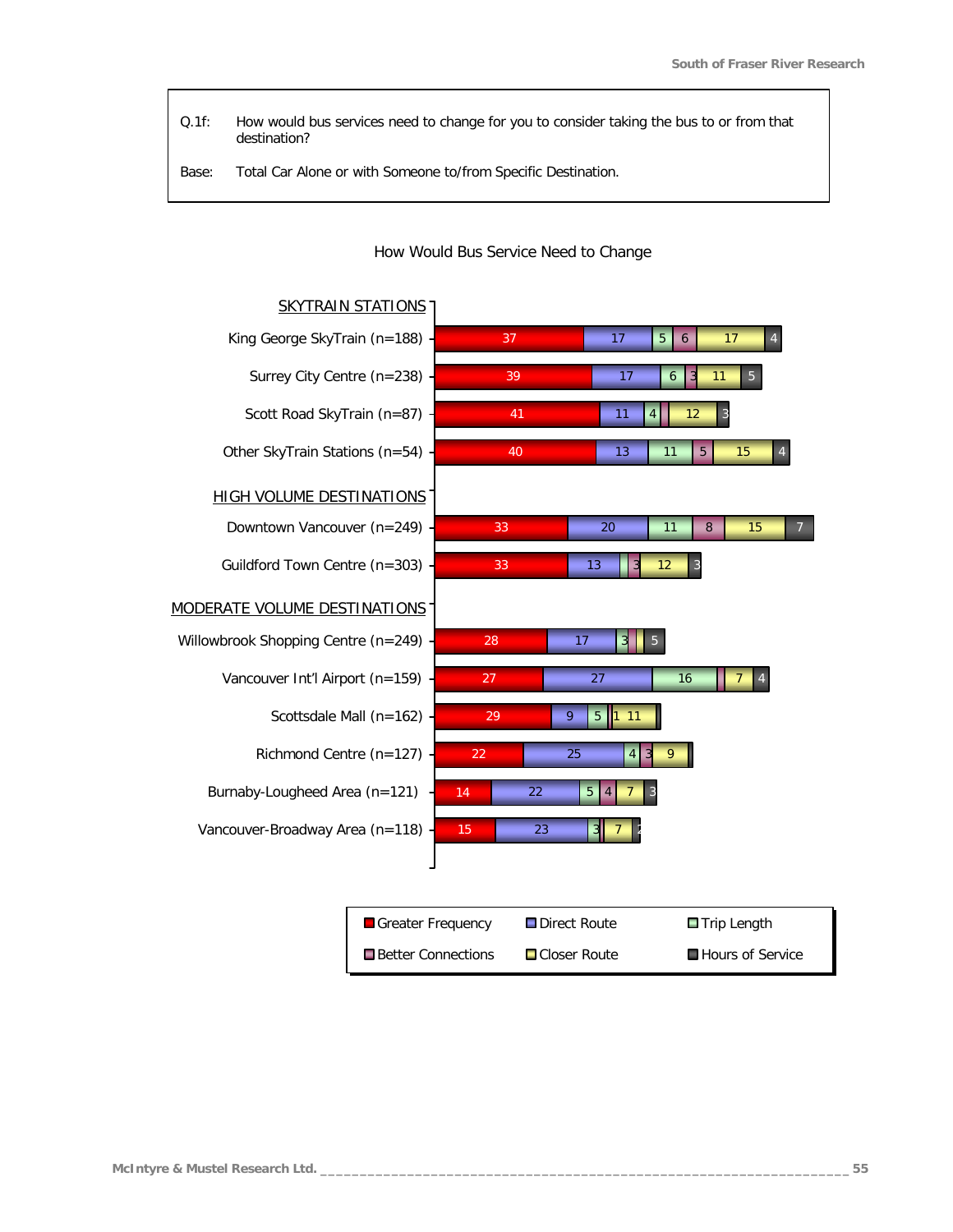- *Q.1f: How would bus services need to change for you to consider taking the bus to or from that destination?*
- *Base: Total Car Alone or with Someone to/from Specific Destination.*

How would Bus Service Need to Change cont'd.



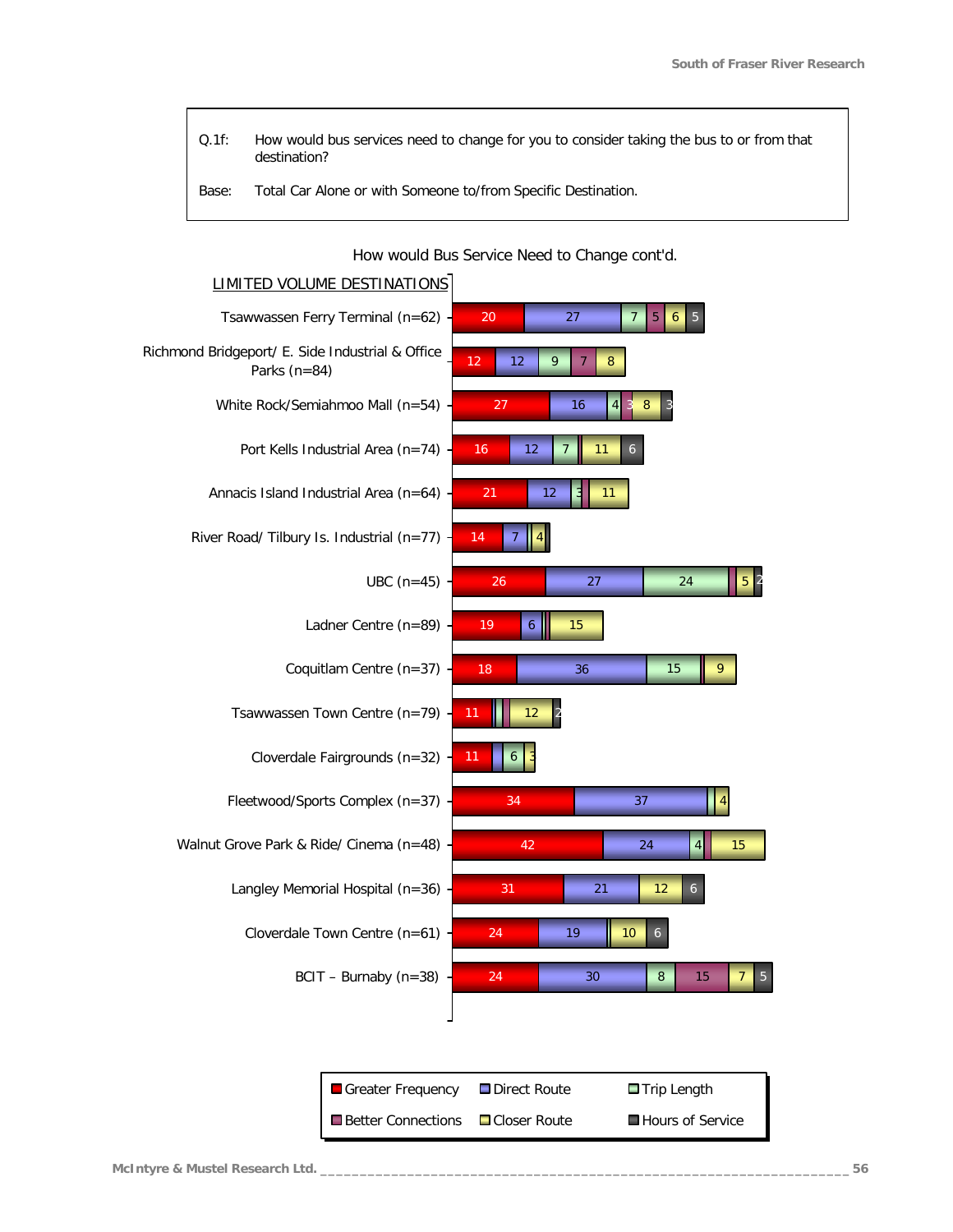Users of private vehicles who say they require "greater frequency" before considering bus use were probed further, in an attempt to define more clearly what consumers mean by more frequent service. The most popular time intervals mentioned are every 10-20 minutes—and most of those fall into the 10-15 minute range.

*Q.1f: How would bus services need to change for you to consider taking the bus to or from that destination? IF "MORE FREQUENT", PROBE: How frequently? During what time period?*

*Base: Total Car Alone or with Someone to/from Specific Destination*

| <b>Main Volunteered Comments about</b><br>Frequency Needed to Consider Using Bus * |                                                     |                                      |                                   |                    |  |
|------------------------------------------------------------------------------------|-----------------------------------------------------|--------------------------------------|-----------------------------------|--------------------|--|
| <b>Key Selected Destinations</b>                                                   | Greater<br>frequency<br>(interval not<br>specified) | 10-20 min.<br>(all day/ $+$<br>peak) | 30 min.<br>(all day/ $+$<br>peak) | 60 min.<br>Mon-Sat |  |
| <b>SkyTrain</b>                                                                    |                                                     |                                      |                                   |                    |  |
| King George SkyTrain Stn. $(n=188)$ %                                              | 6                                                   | 18                                   | 13                                | $\mathcal{P}$      |  |
| %<br>Surrey City Centre (n=238)                                                    | 12                                                  | 18                                   | 7                                 | 1                  |  |
| %<br>Scott Road Station $(n=87)$                                                   | 10                                                  | 24                                   | 5                                 | $\overline{2}$     |  |
| %<br>Other SkyTrain stations $(n=54)$                                              | 17                                                  | 20                                   | $\overline{7}$                    |                    |  |
| <b>High Volume</b>                                                                 |                                                     |                                      |                                   |                    |  |
| %<br>Downtown Vancouver (n=249)                                                    | 10                                                  | 15                                   | 7                                 | 3                  |  |
| %<br>Guildford Town Centre (n=303)                                                 | 12                                                  | 14                                   | 6                                 | $\overline{2}$     |  |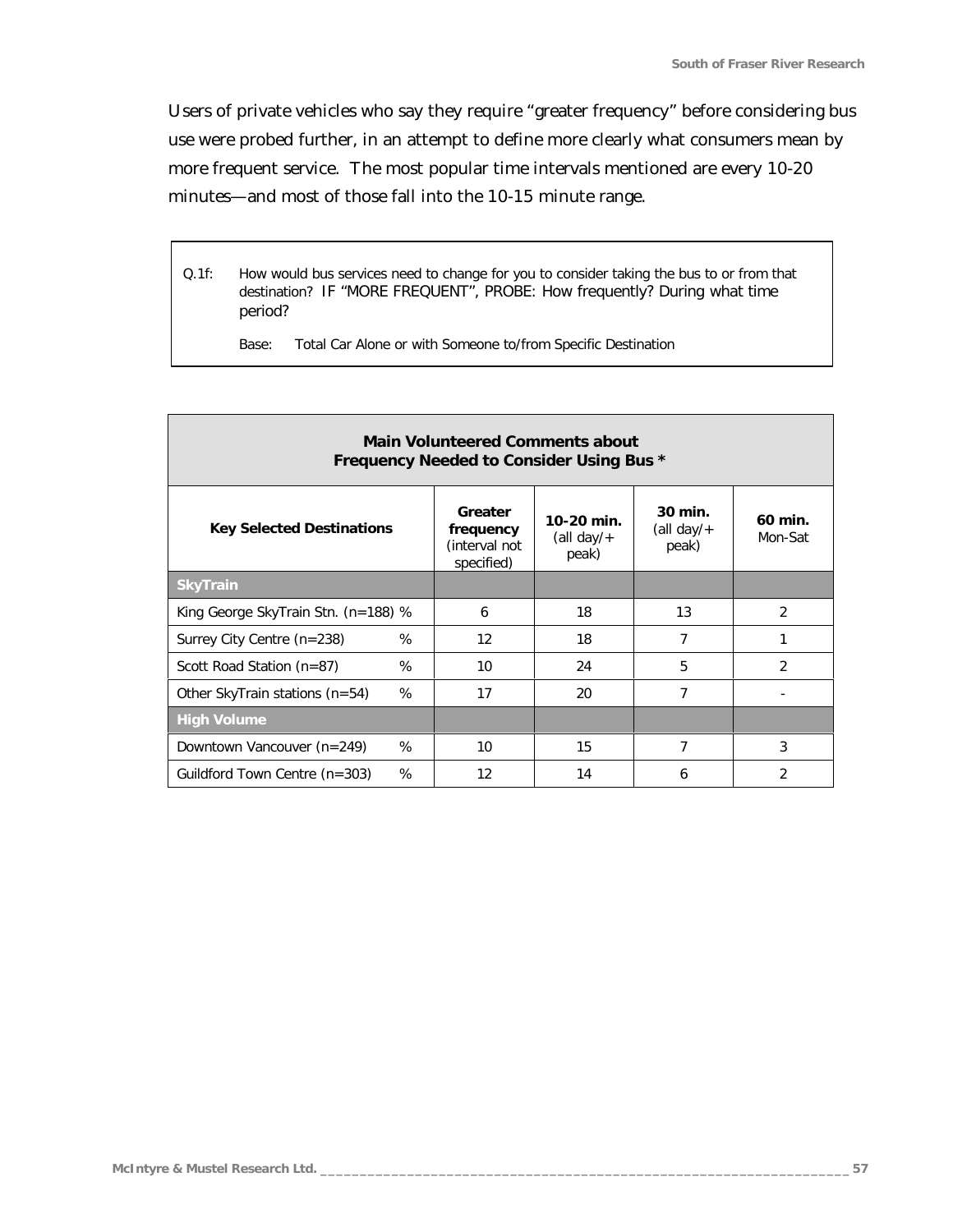### *9. Bus Share of Travellers*

In this section we will discuss the share of target group travellers who use buses and the potential to convert users of private vehicles to the bus mode. If we look at the proportion of the target market travelling to or from a particular destination by *any* mode and compare this to the proportion who take the bus (in the past 7 days), the "bus share" of target travellers is revealed.

Past week bus usage is highest for Surrey City Centre (9% of total South of the Fraser target market), followed by King George SkyTrain station (7%), Guildford Town Centre (6%), Scott Road station (5%) and all other SkyTrain stations (5%). To all other main destinations 3% or less travel by bus most often (see graph page 14).

Currently, buses capture anywhere from 1% to 33% of the target group who travels to a specific key destination (i.e., the share of travellers). Not surprisingly, the greatest use of buses is found among travellers to/from the SkyTrain stations, which undoubtedly are the best serviced at this time. 24-33% of target market travellers to these destinations usually travel there by bus.

Aside from the SkyTrain stations, past week bus usage reaches 15-20% for a few high volume destinations (Guildford Town Centre, Scottsdale Mall) and for some popular local destinations (White RockCentre/Semiahmoo Mall, Newton Town Centre). But in general, the bus share tends to fall at or below 10% of travellers for many destinations.

Among those who currently take SOV or shared vehicles to the destination, there appears to be sizable potential for buses to be considered an option, if the person's "needs are met." Note that this is merely a gauge of interest, not a forecast of conversion.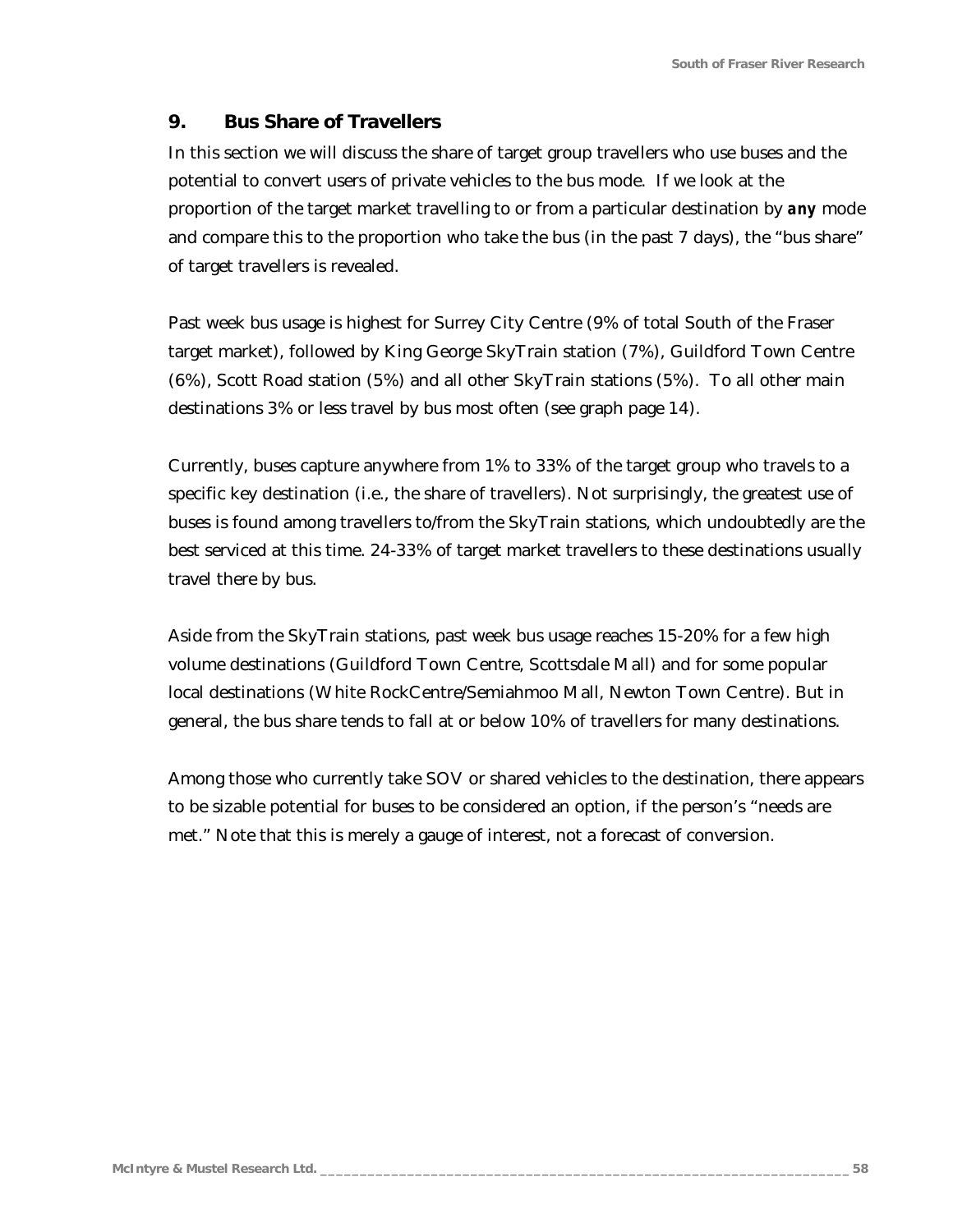Destinations with the largest potential to attract SOV or shared vehicles users to bus are:

- **Guildford Town Centre—**twice as many people as now riding the bus say they would consider using it if their needs were met (or 13% of the total South of the Fraser target market);
- ♦ **Downtown Vancouver—**most transit travel to/from Downtown is via SkyTrain, however, 11% of the total target market in the South of the Fraser region would consider taking the bus downtown. Note that a majority (over 70%) of these are "potential" rather than "current" riders, indicating that downtown bus service is particularly attractive to new customers.
- ♦ **Surrey City Centre—**a group about 20% larger the current base of bus riders to this destination say they would consider bussing to/from Surrey City Centre instead of taking a car (or 11% of the total South of the Fraser target market).
- ♦ **King George SkyTrain Station—**a group about 40% larger than the current base of bus riders would consider converting from car to bus if the service met their needs (or 10% of the total South Fraser target market).
- ♦ **Willowbrook Shopping Centre—**over five times as many people as now ride the bus to/from Willowbrook would consider it if the service met their needs (or 9% of the total South of the Fraser target market). There appears to be high potential to capture new users with this type of service improvement nearly 70% of the "willing to consider" group are potential transit users.
- ♦ **Vancouver International Airport—**current usage is virtually non-existent (less than 1%). This is another destination with growth potential (7% of the total South of Fraser target group appear receptive to the idea).
- ♦ **Other destinations** (with 5-6% of the South of Fraser target group willing to consider bus use) are:

Langley Mall, Scottsdale Mall, Scott Road SkyTrain, Burnaby Lougheed area.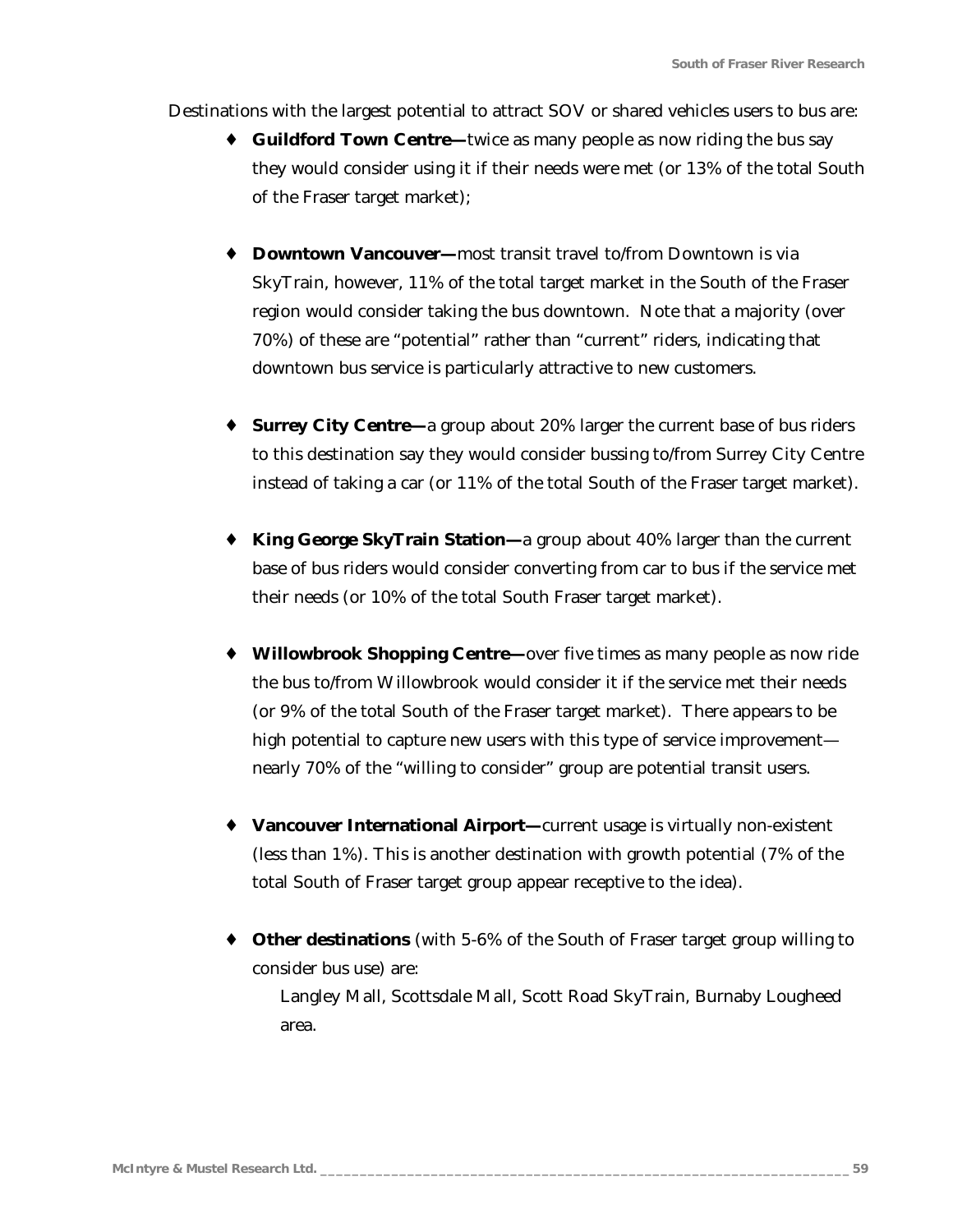The table below illustrates these results for the top 10 regional and top 10 local destinations.

|                                            | Past 7 Day Usage       |                   |                                          | SOV/ Car/Vanpool                            |  |
|--------------------------------------------|------------------------|-------------------|------------------------------------------|---------------------------------------------|--|
| <b>Top Regional</b><br><b>Destinations</b> | By All<br><b>Modes</b> | <b>By Bus</b>     | <b>Bus Share of</b><br><b>Travellers</b> | would consider bus if<br>service met needs* |  |
|                                            | (1266)<br>$% * *$      | (1266)<br>$% * *$ |                                          | (1266)<br>$% * *$                           |  |
| 1- Downtown Vancouver                      | 37                     | 2                 | 6%                                       | $\div$ 11                                   |  |
| 2- Surrey City Centre                      | 35                     | 9                 | 26%                                      | 11                                          |  |
| 3- Guildford Town Centre                   | 35                     | 6                 | 16%                                      | 13                                          |  |
| 4- King George SkyTrain<br>Station         | 28                     | $\overline{7}$    | 24%                                      | 10                                          |  |
| 5- All other SkyTrain<br><b>Stations</b>   | 19                     | 5                 | 25%                                      | $\mathbf{1}$                                |  |
| 6- Scott Road SkyTrain<br>Station          | 16                     | 5                 | 33%                                      | 5                                           |  |
| 7- Vancouver International<br>Airport      | 14                     | <1                | 3%                                       | $\overline{7}$                              |  |
| 8- Burnaby along Lougheed<br>Hwy           | 13                     | $\mathbf{1}$      | 6%                                       | 5                                           |  |
| 9- Vancouver-Broadway area                 | 13                     | $\mathbf{1}$      | 10%                                      | $\overline{4}$                              |  |
| 10- Surrey Memorial<br>Hospital            | $\overline{7}$         | $\mathbf{1}$      | 7%                                       | $\blacklozenge$ 3                           |  |
| <b>Top Local Destinations</b>              |                        |                   |                                          |                                             |  |
| 1- Scottsdale Mall                         | 20                     | 3                 | 17%                                      | 5                                           |  |
| 2- Willowbrook Shopping<br>Centre          | 20                     | $\overline{2}$    | 8%                                       | $\bullet$ 9                                 |  |
| 3- Langley Mall                            | 12                     | $\mathbf{1}$      | 6%                                       | $\bullet 6$                                 |  |
| 4- Strawberry Hill Mall                    | 11                     | $\mathbf{1}$      | 10%                                      | 3                                           |  |
| 5- Richmond Centre                         | 10                     | $\mathbf{1}$      | 10%                                      | $\blacklozenge$ 4                           |  |
| 6- Newton Town Centre                      | 9                      | 2                 | 15%                                      | 3                                           |  |
| 7- Ladner Centre                           | 6                      | < 1               | $7\%$                                    | $\blacklozenge$ 1                           |  |
| 8- White Rock<br>Ctr/Semiahmoo             | 6                      | $\mathbf{1}$      | 20%                                      | $\overline{2}$                              |  |
| 9- Tsawwassen Town Centre                  | 5                      | < 1               | 1%                                       | $\mathbf{1}$                                |  |
| 10- Cloverdale Town Centre                 | 5                      | < 1               | 1%                                       | $\mathbf{1}$                                |  |
| Any local secondary school                 | 15                     | $\overline{a}$    | 11%                                      | 4                                           |  |

\*\* *% based on Total South of Fraser River Target Market* (n=1266 actual/ 1321 weighted).

*"Bus Share of Travellers" =* Bus mode travellers divided by all mode travellers in past 7 days.

u means >60% of this group are " Potential" transit users (currently not regular users).

Reference: Questions 1a, 1c, 1e.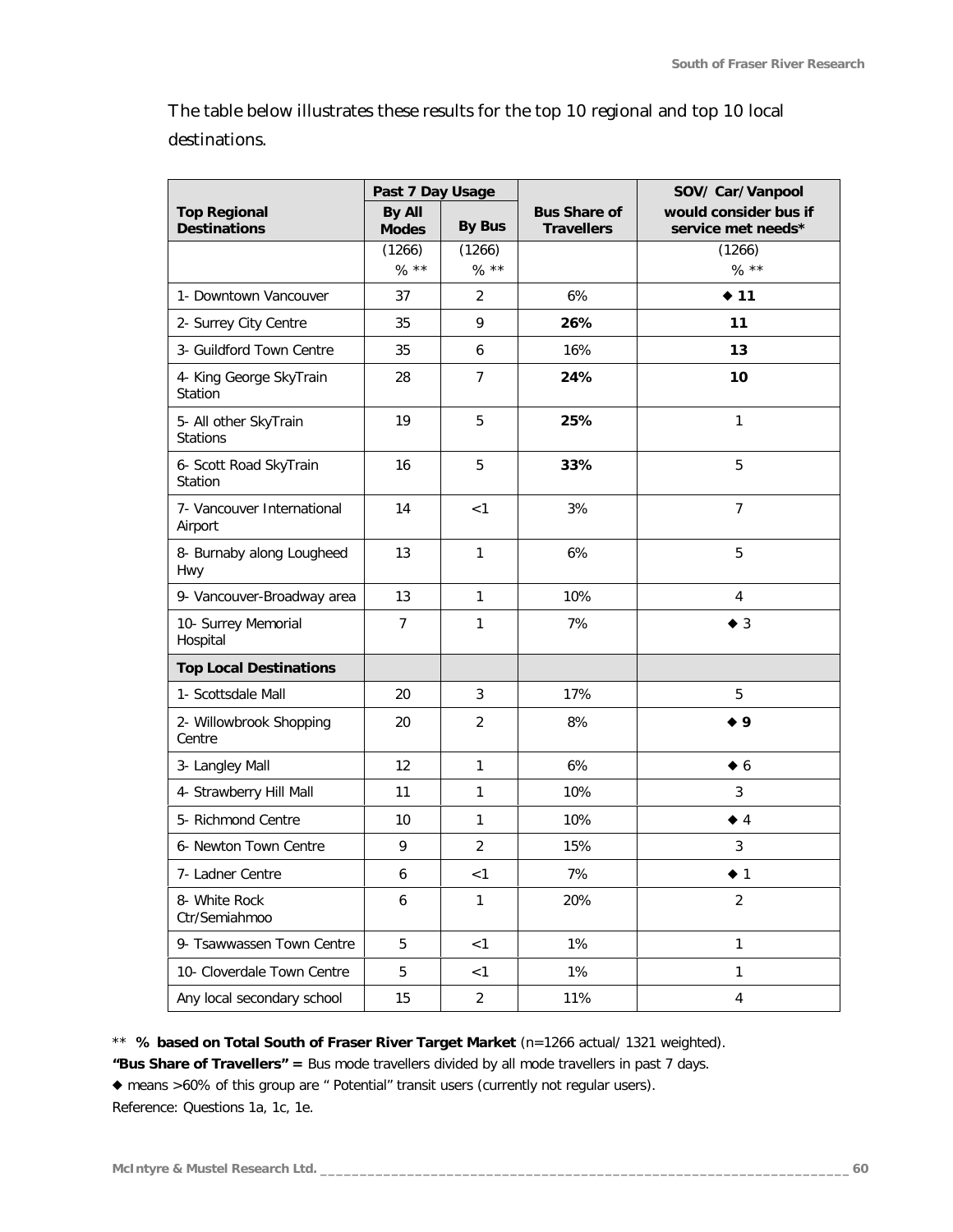# **C. Reaction to New Bus Service Concepts**

TransLink planners have developed ten regional and seven local bus service concepts for specific geographic markets within the South of the Fraser River study area. Each concept was tested among the *transit target market — current regular transit riders and potential riders* within a designated geographic market.

A description of each service concept was read to respondents, who were then asked to indicate their likelihood of using the proposed bus service. In addition, those who were at least somewhat interested in each service option were asked to estimate the number of one-way trips they would take using this service and which, if any, bus routes currently used would be replaced by the new service.

Results are presented first in the *Concepts Overview* section for all service concepts combined within each of three geographic sub-regions. More detail on the regional concepts and then on the local concepts follow in subsequent sections. The analysis is based on the concept's capability to attract the targeted market and on weekly one-way trip volume estimates. TransLink Marketing Research uses a specific calculation $^{\rm l}$ , which down-weights claimed usage intentions, in order to assess the magnitude of consumer appeal. This method is used to get a more realistic picture of usage, since experience has shown that people tend to overstate their intentions to use a service concept.

The formula assumes that, among the target market, 50% of those who are "very interested" and 25% of those "somewhat interested" will become users of the service. These proportions are then projected to the estimated population, represented by these target markets in the South of Fraser River region. To estimate total anticipated trip volumes, the population projections are multiplied by the average number of one-way trips per week that interested respondents claim they would use the new service. Note that these are **not official forecasts,** they are merely used to provide input to TransLink planning.

<u>.</u>

*<sup>1</sup> TransLink Marketing Research formula to estimate potential for trip volume:*

**<sup>[</sup>**(% "very likely" **x** .5) **+** (% "somewhat likely" **x** .25)**] x** "Population 16 years and over for survey area" **x** "Proportion of crosssection—i.e., incidence found in study" **x** "Average no. one-way trips per week using this service option" **=** Total one-way trips per week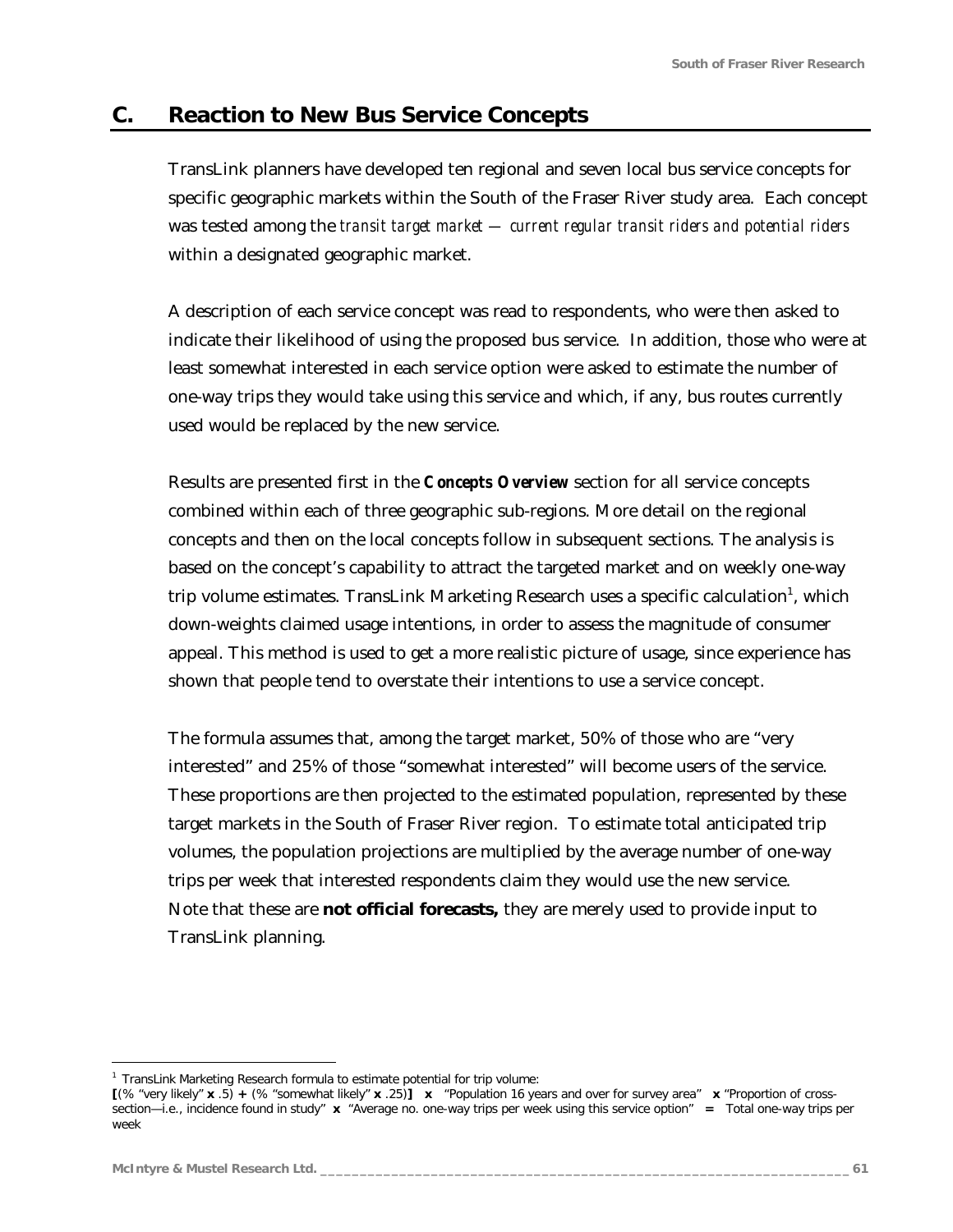# *10. Overview of All Concepts*

#### *Surrey/ North Delta*

- ÿ The highest trip potential is for a **Limited Stop Express along King George Highway,** estimated at about 27,000 one-way trips weekly. It has broad appeal, among the targeted market (47% Newton, Surrey Central and Whalley current and potential transit users), but would cannibalize some of its ridership from existing routes. While a 15-minute service already exists, the particular attraction of this concept is likely the "limited stop" feature, which would result in shorter trips.
- ÿ Another concept with very high trip potential is the **88th Avenue Local** service, which could generate approximately 23,100 one-way trips per week. It appeals to 29% of the target market (current and potential riders in selected FSAs within North Delta/Scottsdale, Newton, Surrey Central/Whalley and Guildford/Fleetwood/Fraser Heights. This concept would fill a service gap, since there is no service on 88<sup>th</sup> Avenue.
- $\triangleright$  Trip estimates for three other popular concepts, aimed at portions of Surrey/North Delta, reach about 11,000 to 14,000 one-way trips per week. These are the **Scott Road Local s**ervice, the **88th Avenue Regional** to Richmond and the Airport**,** and the **Limited Stop Regional from Guildford Exchange to Lougheed Mall**.

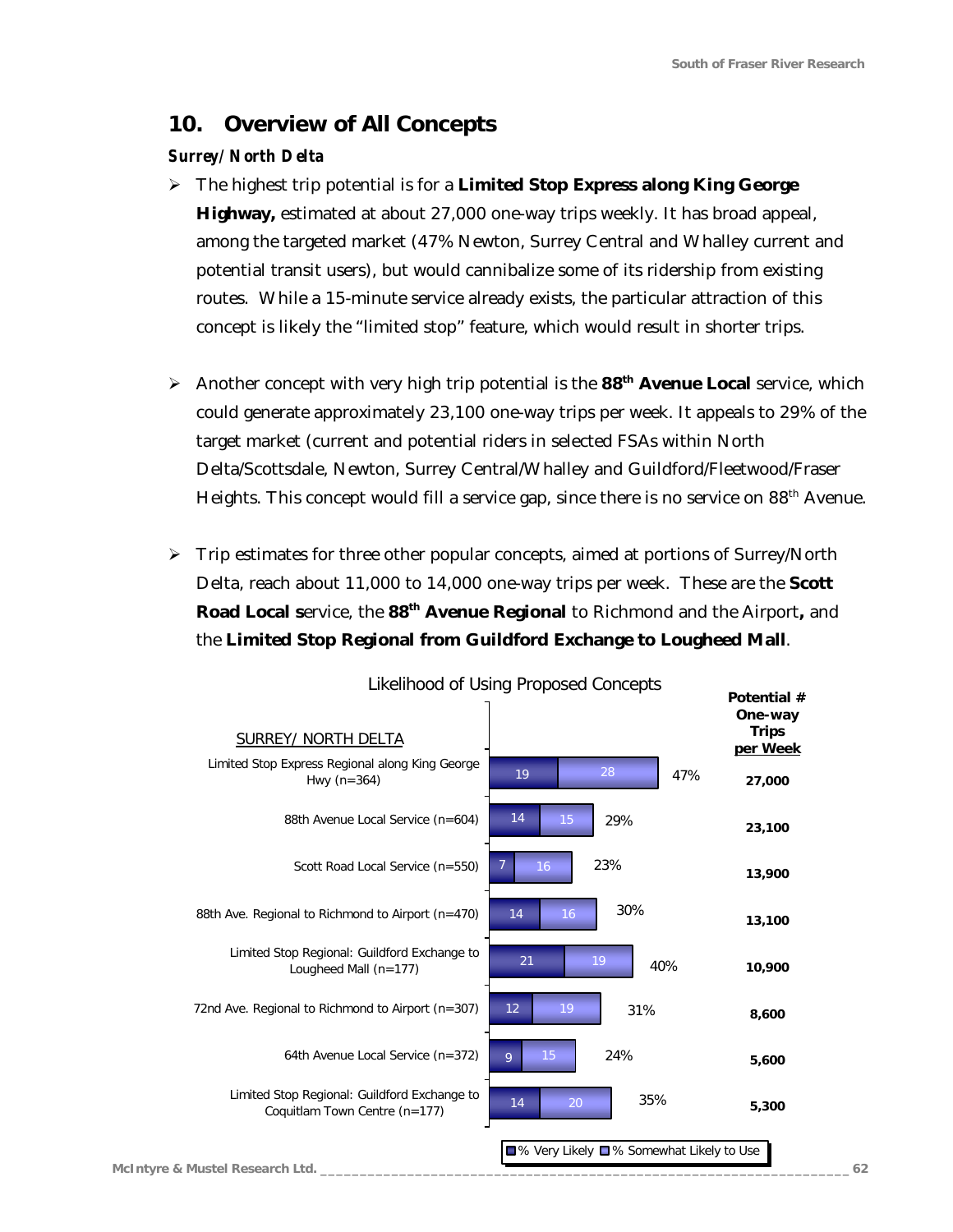#### *Cloverdale/ Langley*

- $\triangleright$  The most popular concepts and those with greatest trip potential in the Cloverdale/ Langley area are the two community bus services. Consumer interest indicates that the **Walnut Grove/Fort Langley Community Bus** service has the potential to create about 9,800 one-way trips per week. The **Urban Langley Community Bus** comes in second, estimated at about 8,900 one-way trips weekly.
- ÿ Following in third place are **Walnut Grove to Lougheed Mall** and the **Langley to Maple Ridge Connector** with just over 4,000 one-way trips estimated per week for each route. The **White Rock to Langley regional service via 200th** street appeals to 41% of its target market with potential for about 3,700 trips per week.



Likelihood of Using Proposed Concepts

■% Very Likely ■% Somewhat Likely to Use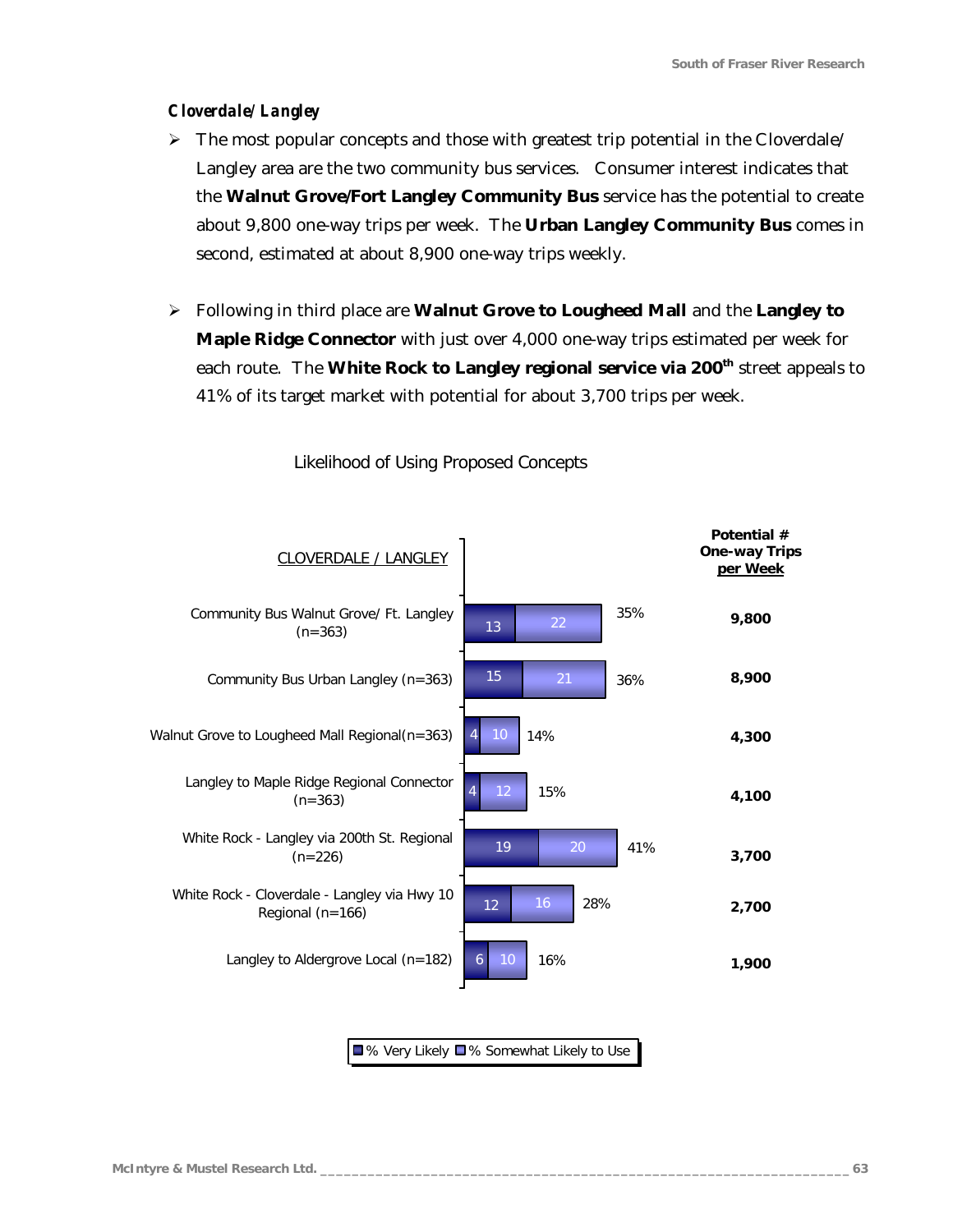#### *South Delta/ Ladner/ Tsawwassen*

 $\triangleright$  Target residents in this region appear to be very enthusiastic about the two service concepts tested. Each concept entices over half of target market., who say the are "very or somewhat likely" to use the service. The **Tsawwassen-Ladner Local** has highest trip volume potential—about 6,800 one-way trips per week. It appears that regional service between **Tsawwassen-Ladner-Richmond Centre and the Airport** could generate an estimated 5,500 one-way trips per week.

### Likelihood of Using Proposed Concepts

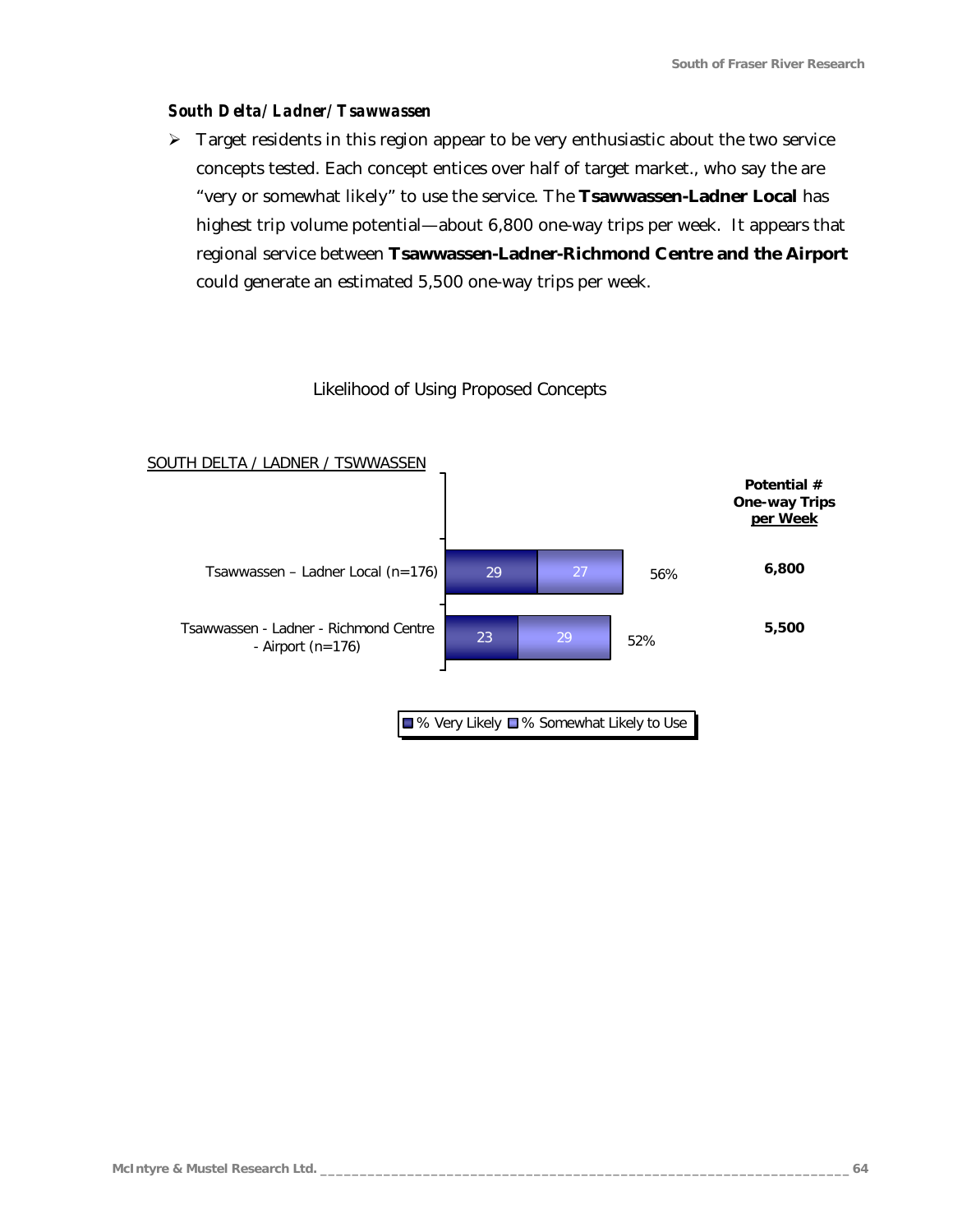### *11. Market Potential for Specific Regional Concepts*

### *11a. Surrey/ North Delta*

#### *Concept R2: Regional Service from 88th Avenue to Richmond and to Airport*

*Target region: North Delta/Scottsdale, Newton, and Guildford/Fleetwood/Fraser Heights selected FSAs (V3R, V3S, V3V, V3W, V4C, V4N)*

- $\triangleright$  The regional concept with the second highest volume potential;
- ÿ *About 13,100 one-way trips* per week are estimated— more than found for the alternate route to Richmond and the Airport via 72<sup>nd</sup> Avenue;
- $\triangleright$  This concept has much more appeal than the 72<sup>nd</sup> Avenue route to Richmond;
- $\triangleright$  Slightly more trips would come from current users (7,900);
- > Same level of appeal for current and potential users, including SOVs (in 30% range);
- $\triangleright$  Only a tiny fraction of current bus riders in the area (2%) would divert trips from another bus route to use this service.
- $\triangleright$  Predicted user base: 11% of current/potential users in the target region

# *Concept R4: Limited Stop Express along King George Highway (between White Rock Centre and Surrey Central Station)—Regional Service*

*Target region: Newton, Surrey Central/Whalley*

This is the most appealing of all the concepts tested, particularly to current transit users who are more abundant in these target regions (48% regularly use transit in Surrey Central/Whalley, 32% in Newton). The proposed route would service popular destinations and offers extended days/hours of service plus a high frequency (every 15 minutes). While a 15-minute service frequency currently exists along this route, the "limited stop" feature is likely to be a major draw, resulting in shorter trip lengths.

- ÿ Over *27,000 one-way trips* per week estimated—largest volume of the test concepts;
- ÿ *Most trip volume* would derive *from current users* (over 23,900 one-way trips);
- ÿ Appeals to *47% of the target* current/potential riders;
- $\triangleright$  Geographic target area for this concept includes Surrey Central/Whalley with the highest incidence of transit users in the South of the Fraser region (48%);
- $\triangleright$  Stronger attraction for current riders (55%) than for potential riders (32%)—and directionally less for SOV users (27% vs 42% for other potential riders);
- $\triangleright$  The proposed service would take 26% of bus riders away from existing routes; most affected would be #321.
- $\triangleright$  Predicted user base: 16% of current/potential users in the target region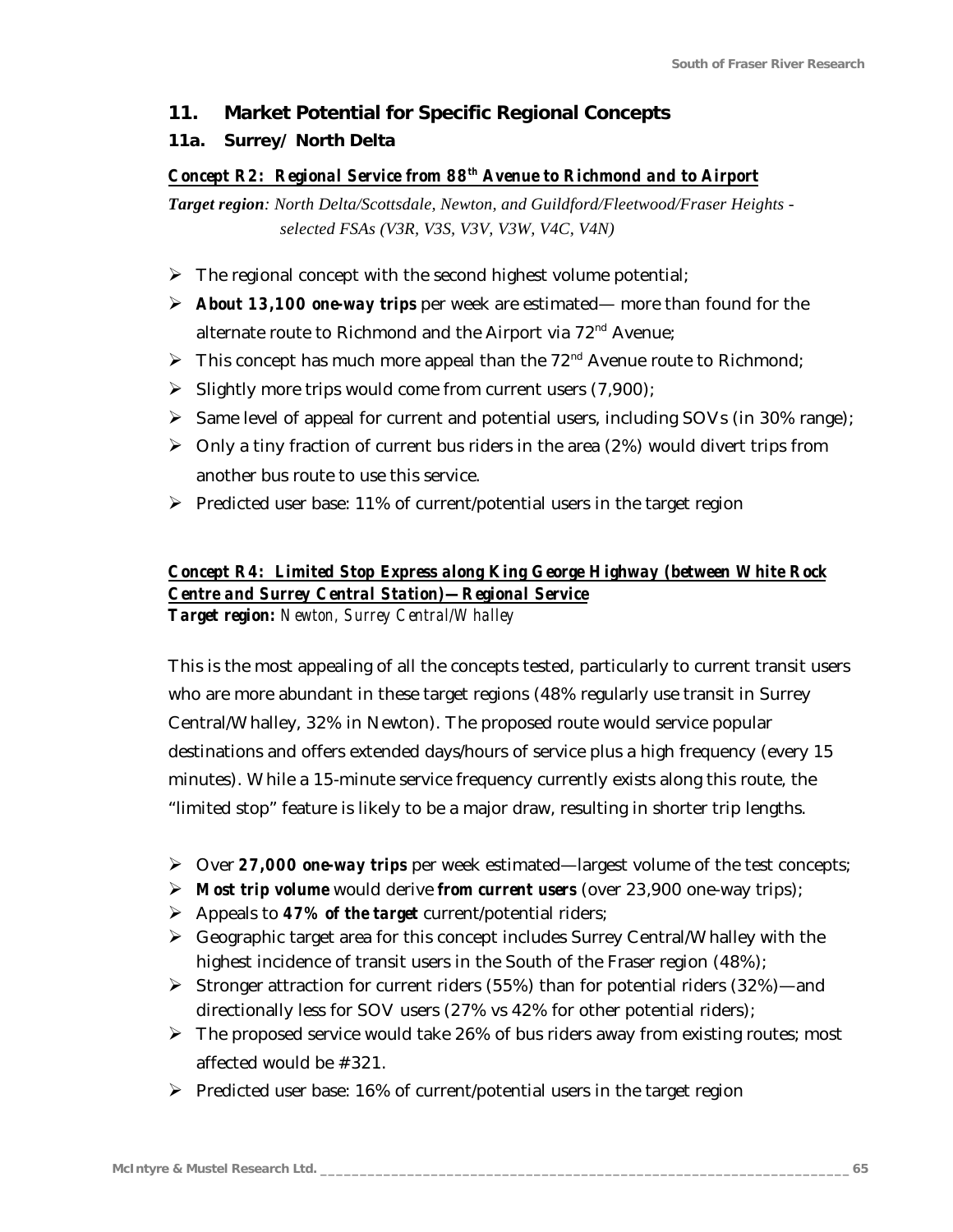### *Concept R3: Regional Service from 72nd Avenue to Richmond and to Airport*

*Target region: North Delta/ Scottsdale and Newton – selected FSAs (V3W, V4C, V4E)*

- ÿ Expected to yield about *8,600 one-way trips* per week (lower trip volume than from the 88<sup>th</sup> Avenue route concept, as the target region excludes Guildford/ Fleetwood/ Fraser Heights);
- ÿ Appeals to *31% of target residents;*
- $\triangleright$  Note that the 72<sup>nd</sup> Ave and 88<sup>th</sup> Ave route alternatives have a similar level of appeal for target residents of North Delta/Scottsdale (31% and 30%, respectively) and Newton (26% and 29% respectively);
- $\triangleright$  Attracts more current (35%) than potential users (26%) and predicted trip volumes among current users (over 5,900 one-way trips) are more than double that for potential users;
- $\triangleright$  Only 7% of current bus riders in this market area would take trips away from an existing route to use this one.
- $\triangleright$  Predicted user base: 11% of current/potential users in the target region

### *Concept R5: Limited Stop Guildford Exchange to Lougheed Mall—Regional Service*

*Target region: Guildford, Fleetwood, Fraser Heights*

- ÿ *One-way trips* per week estimated at **nearly** *11,000;*
- ÿ *Volume* would come *predominantly from current users* **(nearly 10,000 trips);**
- ÿ *40% of the target market* is attracted to concept;
- $\triangleright$  Greater interest among current users (48% vs 28% among total potential and 22%) among SOV users);
- $\geq 17\%$  of all bus riders in the target region would divert trips from a variety of existing routes to this new service.
- $\triangleright$  Predicted user base: 15% of current/potential users in the target region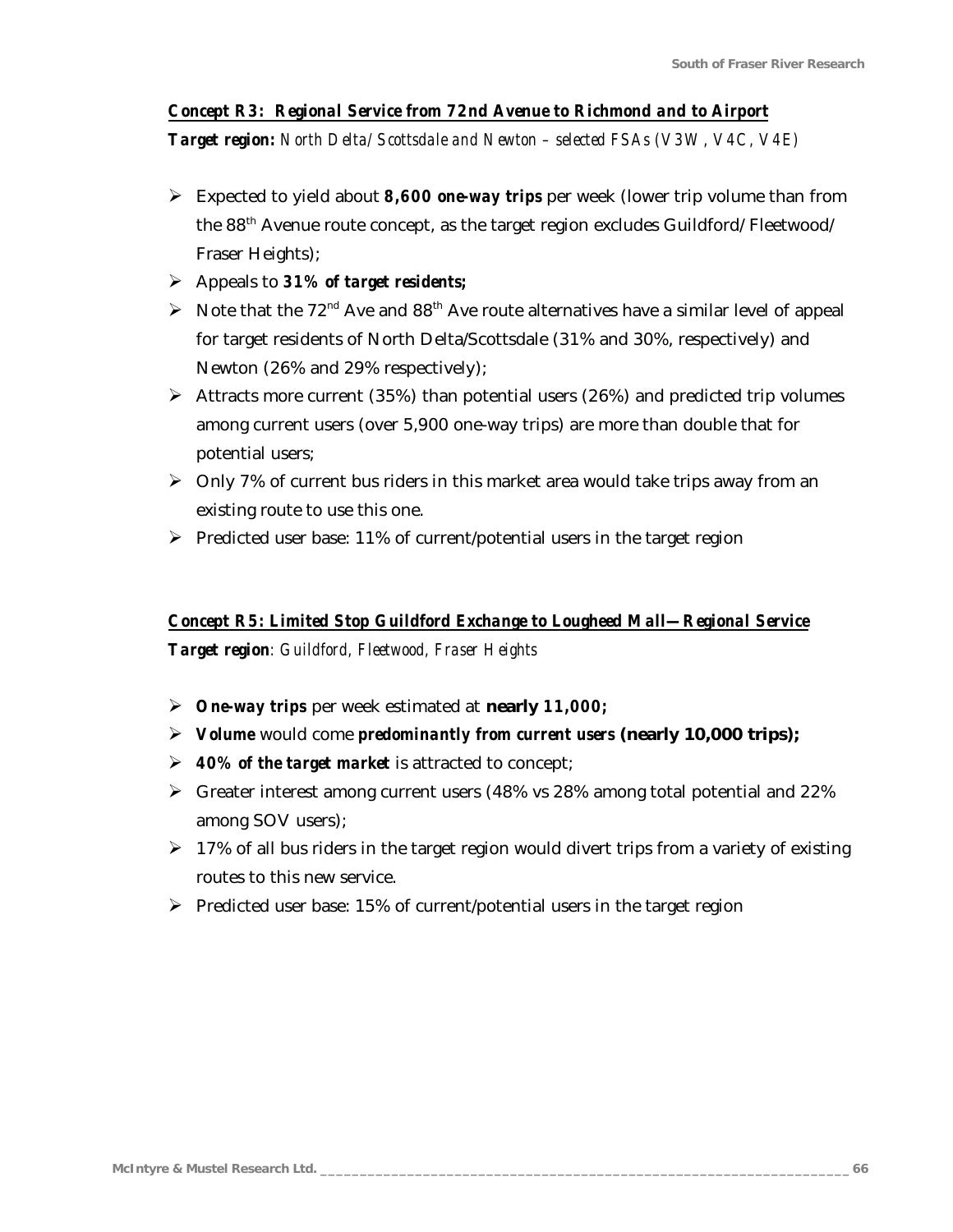### *Concept R6: Limited Stop Guildford Exchange to Coquitlam Town Centre—Regional*

*Target region: Guildford, Fleetwood, Fraser Heights*

- ÿ Expected to generate over *5,300 one-way trips* per week,
- ÿ *More trips* would come *from current users* (about 3,600 trips);
- ÿ *35% of the target market* is interested in using the service;
- $\triangleright$  Both current and potential users are interested (36% and 33%, respectively);
- $\triangleright$  Just 10% of total bus riders in the region would divert trips from various existing routes to this one.
- $\triangleright$  Predicted user base: 12% of current/potential users in the target region

### *11b. Cloverdale/ Langley*

#### *Concept R8: White Rock-Langley via 200th Street—Regional Service*

*Target region: all of Langley, Port Kells – selected FSAs (V2Y, V2Z, V3A)*

- ÿ An estimated *3,700 one-way trips* per week are anticipated;
- > 33% of the target market are attracted to the service concept;
- $\triangleright$  Current users are more interested (51%) than potential users (34%), but, one-way trip estimates are similar.
- $\triangleright$  This concept seems to yield more trips (1,000 more) than the Highway 10 route;
- $\triangleright$  About 10% of all bus users in the target region would divert trips from various existing bus routes if this service were introduced.
- $\triangleright$  Predicted user base: 16% of current/potential users in the target region

#### *Concept R9: Walnut Grove to Lougheed Mall—Regional Service*

*Target region: Cloverdale, all of Langley, Port Kells*

- ÿ *About 4,300 one-way trips* per week are expected;
- ÿ *Only 14% of the target market* is interested in this concept;
- $\triangleright$  There is no significant difference between current and potential users in interest level or trip volumes predicted;
- $\triangleright$  7% of current bus users in the target region would take trips from existing bus routes; #501 and 502 would be affected.
- $\triangleright$  Predicted user base: 4% of current/potential users in the target region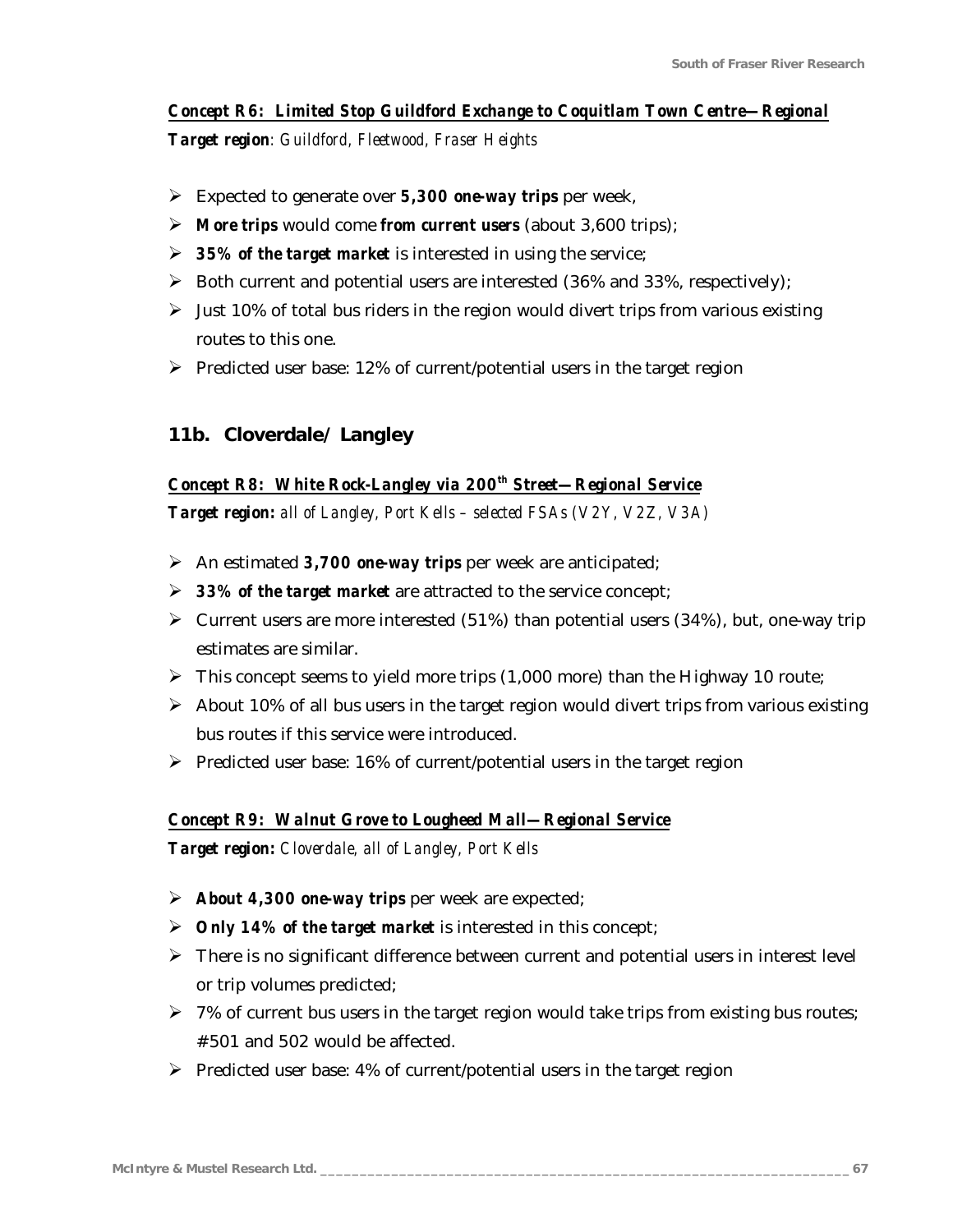#### *Concept R10: Langley to Maple Ridge Regional Connector—Regional Service*

*Target region: Cloverdale, all of Langley, Port Kells*

- ÿ The service is expected to yield *4,100 one-way trips* per week;
- $\triangleright$  Notably more trips would come from current users (about 3,000);
- ÿ Concept appeals to just *15% of the target market;*
- $\triangleright$  Current users are directionally more interested (20% vs 13% of potential users);
- $\triangleright$  About 13% of bus riders in this market would divert trips from various other existing routes if this service were introduced.
- $\triangleright$  Predicted user base: 5% of current/potential users in the target region

#### *Concept R7: White Rock-Cloverdale-Langley via Highway 10—Regional Service*

*Target region: Cloverdale and Urban Langley – selected FSAs (V2Y, V3A, V3S, V4N)*

- ÿ About *2,700 one-way trips* per week are anticipated,
- ÿ Concept appeals to *28% of current/potential riders* in targeted area*;*
- $\triangleright$  No significant difference in interest between current and potential transit users;
- $\triangleright$  Trip volume is just slightly higher among current users (almost 1,700 trips);
- $\triangleright$  Existing bus routes would not be affected by addition of this route.
- $\triangleright$  Predicted user base: 10% of current/potential users in the target region

#### *11c. South Delta/ Ladner/ Tsawwassen:*

### *Concept R1: Regional Service between Tsawwassen/Ladner / Richmond Centre Airport*

*Target region: Delta/Ladner/ Tsawwassen*

- ÿ Expected to generate *about 5,500 one-way trips* per week;
- ÿ Attracts *52% of current/potential users in target area***;**
- $\triangleright$  Appeals to both current (56%) and potential users (50%)—current users are especially enthusiastic (38% "very likely" to use);
- $\triangleright$  Has capability of luring SOV users who make up most of the potential user group;
- $\triangleright$  Potential users could generate over 2,000 trips per week.
- $\triangleright$  About 31% of total bus riders in the target area would switch trips from existing routes (largely affecting route #404).
- $\triangleright$  Predicted user base: 19% of current/potential users in the target region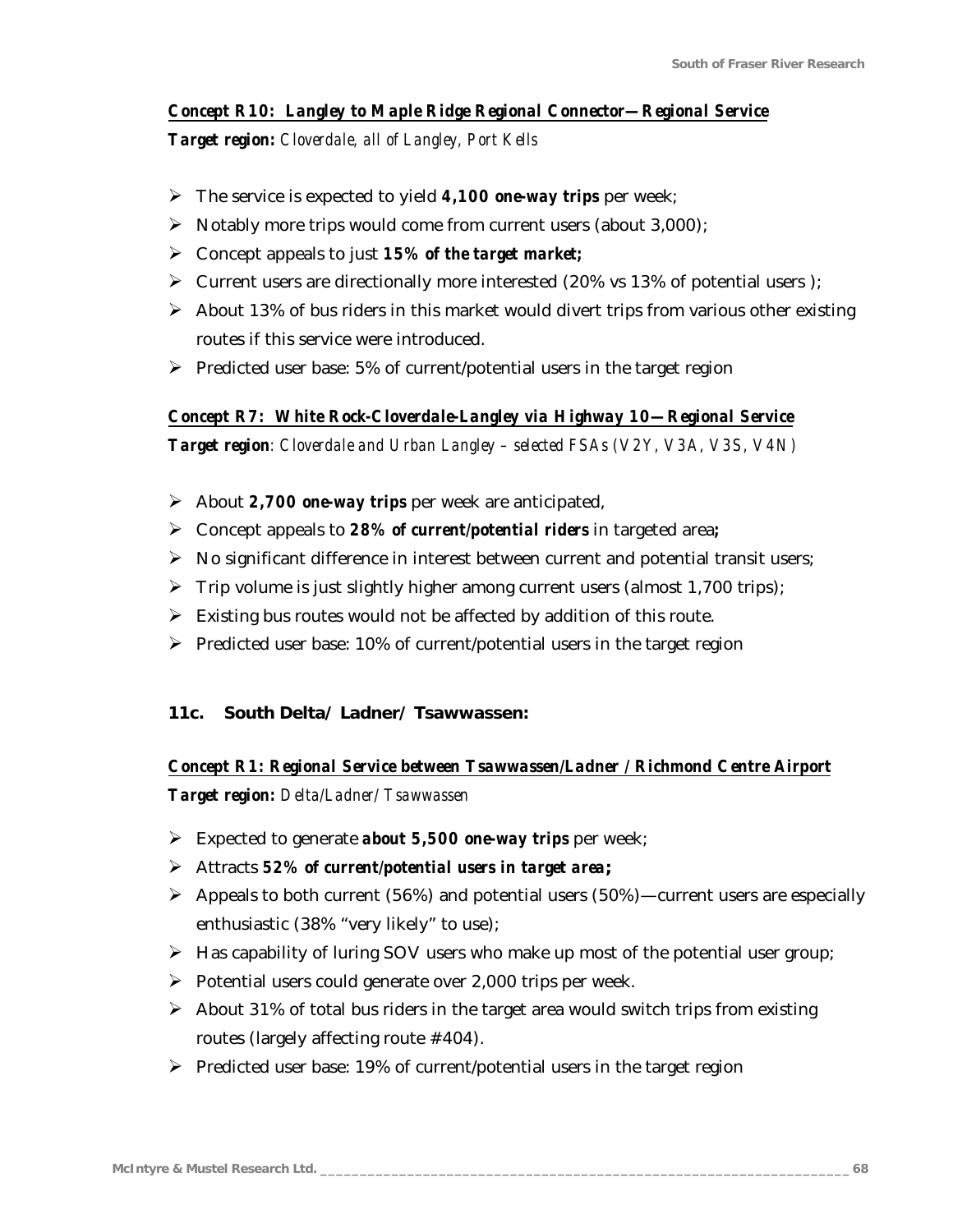#### **REGIONAL CONCEPT DESCRIPTIONS**

#### **FOR SURREY/ NORTH DELTA:**

#### AREAS 2, 3, 5: N. DELTA/SCOTTSDALE, NEWTON & GUILDFORD/FLEETWD/FRASER HEIGHTS (R2) ♦ **"Regional Service from 88th Avenue to Richmond and to Airport"**

*This new route would operate along 88th Avenue and Nordel Way across the Alex Fraser Bridge, stopping on Annacis Island then express all along Hwy 91 making stops on Number 6 Road and Cambie to a new Airport exchange with 10 minute shuttle service to the Airport Terminal and Sea Island employers. The estimated travel time from King George Highway to the Airport exchange is 60 minutes. Service on this new route would be every 30 minutes, Monday to Friday, peak hours.*

#### **AREAS 3 & 4: NEWTON and SURREY CENTRAL/WHALLEY (R4) "Limited Stop Express Service along King George Highway"**

*This new route would operate along King George Highway between White Rock Centre and SkyTrain's Surrey Central Station. This service would operate Monday to Saturday between 6am and midnight, every 15 minutes..*

### **AREAS 2 & 3: NORTH DELTA/SCOTTSDALE and NEWTON (R3) ♦**

#### **"Regional Service from 72nd Avenue to Richmond – and to Airport"**

*This new route would operate along 72nd Avenue, serving Newton and Scottsdale Exchanges, across the Alex Fraser Bridge, stopping on Annacis Island, then express all along Highway 91 making stops on Number 6 Road and Cambie, to a new Airport exchange with 10 minute shuttle service to the Airport Terminal and Sea Island employers. The estimated travel time for this trip from Newton to the Airport Exchange is 65 minutes, and from Scottsdale to the Airport Exchange is about 50 minutes. The service would operate every 30 minutes, Monday to Friday, peak hours.*

#### **AREA 5: GUILDFORD, FLEETWOOD/FRASER HEIGHTS (R5)**

#### **"Limited Stop Regional Service between Guildford Exchange and Lougheed Mall"**

*This new service would operate between Guildford Exchange and Lougheed Mall, Monday to Saturday from 6 am to midnight, running every 30 minutes. Assuming bus priority access to the Port Mann Bridge, the estimated travel time from Guildford to Lougheed Mall is 25 minutes.*

#### **AREA 5: GUILDFORD, FLEETWOOD/FRASER HEIGHTS (R6)**

**"Limited Stop Regional Service between Guildford Exchange and Coquitlam Town Centre"** *This new service would operate between Guildford and Coquitlam Town Centre. It would run Monday to Saturday from 6 am to 9 pm, running every 30 minutes. Assuming bus has priority access to the Port Mann Bridge, estimated travel time is 35 minutes.* 

*REGIONAL CONCEPT DESCRIPTIONS, CONTINUED ON NEXT PAGE…*

◆ Selected FSAs.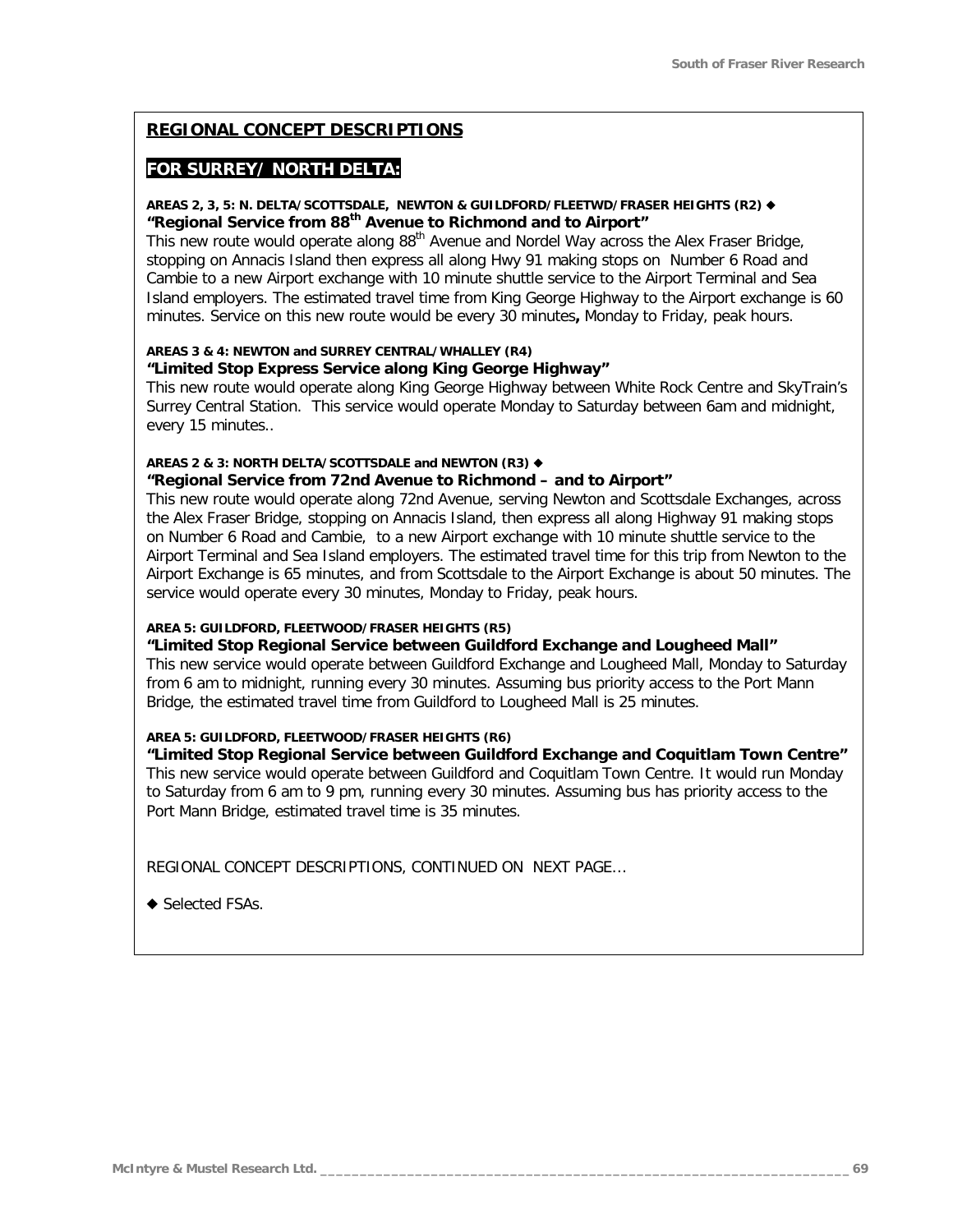### **REGIONAL CONCEPT DESCRIPTIONS, cont.**

### **FOR CLOVERDALE/ LANGLEY/ PORT KELLS:**

# AREA 6, 7:ALL OF LANGLEY and PORT KELLS (R8) ♦

#### **"White Rock – Langley via 200th Street"**

*This new route would operate between Langley Town Centre and White Rock, using 200th Street and 16th Avenue. It would make stops at Willowbrook Mall, in White Rock South Surrey, Cloverdale, Fernridge, Brookswood and Murrayville. It would operate seven days a week from 6am to 9pm, running every hour. The estimated travel time between Langley and White Rock is 40 minutes.*

#### **AREA 6 & 7: CLOVERDALE/LANGLEY and REST OF LANGLEY/PORT KELLS (R9) "Walnut Grove to Lougheed Mall Regional Service"**

*This new service would operate between Langley Centre, Walnut Grove to Lougheed Exchange along Highway 1. It would run Monday to Friday in peak hours only. Assuming bus priority access to the Port Mann Bridge, the estimated travel time from Walnut Grove Park & Ride to Lougheed Exchange is 40 minutes.*

#### **AREA 6 & 7: CLOVERDALE/LANGLEY and REST OF LANGLEY/PORT KELLS (R10) "Langley to Maple Ridge Regional Connector"**

*This new service would operate between Langley Centre, Walnut Grove, Fort Langley via the Albion Ferry to the Port Haney Station on the West Coast Express Commuter Rail Line. It would operate Monday to Friday peak hours only, every half hour timed to meet the train schedule. Assuming boarding privileges on the Albion Ferry, the estimated travel time from Langley Centre to the Haney Train Station, is 45 minutes.*

#### **AREA 6: CLOVERDALE/LANGLEY (R7) ♦**

#### **"White Rock – Cloverdale – Langley via Highway 10"**

*This new route would operate between Langley Town Centre and White Rock Centre, making stops at Willowbrook Mall, in Cloverdale and along Highway 10 and 152nd Street . It would operate seven days a week, between 6am and 9pm, running every 60 minutes. The estimated travel time between Langley and White Rock is 40 minutes.*

### **FOR SOUTH DELTA/ LADNER/ TSAWWASSEN:**

#### **AREA 1: S. DELTA/LADNER/TSAWWASSEN (R1)**

#### **"Regional Service between Tsawwassen – Ladner – Richmond Centre – Airport"**

*New express bus service would run along Highways 17 and 99 from Tsawwassen to Ladner Centre and continue on to Richmond Centre and Lansdowne shopping centres; it would then connect to a proposed Airport exchange with 10 minute shuttle service to the Airport Terminal and Sea Island employers. Travel time from Tsawwassen would be 15 minutes to Ladner; 20 minutes from Ladner to Richmond Centre and then 10 minutes to the proposed airport exchange. Service would operate 5am to midnight, 7 days a week, running every 30 minutes in the peak hours, and every 60 minutes off-peak.*

 $\triangle$  Selected FSAs.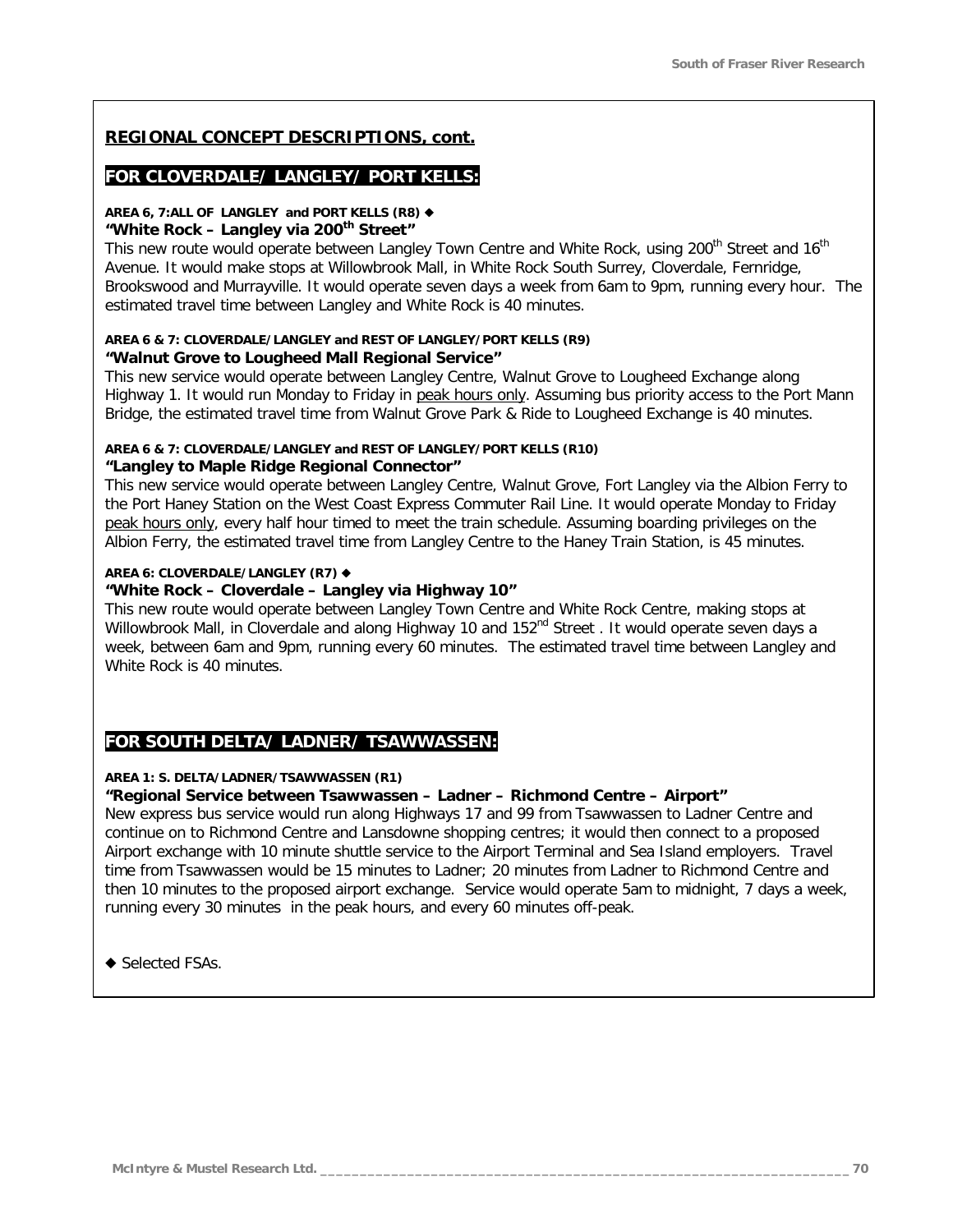*Q.3a: How likely would you be to use this service at least once a month on a regular basis? Would you say you are: Very likely, somewhat likely, not very likely or not at all likely to use it? Q.3b: How often in an average week or month do you think you would use the new service? Base: Total Current and Potential Users in Selected Market Area.*



*\*Note: Net # new trips accounting for cannibalization cannot be determined.*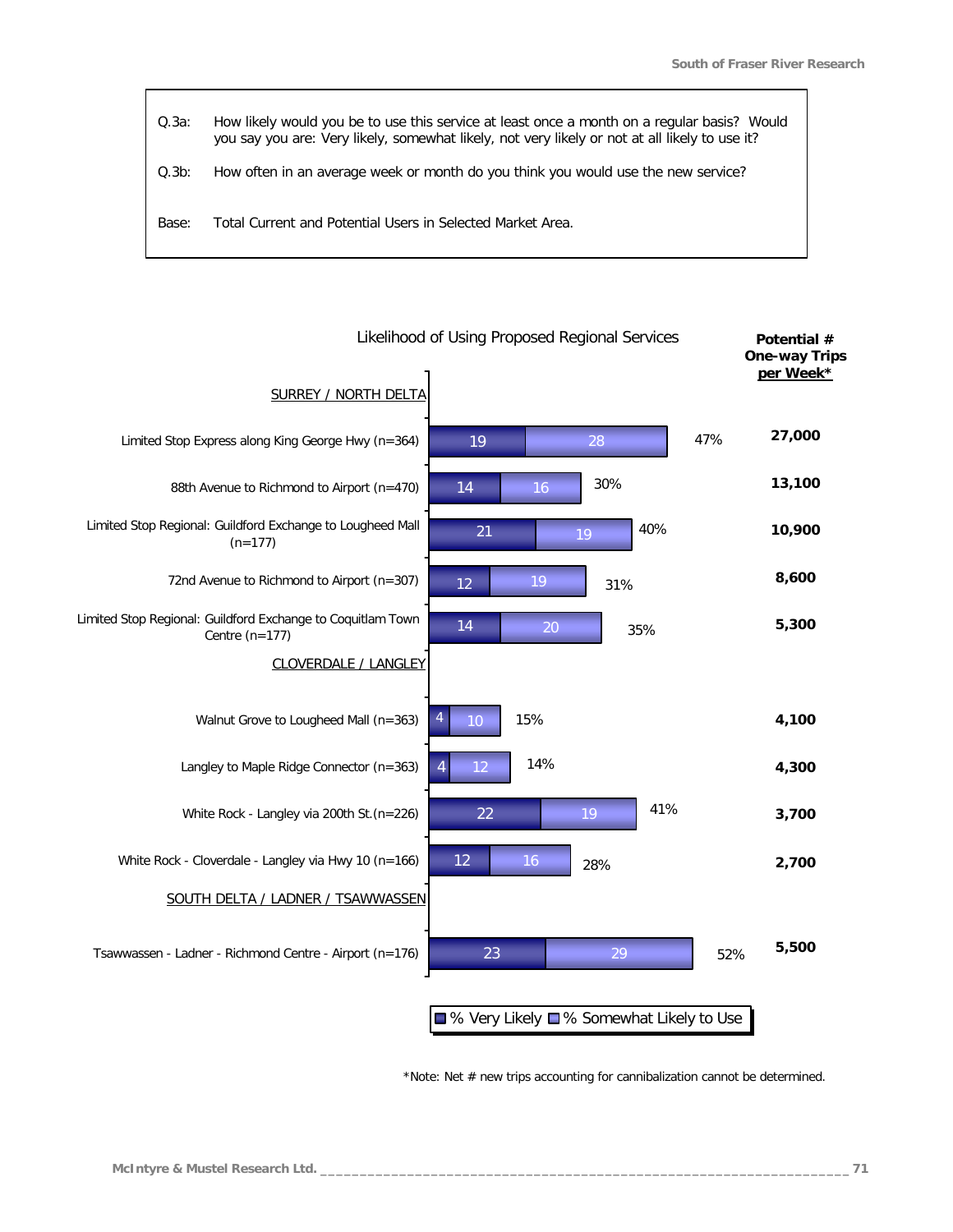| Q.3a: | How likely would you be to use this service at least once a month on a regular basis? Would<br>you say you are: very likely, somewhat likely, not very likely or not at all likely to use it? |
|-------|-----------------------------------------------------------------------------------------------------------------------------------------------------------------------------------------------|
| Q.3b: | How often in an average week or month do you think you would use the new service?                                                                                                             |
| Base: | Total Current and Potential Users in Selected Market Area.                                                                                                                                    |

| <b>SURREY / NORTH DELTA</b>                                           |                            | Potential #<br><b>One-way Trips</b><br>per Week |
|-----------------------------------------------------------------------|----------------------------|-------------------------------------------------|
| Limited Stop Express along King George Hwy (n=364)                    |                            |                                                 |
| Current                                                               | 55%<br>24<br>31            | 23,900                                          |
| Potential                                                             | 10<br>22<br>32%            | 3,100                                           |
| 88th Avenue to Richmond to Airport (n=470)                            |                            | 7,900                                           |
| Current                                                               | 13<br>29%<br>16            | 5,200                                           |
| Potential                                                             | 32%<br>15                  |                                                 |
| Limited Stop Regional: Guildford Exch. to Lougheed Mall (n=177)       |                            |                                                 |
| Current                                                               | 48%<br>28<br>20            | 9,900                                           |
| Potential                                                             | 28%<br>12<br>16            | 1,000                                           |
| 72nd Avenue to Richmond to Airport (n=307)                            |                            |                                                 |
| Current                                                               | 35%<br>14                  | 5,900                                           |
| Potential                                                             | 9<br>25%                   | 2,700                                           |
| Limited Stop Regional: Guildford Exch. to Coquitlam Town Ctr. (n=177) |                            |                                                 |
| Current                                                               | 36%<br>16<br>20            | 3,600                                           |
| Potential                                                             | 12<br>33%<br>21            | 1,700                                           |
| CLOVERDALE / LANGLEY                                                  |                            |                                                 |
| White Rock - Langley via 200th St. (n=226)                            |                            |                                                 |
| Current                                                               | 51%<br>29<br>23            | 1,900                                           |
| Potential                                                             | 17<br>34%                  | 1,800                                           |
| Walnut Grove to Lougheed Mall (n=363)                                 |                            |                                                 |
| Current                                                               | 17%                        | 2,100                                           |
| Potential                                                             | $\overline{2}$<br>11%<br>Q | 2,200                                           |
| Langley to Maple Ridge Connector (n=363)                              |                            |                                                 |
| Current                                                               | 20%                        | 3,000                                           |
| Potential                                                             | 13%                        | 1,100                                           |
| White Rock - Cloverdale - Langley via Hwy 10 (n=166)                  |                            | 1,700                                           |
| Current                                                               | 33%<br>18<br>15            |                                                 |
| Potential                                                             | 9<br>16<br>25%             | 1,000                                           |
| SOUTH DELTA / LADNER / TSAWWASSEN                                     |                            |                                                 |
| Tsawwassen - Ladner - Richmond Ctr. - Airport (n=176)                 |                            |                                                 |
| Current                                                               | 56%<br>18<br>38            | 3,300<br>2,200                                  |
| Potential                                                             | 50%<br>38<br>2             |                                                 |
|                                                                       |                            |                                                 |

### Likelihood of Using Proposed Regional Services

■% Very Likely ■% Somewhat Likely to Use